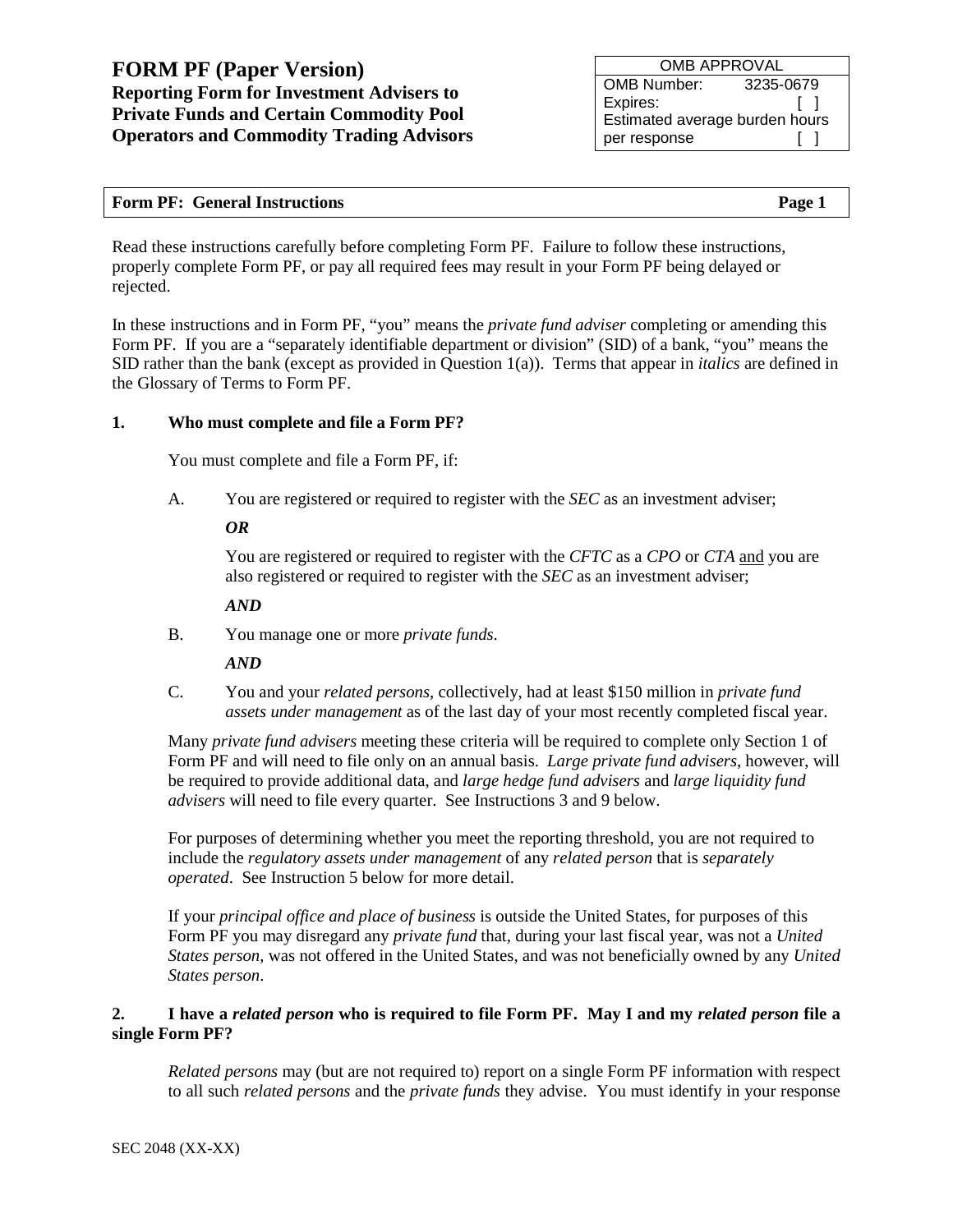to Question [1](#page-11-0) the *related persons* as to which you are reporting and, where information is requested about you or the *private funds* you advise, respond as though you and such *related persons* were one firm.

#### **3. How is Form PF organized?**

#### **Section 1 – All Form PF filers**

- Section 1a All *private fund advisers* required to file Form PF must complete Section 1a. Section 1a asks general identifying information about you and the types of *private funds* you advise.
- Section 1b All *private fund advisers* required to file Form PF must complete Section 1b. Section 1b asks for certain information regarding the *private funds* that you advise.
- Section 1c All *private fund advisers* that are required to file Form PF and advise one or more *hedge funds* must complete Section 1c. Section 1c asks for certain information regarding the *hedge funds* that you advise.

#### **Section 2 –** *Large hedge fund advisers*

Section 2a You are required to complete Section 2a if you and your *related persons*, collectively, had at least \$1.5 billion in *hedge fund assets under management* as of the last day of any month in the fiscal quarter immediately preceding your most recently completed fiscal quarter. You are not required to include the *regulatory assets under management* of any *related person* that is *separately operated*.

> Subject to Instruction 4, Section 2a requires information to be reported on an aggregate basis for all *hedge funds* that you advise.

Section 2b If you are required to complete Section 2a, you must complete a separate Section 2b with respect to each *qualifying hedge fund* that you advise.

However:

if you are reporting separately on the funds of a *parallel fund structure* that, in the aggregate, comprises a *qualifying hedge fund*, you must complete a separate Section 2b for each *parallel fund* that is part of that *parallel fund structure* (even if that *parallel fund* is not itself a *qualifying hedge fund*); and

if you report answers on an aggregated basis for any *master-feeder arrangement* or *parallel fund structure* in accordance with Instruction 5, you should only complete a separate Section 2b with respect to the *reporting fund* for such *masterfeeder arrangement* or *parallel fund structure*.

#### **Section 3 –** *Large liquidity fund advisers*

Section 3 You are required to complete Section 3 if (i) you advise one or more *liquidity funds* and (ii) as of the last day of any month in the fiscal quarter immediately preceding your most recently completed fiscal quarter, you and your *related*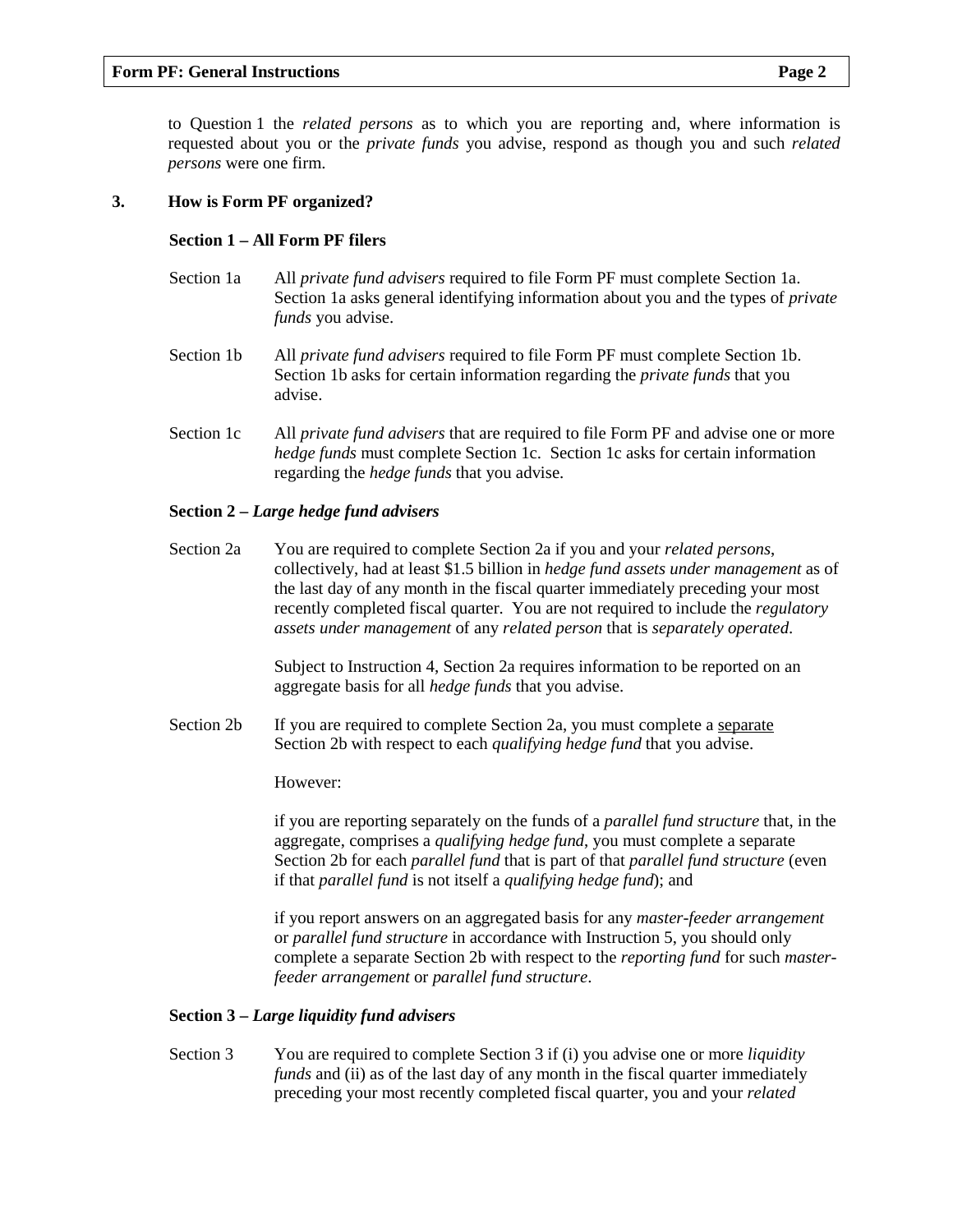*persons*, collectively, had at least \$1 billion in *combined money market and liquidity fund assets under management*. You are not required to include the *regulatory assets under management* of any *related person* that is *separately operated*.

You must complete a separate Section 3 with respect to each *liquidity fund* that you advise.

However, if you report answers on an aggregated basis for any *master-feeder arrangement* or *parallel fund structure* in accordance with Instruction 5, you should only complete a separate Section 3 with respect to the *reporting fund* for such *master-feeder arrangement* or *parallel fund structure*.

#### **Section 4 –** *Large private equity advisers*

Section 4 You are required to complete Section 4 if you and your *related persons*, collectively, had at least \$2 billion in *private equity fund assets under management* as of the last day of your most recently completed fiscal year. You are not required to include the *regulatory assets under management* of any *related person* that is *separately operated*.

> You must complete a separate Section 4 with respect to each *private equity fund* that you advise.

> However, if you report answers on an aggregated basis for any *master-feeder arrangement* or *parallel fund structure* in accordance with Instruction 5, you should only complete a separate Section 4 with respect to the *reporting fund* for such *master-feeder arrangement* or *parallel fund structure*.

#### **Section 5 – Advisers requesting a temporary hardship exemption**

Section 5 See Instruction 13 for details.

#### **4. I am a subadviser or engage a subadviser for a** *private fund***. Who is responsible for reporting information about that** *private fund***?**

Only one *private fund adviser* should complete and file Form PF for each *private fund*. If the adviser that filed *Form ADV Section 7.B.1* with respect to any *private fund* is required to file Form PF, the same adviser must also complete and file Form PF for that *private fund*. If the adviser that filed *Form ADV Section 7.B.1* with respect to any *private fund* is not required to file Form PF (e.g., because it is an *exempt reporting adviser*) and one or more other advisers to the fund is required to file Form PF, another adviser must complete and file Form PF for that *private fund*.

Where a question requests aggregate information regarding the *private funds* that you advise, you should only include information regarding the *private funds* for which you are filing Section 1b of Form PF.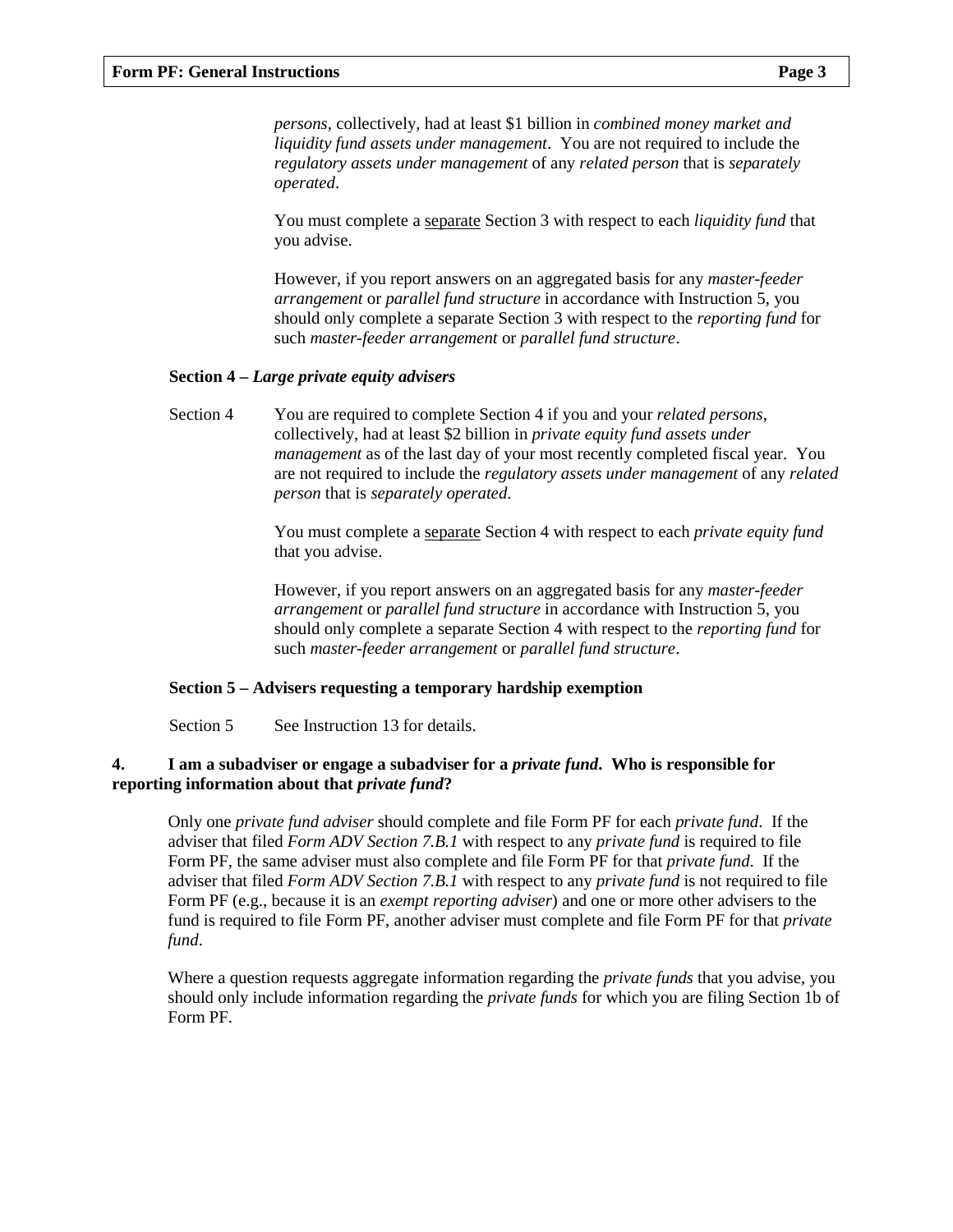## **5. When am I required to aggregate information regarding** *parallel funds***,** *parallel managed accounts***,** *master-feeder arrangements* **and funds managed by** *related persons***?**

You are required to aggregate related funds and accounts differently depending on the purpose of the aggregation.

Reporting thresholds. For purposes of determining whether you meet any reporting threshold, you must aggregate *parallel funds, dependent parallel managed accounts* and master-feeder funds. In addition, you must treat any *private fund* or *parallel managed account* advised by any of your *related persons* as though it were advised by you. You are not required, however, to aggregate *private funds* or *parallel managed accounts* of any *related person* that is *separately operated*.

Responding to questions. When reporting on individual funds, you may provide information regarding *master-feeder arrangements* or *parallel fund structures* either in the aggregate or separately, provided that you do so consistently throughout the Form. (For example, you may complete either a single Section 1b for all of the funds in a *master-feeder arrangement* or a separate Section 1b for each fund in the arrangement, but you must then take the same approach when completing other applicable sections of the Form.) Where a question requests aggregate information regarding the *private funds* that you advise, you should only include information regarding the *private funds* for which you are filing Section 1b of Form PF. You are not required to report information regarding *parallel managed accounts* (except in Question [11\)](#page-15-0). You should not report information for any *private fund* advised by any of your *related persons* unless you have identified that *related person* in Question [1\(](#page-11-0)b) as a *related person* for which you are filing Form PF.

See the table below for additional details.

| For purposes of determining whether a<br>private fund is a qualifying hedge fund                                                                                                                                                                   | For purposes of reporting information in<br>Sections 1b, 1c, 2b, 3 and 4                                                                                                                                                                                                                                              |
|----------------------------------------------------------------------------------------------------------------------------------------------------------------------------------------------------------------------------------------------------|-----------------------------------------------------------------------------------------------------------------------------------------------------------------------------------------------------------------------------------------------------------------------------------------------------------------------|
| You must aggregate any <i>private funds</i> that<br>are part of the same <i>master-feeder</i><br><i>arrangement</i> (even if you did not, or were<br>not permitted to, aggregate these private<br>funds for purposes of Form ADV Section<br>7.B.1) | You may, but are not required to, report<br>answers on an aggregated basis for any<br><i>private funds</i> that are part of the same<br><i>master-feeder arrangement</i> (even if you<br>did not, or were not permitted to, aggregate<br>these <i>private funds</i> for purposes of <i>Form</i><br>ADV Section 7.B.1) |
| You must aggregate any <i>private funds</i> that<br>are part of the same <i>parallel fund structure</i>                                                                                                                                            | You may, but are not required to, report<br>answers on an aggregated basis for any<br><i>private funds</i> that are part of the same<br>parallel fund structure                                                                                                                                                       |
| Any dependent parallel managed account<br>must be aggregated with the largest <i>private</i><br>fund to which that <i>dependent</i> parallel<br>managed account relates                                                                            | You are not required to report information<br>regarding parallel managed accounts<br>(except in Question 11)                                                                                                                                                                                                          |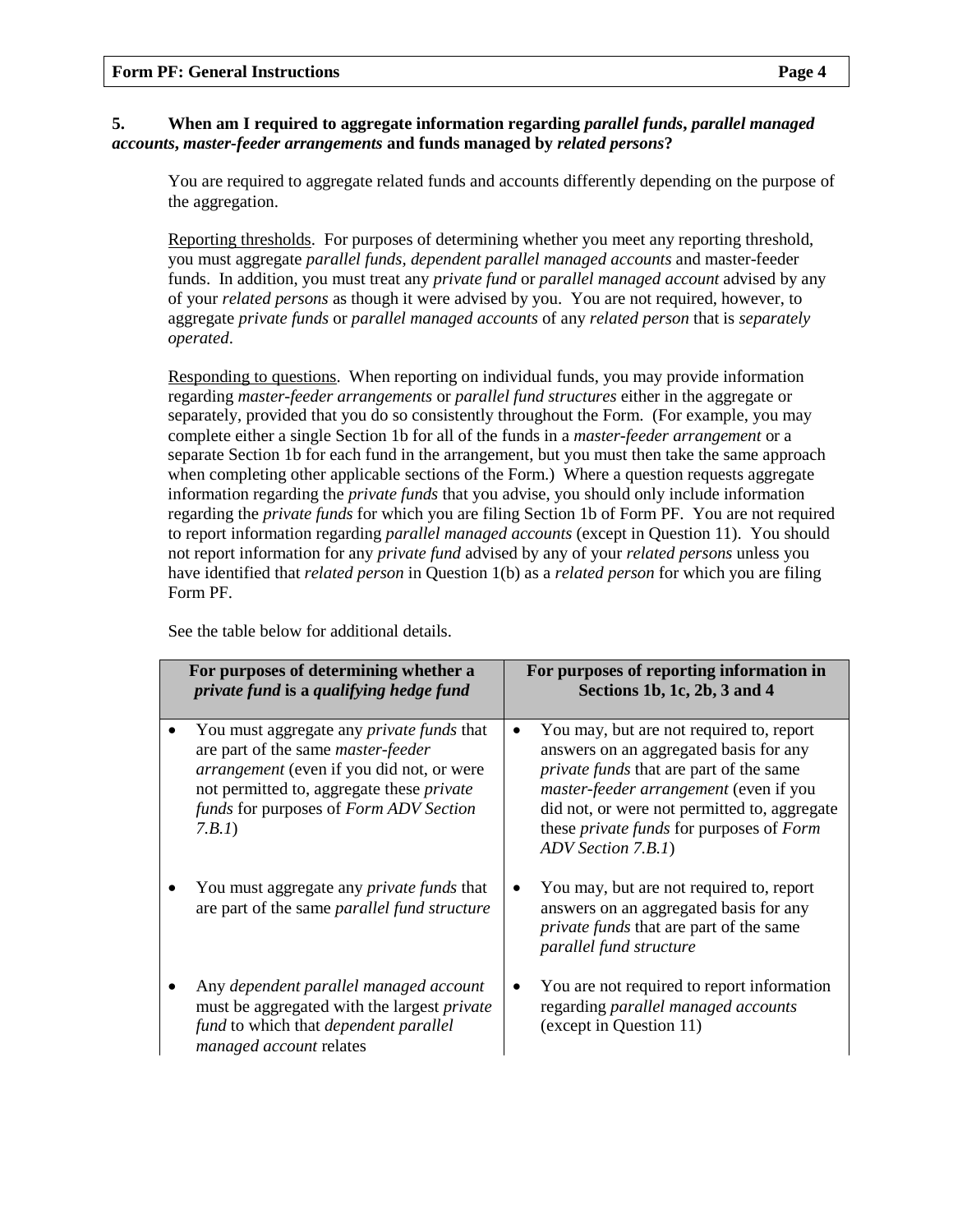- You must treat any *private fund* or *parallel managed account* advised by any of your *related persons* as though it were advised by you (including *related persons* that you have not identified in Question [1\(](#page-11-0)b) as *related persons* for which you are filing Form PF, though you may exclude *related persons* that are *separately operated*)
- You should not report information for any *private fund* advised by any of your *related persons* unless you have identified that *related person* in Question [1\(](#page-11-0)b) as a *related person* for which you are filing Form PF

#### **6. I am required to aggregate funds or accounts to determine whether I meet a reporting threshold, or I am electing to aggregate funds for reporting purposes. How do I "aggregate" funds or accounts for these purposes?**

Where two or more *parallel funds* or master-feeder funds are aggregated in accordance with Instruction 5, you must treat the aggregated funds as if they were all one *private fund*. Investments that a *feeder fund* makes in a *master fund* should be disregarded but other investments of the *feeder fund* should be treated as though they were investments of the aggregated fund.

Where you are aggregating *dependent parallel managed accounts* to determine whether you meet a reporting threshold, assets held in the accounts should be treated as assets of the *private funds* with which they are aggregated.

*Example 1.* You advise a *master-feeder arrangement* with one *feeder fund*. The *feeder fund* has invested \$500 in the *master fund* and holds a *foreign exchange derivative* with a notional value of \$100. The *master fund* has used the \$500 received from the *feeder fund* to invest in *corporate bonds*. Neither fund has any other assets or liabilities.

> For purposes of determining whether the funds comprise a *qualifying hedge fund*, this *master-feeder arrangement* should be treated as a single *private fund* whose only investments are \$500 in *corporate bonds* and a *foreign exchange derivative* with a notional value of \$100. If you elect to aggregate the *master-feeder arrangement* for reporting purposes, the treatment would be the same.

*Example 2.* You advise a *parallel fund structure* consisting of two *hedge funds*, named *parallel fund* A and *parallel fund* B. You also advise a related *dependent parallel managed account*. The account and each fund have invested in *corporate bonds* of Company X and have no other assets or liabilities. The value of *parallel fund* A's investment is \$400, the value of *parallel fund* B's investment is \$300 and the value of the account's investment is \$200.

> For purposes of determining whether either of the *parallel funds* is a *qualifying hedge fund*, the entire *parallel fund structure* and the related *dependent parallel managed account* should be treated as a single *private fund* whose only asset is \$900 of *corporate bonds* issued by Company X.

If you elect to aggregate the *parallel fund structure* for reporting purposes, you would disregard the *dependent parallel managed account*, so the result would be a single *private fund* whose only asset is \$700 of *corporate bonds*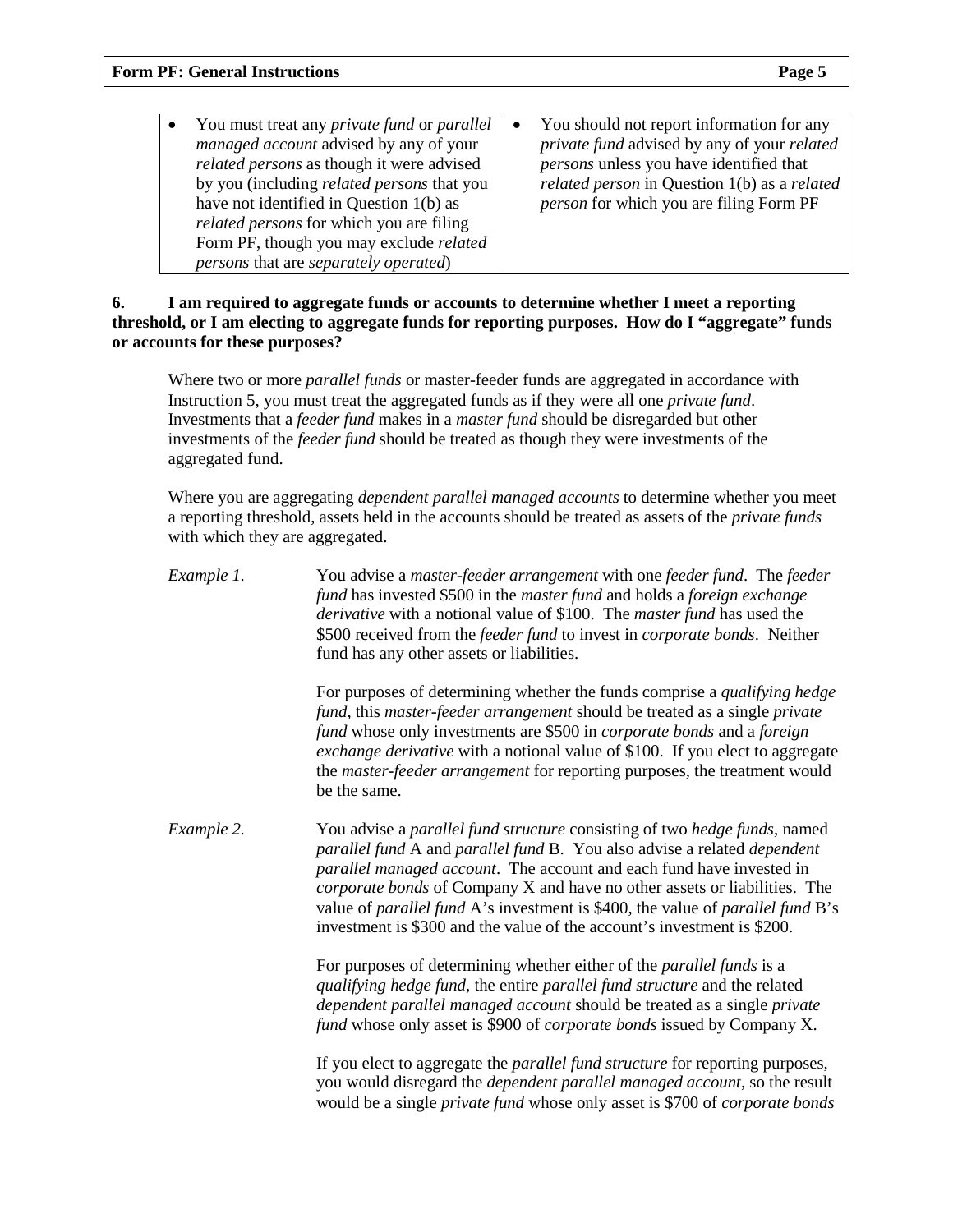issued by Company X.

#### **7. I advise a** *private fund* **that invests in other** *private funds* **(e.g., a "fund of funds"). How should I treat these investments for purposes of Form PF?**

Investments in other *private funds* generally. For purposes of this Form PF, you may disregard any *private fund's* equity investments in other *private funds*. However, if you disregard these investments, you must do so consistently (e.g., do not include disregarded investments in the *net asset value* used for determining whether the fund is a "hedge fund"). For Question [17,](#page-17-0) even if you disregard these assets, you may report the performance of the entire fund and are not required to recalculate performance in order to exclude these investments. Do not disregard any liabilities, even if incurred in connection with these investments.

Funds that invest substantially all of their assets in other *private funds*. If you advise a *private fund* that (i) invests substantially all of its assets in the equity of *private funds* for which you are not an adviser and (ii) aside from such *private fund* investments, holds only *cash and cash equivalents* and instruments acquired for the purpose of hedging currency exposure, then you are only required to complete Section 1b for that fund. For all other purposes, you should disregard such fund. For example, where questions request aggregate information regarding the *private funds* you advise, do not include the assets or liabilities of any such fund.

Solely for purposes of this Instruction 7, you may treat as a *private fund* any issuer formed under the laws of a jurisdiction other than the United States that has not offered or sold its securities in the United States or to *United States persons* but that would be a *private fund* if it had engaged in such an offering or sale.

Notwithstanding the foregoing, you must include disregarded assets in responding to Question [10.](#page-15-1)

#### **8. I advise a** *private fund* **that invests in companies that are not** *private funds***. How should I treat these investments for purposes of Form PF?**

Except as provided in Instruction 7, investments in funds should be included for all purposes under this Form PF. You are not, however, required to "look through" a fund's investments in any other entity unless the Form specifically requests information regarding that entity or the other entity's primary purpose is to hold assets or incur leverage as part of the *reporting fund's* investment activities.

#### **9. When am I required to update Form PF?**

You are required to update Form PF at the following times:

*Periodic filings (large hedge fund advisers)* Within 60 calendar days after the end of your first, second and third fiscal quarters, you must file a *quarterly update* that updates the answers to all Items in this Form PF relating to the *hedge funds* that you advise.

> Within 60 calendar days after the end of your fourth fiscal quarter, you must file a *quarterly update* that updates the answers to all Items in this Form PF. You may, however, submit an initial filing for the fourth quarter that updates information relating only to the *hedge funds* that you advise so long as you amend your Form PF within 120 calendar days after the end of the quarter to update information relating to any other *private funds* that you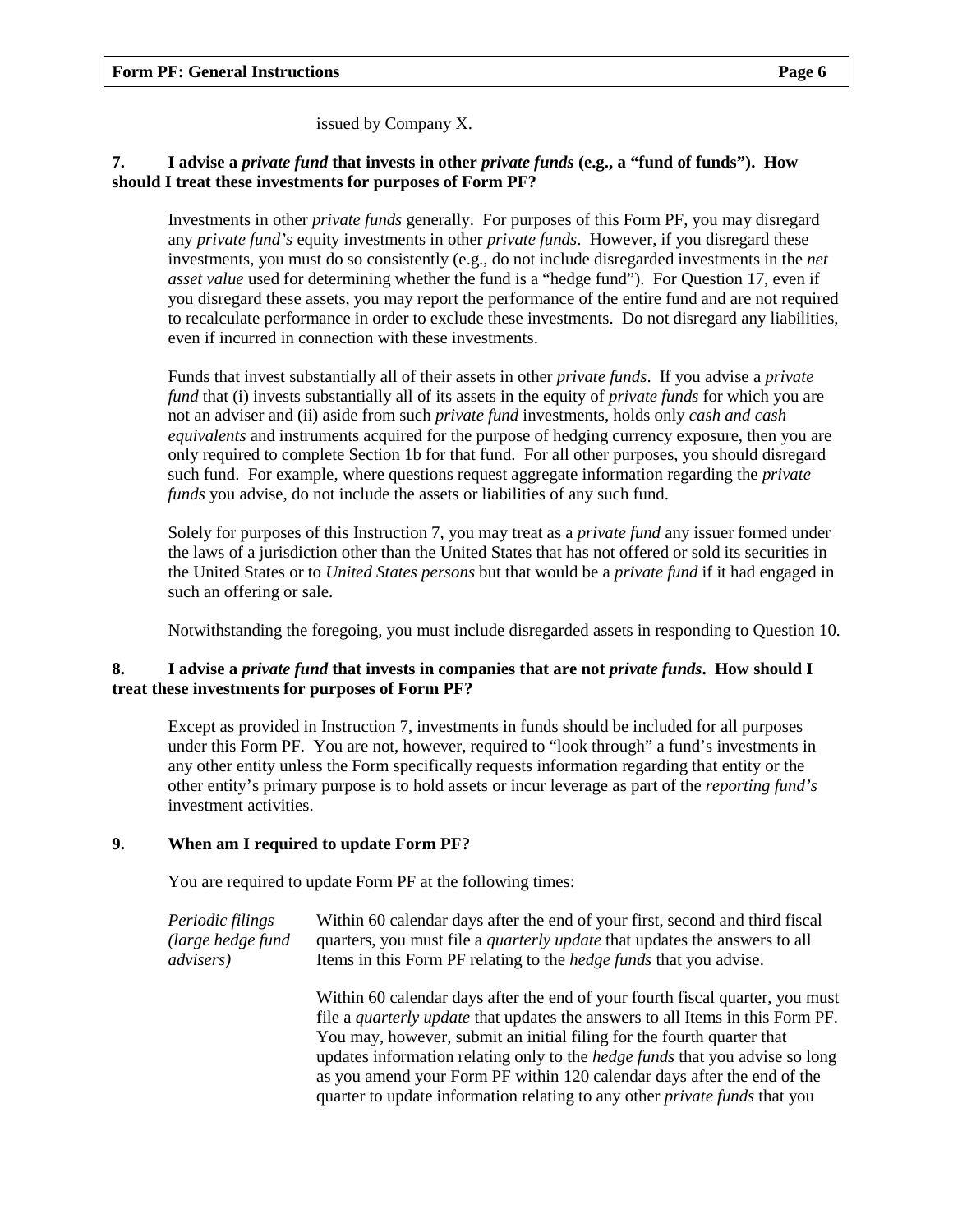|                                                         | advise. When you file such an amendment, you are not required to update<br>information previously filed for such quarter.                                                                                                                                                                                                                                                                                                                                                                                                                                                                                                                                         |
|---------------------------------------------------------|-------------------------------------------------------------------------------------------------------------------------------------------------------------------------------------------------------------------------------------------------------------------------------------------------------------------------------------------------------------------------------------------------------------------------------------------------------------------------------------------------------------------------------------------------------------------------------------------------------------------------------------------------------------------|
| Periodic filings<br>(large liquidity)<br>fund advisers) | Within 15 calendar days after the end of your first, second and third fiscal<br>quarters, you must file a <i>quarterly update</i> that updates the answers to all<br>Items in this Form PF relating to the liquidity funds that you advise.                                                                                                                                                                                                                                                                                                                                                                                                                       |
|                                                         | Within 15 calendar days after the end of your fourth fiscal quarter, you must<br>file a <i>quarterly update</i> that updates the answers to all Items in this Form PF.<br>You may, however, submit an initial filing for the fourth quarter that<br>updates information relating only to the liquidity funds that you advise so<br>long as you amend your Form PF within 120 calendar days after the end of<br>the quarter to update information relating to any other <i>private funds</i> that you<br>advise (subject to the next paragraph). When you file such an amendment,<br>you are not required to update information previously filed for such quarter. |
|                                                         | If you are both a large liquidity fund adviser and a large hedge fund<br><i>adviser</i> , you must file your <i>quarterly updates</i> with respect to the <i>liquidity</i><br>funds that you advise within 15 calendar days and with respect to the hedge<br>funds you advise within 60 calendar days.                                                                                                                                                                                                                                                                                                                                                            |
| Periodic filings<br>(all other advisers)                | Within 120 calendar days after the end of your fiscal year, you must file an<br>annual update that updates the answers to all Items in this Form PF.                                                                                                                                                                                                                                                                                                                                                                                                                                                                                                              |
|                                                         | Large hedge fund advisers and large liquidity fund advisers are not required<br>to file annual updates but instead file quarterly updates for the fourth<br>quarter.                                                                                                                                                                                                                                                                                                                                                                                                                                                                                              |
| <b>Transition filing</b>                                | If you are transitioning from quarterly to annual filing because you are no<br>longer a large hedge fund adviser or large liquidity fund adviser, then you<br>must complete and file Item A of Section 1a and check the box in<br>Section 1a indicating that you are making your final quarterly filing. You<br>must file your transition filing no later than the last day on which your next<br>quarterly update would be timely.                                                                                                                                                                                                                               |
| Final filing                                            | If you are no longer required to file Form PF, then you must complete and<br>file Item A of Section 1a and check the box in Section 1a indicating that<br>you are making your final filing. You must file your final filing no later<br>than the last day on which your next Form PF update would be timely. This<br>applies to all Form PF filers.                                                                                                                                                                                                                                                                                                               |

**Failure to update your Form PF as required by these instructions is a violation of** *SEC* **and, where applicable,** *CFTC* **rules and could lead to revocation of your registration.**

#### **10. How do I obtain** *private fund* **identification numbers for my** *reporting funds***?**

Each *private fund* must have an identification number for purposes of reporting on *Form ADV* and Form PF. *Private fund* identification numbers can only be obtained by filing *Form ADV*.

If you need to obtain a *private fund* identification number and you are required to file a *quarterly update* of Form PF prior to your next annual update of *Form ADV*, then you must acquire the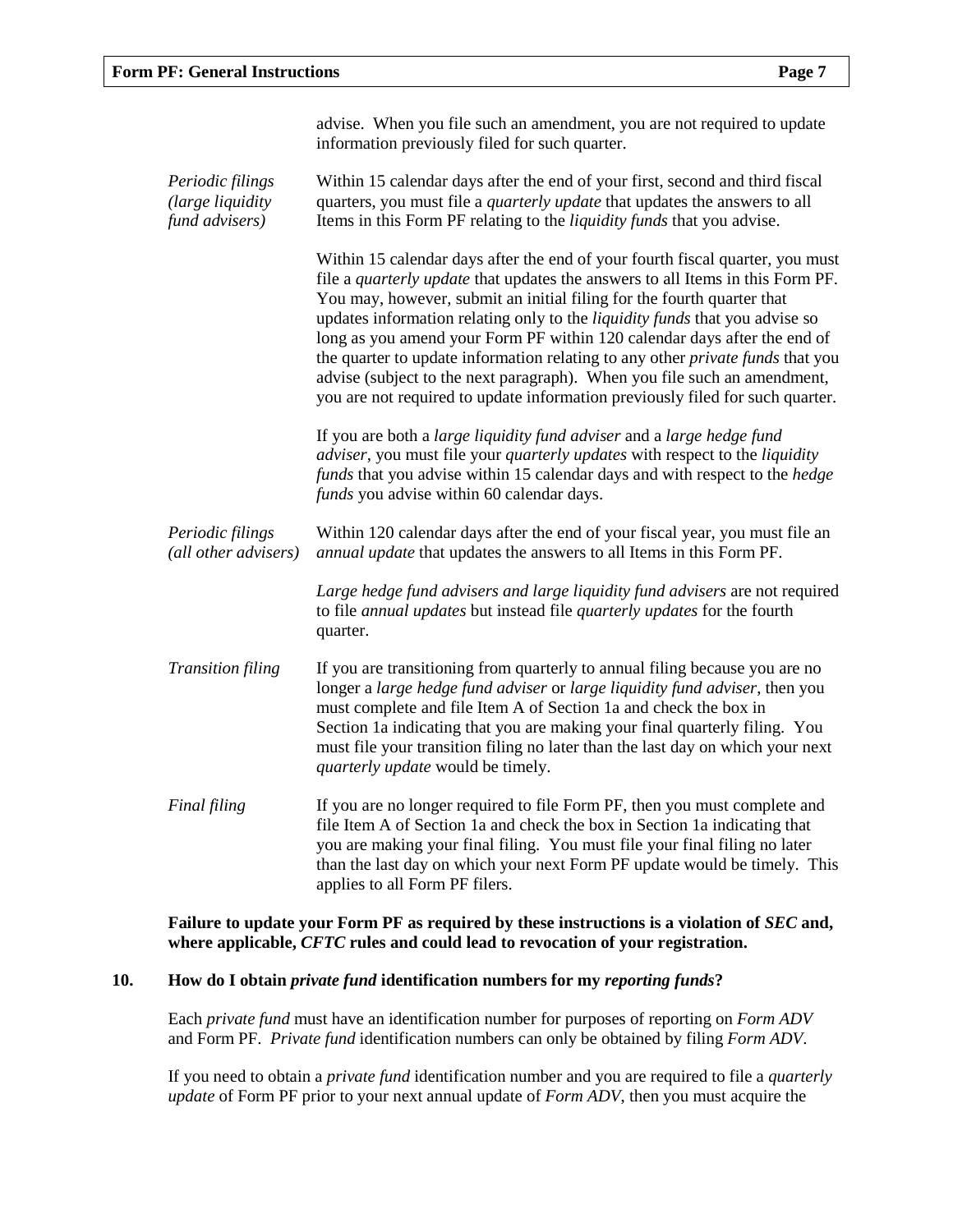#### **Form PF: General Instructions Page 8**

identification number by filing an other-than-annual amendment to your *Form ADV* and following the instructions on Form ADV for generating a new number. When filing an otherthan-annual amendment for this purpose, you must complete and file all of *Form ADV Section 7.B.1* for the new *private fund*.

See Instruction 6 to Part 1A of *Form ADV* for additional information regarding the acquisition and use of *private fund* identification numbers.

#### **11. Who must sign my Form PF or update?**

The individual who signs the Form PF depends upon your form of organization:

- For a sole proprietorship, the sole proprietor.
- For a partnership, a general partner.
- For a corporation, an authorized principal officer.
- For a limited liability company, a managing member or authorized person.
- For a SID, a principal officer of your bank who is directly engaged in the management, direction or supervision of your investment advisory activities.
- For all others, an authorized individual who participates in managing or directing your affairs.

The signature does not have to be notarized and should be a typed name.

If you and one or more of your *related persons* are filing a single Form PF, then Form PF may be signed by one or more individuals; however, the individual, or the individuals collectively, must have authority, as provided above, to sign both on your behalf and on behalf of all such *related persons*.

#### **12. How do I file my Form PF?**

You must file Form PF electronically through the Form PF filing system on the Investment Adviser Registration Depository website (www.iard.com), which contains detailed filing instructions. Questions regarding filing through the Form PF filing system should be addressed to the Financial Industry Regulatory Authority (FINRA) at 240-386-4848.

#### **13. Are there filing fees?**

Yes, you must pay a filing fee for your Form PF filings. The Form PF filing fee schedule is published at http://www.sec.gov/iard and http://www.iard.com.

#### **14. What if I am not able to file electronically?**

A temporary hardship exemption is available if you encounter unanticipated technical difficulties that prevent you from making a timely filing with the Form PF filing system, such as a computer malfunction or electrical outage. This exemption does not permit you to file on paper; instead, it extends the deadline for an electronic filing for seven "business days" (as such term is used in *SEC* rule 204(b)-1(f)).

To request a temporary hardship exemption, you must complete and file on paper Item A of Section 1a and Section 5 of Form PF, checking the box in Section 1a indicating that you are requesting a temporary hardship exemption. Mail one manually signed original and one copy of your exemption filing to: U.S. Securities and Exchange Commission, Branch of Regulations and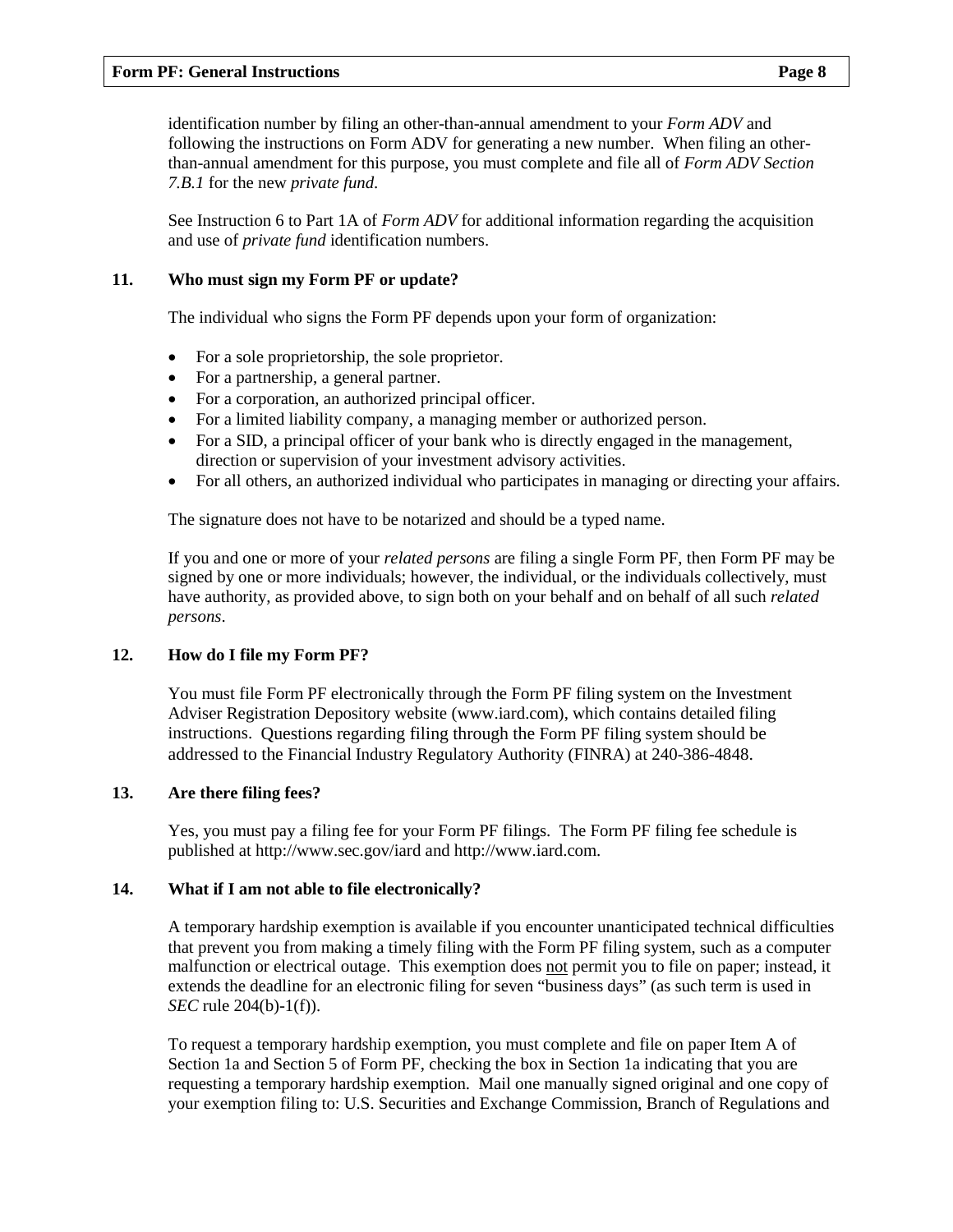Examinations, Mail Stop 0-25, 100 F Street NE, Washington, DC 20549. You must preserve in your records a copy of any temporary hardship exemption filing. Any request for a temporary hardship exemption must be filed no later than one business day after the electronic Form PF filing was due. For more information, see *SEC* rule 204(b)-1(f).

#### **15. May I rely on my own methodologies in responding to Form PF? How should I enter requested information?**

You may respond to this Form using your own internal methodologies and the conventions of your service providers, provided the information is consistent with information that you report internally and to current and prospective investors. However, your methodologies must be consistently applied and your responses must be consistent with any instructions or other guidance relating to this Form. You may explain any of your methodologies, including related assumptions, in Question [4.](#page-13-0)

In responding to Questions on this Form, the following guidelines apply unless otherwise specifically indicated:

- provide the requested information as of the close of business on the *data reporting date*;
- if information is requested for any month or quarter, provide the requested information as of the close of business on the last calendar day of the month or quarter, respectively;
- if a question requests information expressed as a percentage, enter the response as a percentage (not a decimal) and round to the nearest one percent;
- if a question requests a monetary value, provide the information in U.S. dollars as of the *data reporting date*, rounded to the nearest thousand;
- if a question requests a numerical value other than a percentage or a dollar value, provide information rounded to the nearest whole number;
- if a question requests information regarding a "position" or "positions," you should determine whether a set of legal and contractual rights constitutes a "position" in a manner consistent with your internal recordkeeping and risk management procedures (e.g., some advisers may record as a single position two or more partially offsetting legs of a transaction entered into with the same counterparty under the same master agreement, while others may record these as separate positions);
- if a question requires you to distinguish long positions from short positions, classify positions in a manner consistent with your internal recordkeeping and risk management procedures (provided that, for *CDS*, *exotic CDS*, *index CDS*, and *single name CDS*, the protection seller should be viewed as long and the protection buyer should be viewed as short);
- do not net long and short positions;
- for derivatives (other than options), "value" means *gross notional value*; for options, "value" means delta adjusted notional value; for all other investments and for all *borrowings* where the reporting fund is the creditor, "value" means market value or, where there is not a readily available market value, fair value; for *borrowings* where the reporting fund is the debtor, "value" means the value you report internally and to current and prospective investors; and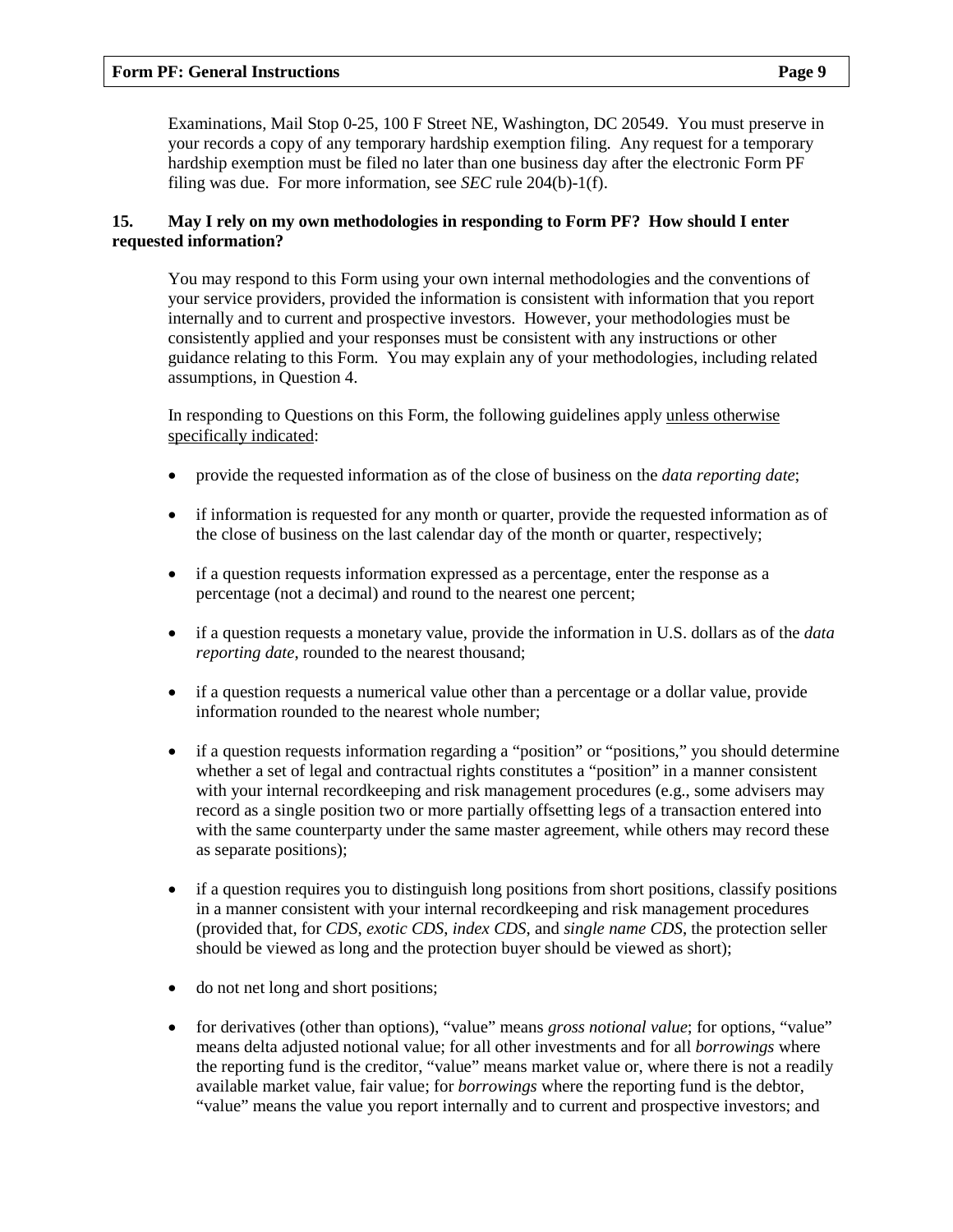• for questions 20, 21, 25, 28, 35 and 57, the numerator you use to determine the percentage of *net asset value* should be measured on the same basis as *gross asset value* and may result in responses that total more than 100%.

#### **16. How do I amend Form PF, for example, to make a correction?**

If you discover that information you filed on Form PF was not accurate at the time of filing, you may correct the information by re-filing and checking the box in Section 1a indicating that you are amending a previously submitted filing. You are not required to update information that you believe in good faith properly responded to Form PF on the date of filing even if that information is subsequently revised for purposes of your recordkeeping, risk management or investor reporting (such as estimates that are refined after completion of a subsequent audit).

*Large hedge fund advisers* and *large liquidity fund advisers* that comply with their fourth quarter filing obligations by submitting an initial filing followed by an amendment in accordance with Instruction 9 will not be viewed as affirming responses regarding one fund solely by providing updated information regarding another fund at a later date.

#### **17. How may I preserve on Form PF the anonymity of a** *private fund* **that I advise?**

If you seek to preserve the anonymity of a *private fund* that you advise by maintaining its identity in your books and records in numerical or alphabetical code, or similar designation, pursuant to rule 204-2(d), you may identify the *private fund* on Form PF using the same code or designation in place of the fund's name.

#### **18. May I report on Form PF regarding a** *commodity pool* **that is not a** *private fund***? How should I treat the** *commodity pool* **for purposes of Form PF?**

If you are otherwise required to report on Form PF, you may report information regarding any *commodity pool* you advise on Form PF, even if it is not a *private fund*. Properly reporting on Form PF regarding the *commodity pool* will constitute substitute compliance with CFTC reporting requirements to the extent provided in *CEA* rule 4.27.

Commodity pools should be treated as *hedge funds* for purposes of Form PF. If you are reporting on Form PF regarding a *commodity pool* that is not a *private fund*, then treat it as a *private fund* for purposes of Form PF. However, such a *commodity pool* is not required to be included when determining whether you exceed one or more reporting thresholds. If such a *commodity pool* is a *qualifying hedge fund* and you are otherwise required to report information in section 2a of Form PF, then you must report regarding the *commodity pool* in section 2b of Form PF.

#### Federal Information Law and Requirements for a Collection of Information

Section 204(b) of the *Advisers Act* [15 U.S.C. § 80b-4(b)] authorizes the *SEC* to collect the information that Form PF requires. The information collected on Form PF is designed to facilitate the Financial Stability Oversight Council's ("FSOC") monitoring of systemic risk in the private fund industry and to assist FSOC in determining whether and how to deploy its regulatory tools with respect to nonbank financial companies. The *SEC* and *CFTC* may also use information collected on Form PF in their regulatory programs, including examinations, investigations and investor protection efforts relating to private fund advisers. Filing Form PF is mandatory for advisers that satisfy the criteria described in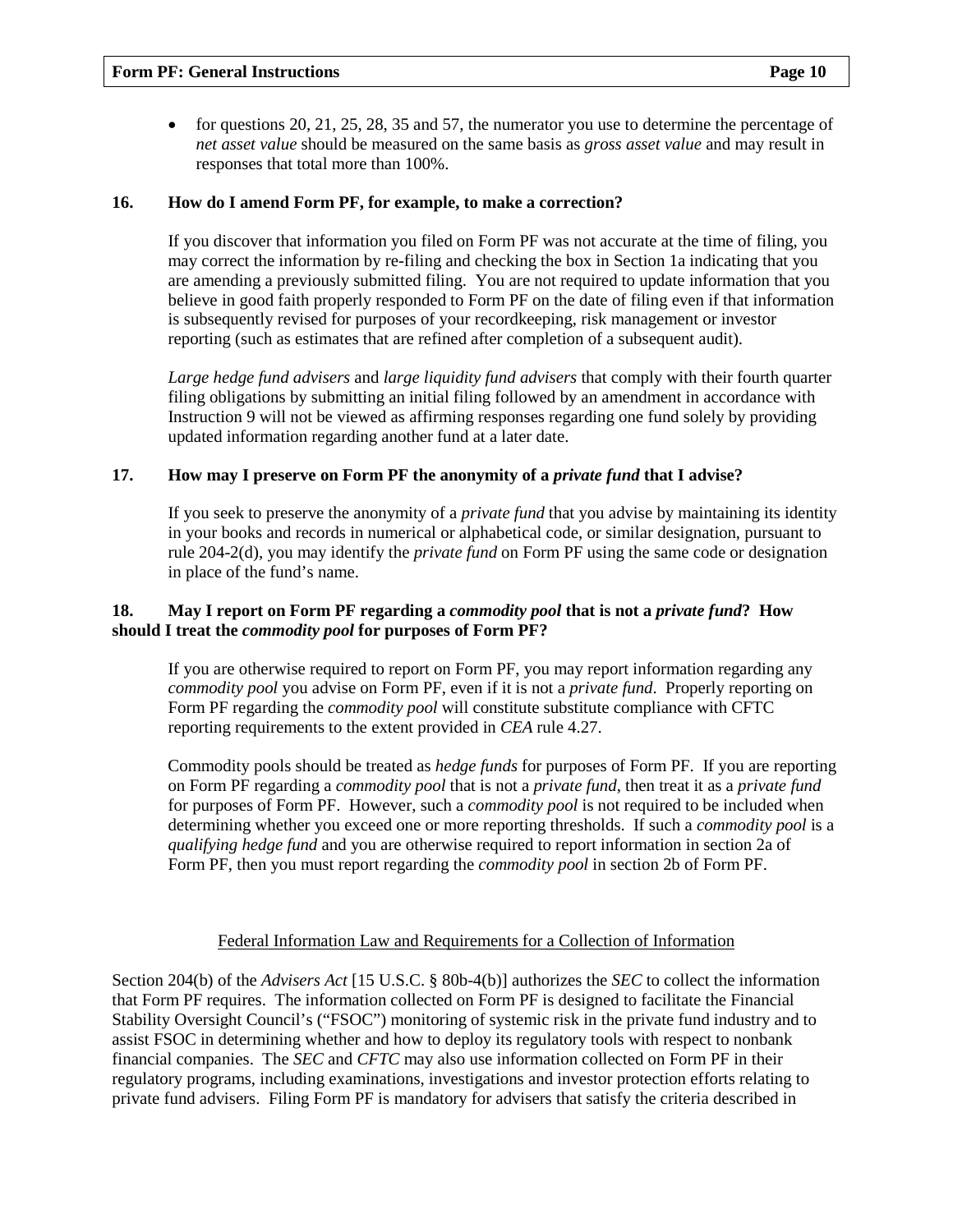Instruction 1 to the Form. *See also* 17 C.F.R. § 275.204(b)-1. The SEC does not intend to make public information reported on Form PF that is identifiable to any particular adviser or *private fund*, although the SEC may use Form PF information in an enforcement action. *See* Section 204(b) of the *Advisers Act*.

An agency may not conduct or sponsor, and a person is not required to respond to, a collection of information unless it displays a currently valid control number. The Office of Management and Budget has reviewed this collection of information under 44 U.S.C. § 3507. Any member of the public may direct any comments concerning the accuracy of the burden estimate and any suggestion for reducing this burden to: Secretary, U.S. Securities and Exchange Commission, 100 F Street NE, Washington, DC 20549.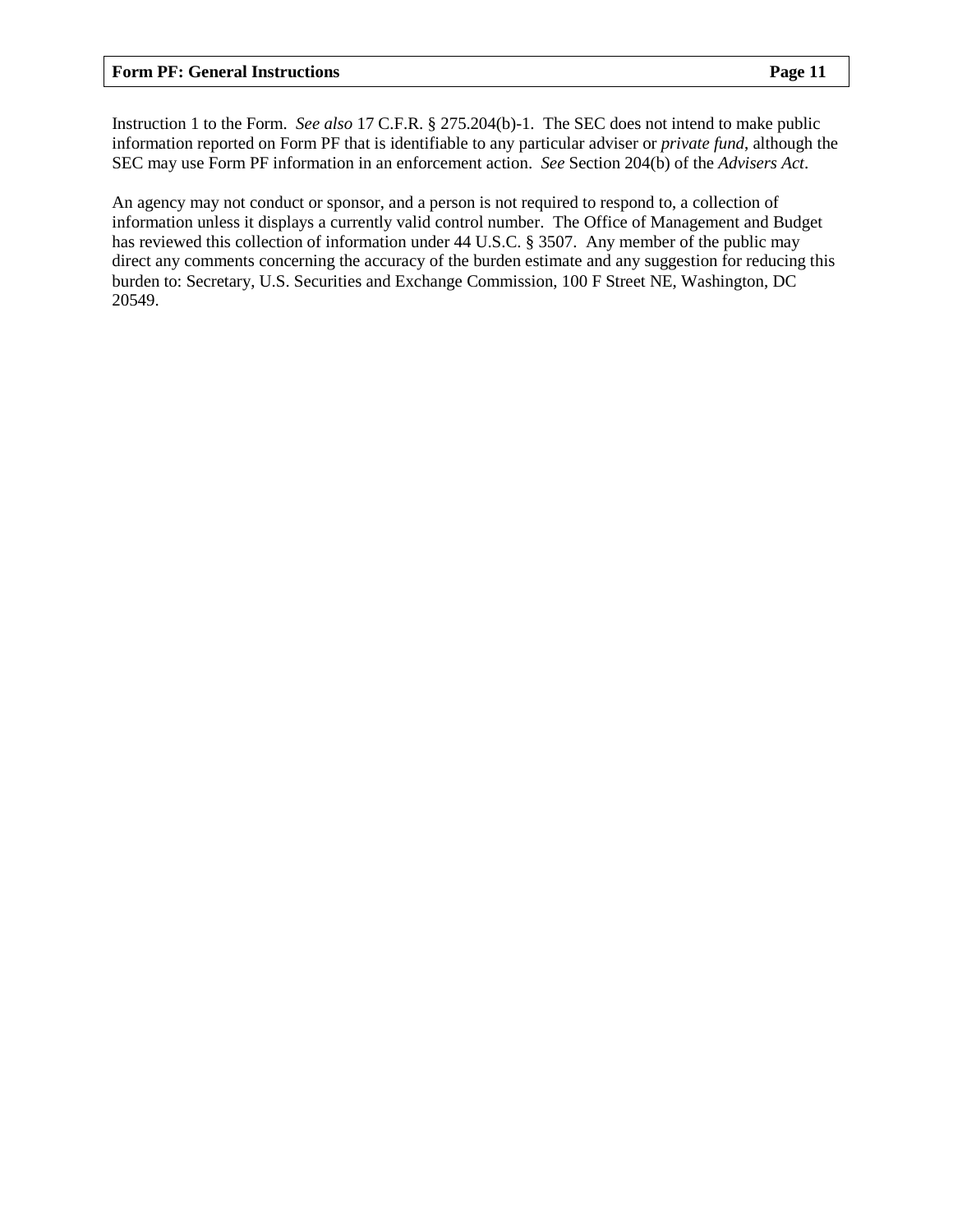#### **Section 1a: Information about you and your** *related persons*

Check the box that indicates what you would like to do:

A. If you are not a *large hedge fund adviser* or *large liquidity fund adviser*:

|  | Submit your first filing on Form PF                                              |
|--|----------------------------------------------------------------------------------|
|  | for the period ended:                                                            |
|  | Submit an <i>annual update</i>                                                   |
|  | for the period ended:                                                            |
|  | Amend a previously submitted filing                                              |
|  | for the period ended:                                                            |
|  | Submit a final filing                                                            |
|  | Request a temporary hardship exemption                                           |
|  | B. If you <u>are</u> a large hedge fund adviser or large liquidity fund adviser: |
|  | Submit your first filing on Form PF                                              |
|  | for the [1st, 2nd, 3rd, 4th] quarter, which ended:                               |
|  | Submit a <i>quarterly update</i> (including fourth quarter updates)              |
|  | for the [1st, 2nd, 3rd, 4th] quarter, which ended:                               |
|  | Amend a previously submitted filing                                              |
|  | for the [1st, 2nd, 3rd, 4th] quarter, which ended:                               |
|  | Transition to annual reporting                                                   |
|  | Submit a final filing                                                            |
|  | Request a temporary hardship exemption                                           |
|  |                                                                                  |

#### **Item A. Information about you**

<span id="page-11-0"></span>1. (a) Provide your name and the other identifying information requested below.

*(This should be your full legal name. If you are a sole proprietor, this will be your last, first, and middle names. If you are a* SID*, enter the full legal name of your bank. Please use the same name that you use in your Form ADV.)* 

| Legal name | <b>SEC 801-Number</b> | <b>NFA ID</b><br>Number, if any | Large trader<br>ID, if any | Large trader<br>ID suffix, if any |
|------------|-----------------------|---------------------------------|----------------------------|-----------------------------------|
|            |                       |                                 |                            |                                   |

(b) Provide the following information for each of the *related persons*, if any, with respect to which you are reporting information on this Form PF:

| Legal name | SEC 801-Number | NFA ID<br>Number, if any | Large trader<br>ID, if any | Large trader<br>ID suffix, if any |
|------------|----------------|--------------------------|----------------------------|-----------------------------------|
|            |                |                          |                            |                                   |
|            |                |                          |                            |                                   |
|            |                |                          |                            |                                   |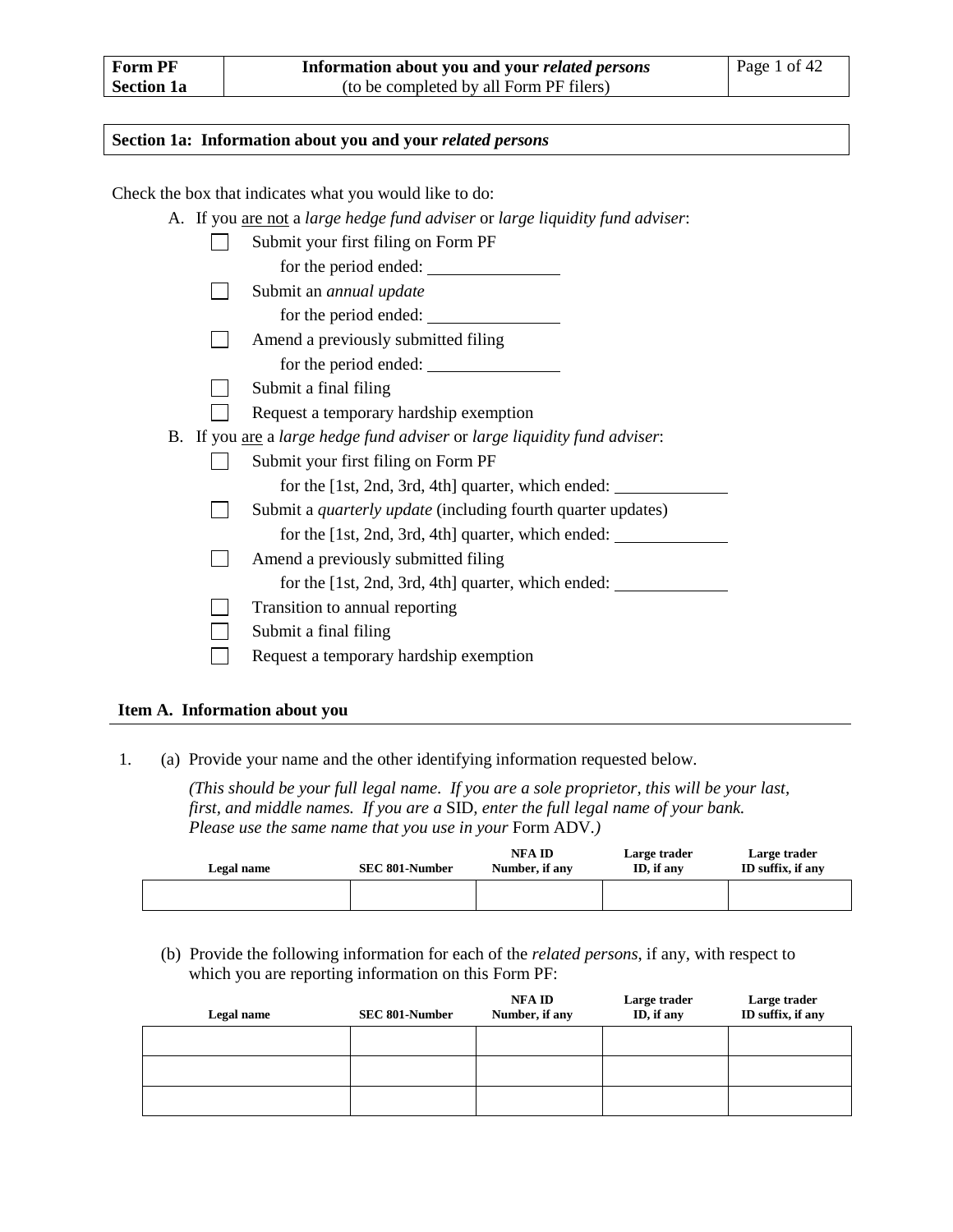2. Signatures of sole proprietor or authorized representative *(see Instruction 11 to Form PF)*.

Signature on behalf of the *firm* and its *related persons:*

I, the undersigned, sign this Form PF on behalf of, and with the authority of, the *firm*. In addition, I sign this Form PF on behalf of, and with the authority of, each of the *related persons* identified in Question [1\(](#page-11-0)b) (other than any *related person* for which another individual has signed this Form PF below).

To the extent that Section 1 or 2 of this Form PF is filed in accordance with a regulatory obligation imposed by *CEA* rule 4.27, the *firm*, each *related person* for which I am signing this Form PF, and I all accept that any false or misleading statement of a material fact therein or material omission therefrom shall constitute a violation of section 6(c)(2) of the *CEA*.

Name of individual:

Signature:

Title:

Email address:

Telephone contact number (include area code and, if outside the United States, country code):

| the control of the control of the control |  |  |
|-------------------------------------------|--|--|
|                                           |  |  |
|                                           |  |  |
|                                           |  |  |
|                                           |  |  |
|                                           |  |  |

Date:

#### Signature on behalf of *related persons:*

I, the undersigned, sign this Form PF on behalf of, and with the authority of, the *related person(s)* identified below.

To the extent that Section 1 or 2 of this Form PF is filed in accordance with a regulatory obligation imposed by *CEA* rule 4.27, each *related person* identified below and I all accept that any false or misleading statement of a material fact therein or material omission therefrom shall constitute a violation of section 6(c)(2) of the *CEA*.

Name of each *related person* on behalf of which this individual is signing:

Name of individual:

Signature:

Title:

Email address:

Telephone contact number (include area code and, if outside the United States, country code):

Date:

#### **Item B. Information about assets of** *private funds* **that you advise**

3. Provide a breakdown of your *regulatory assets under management* and your *net assets*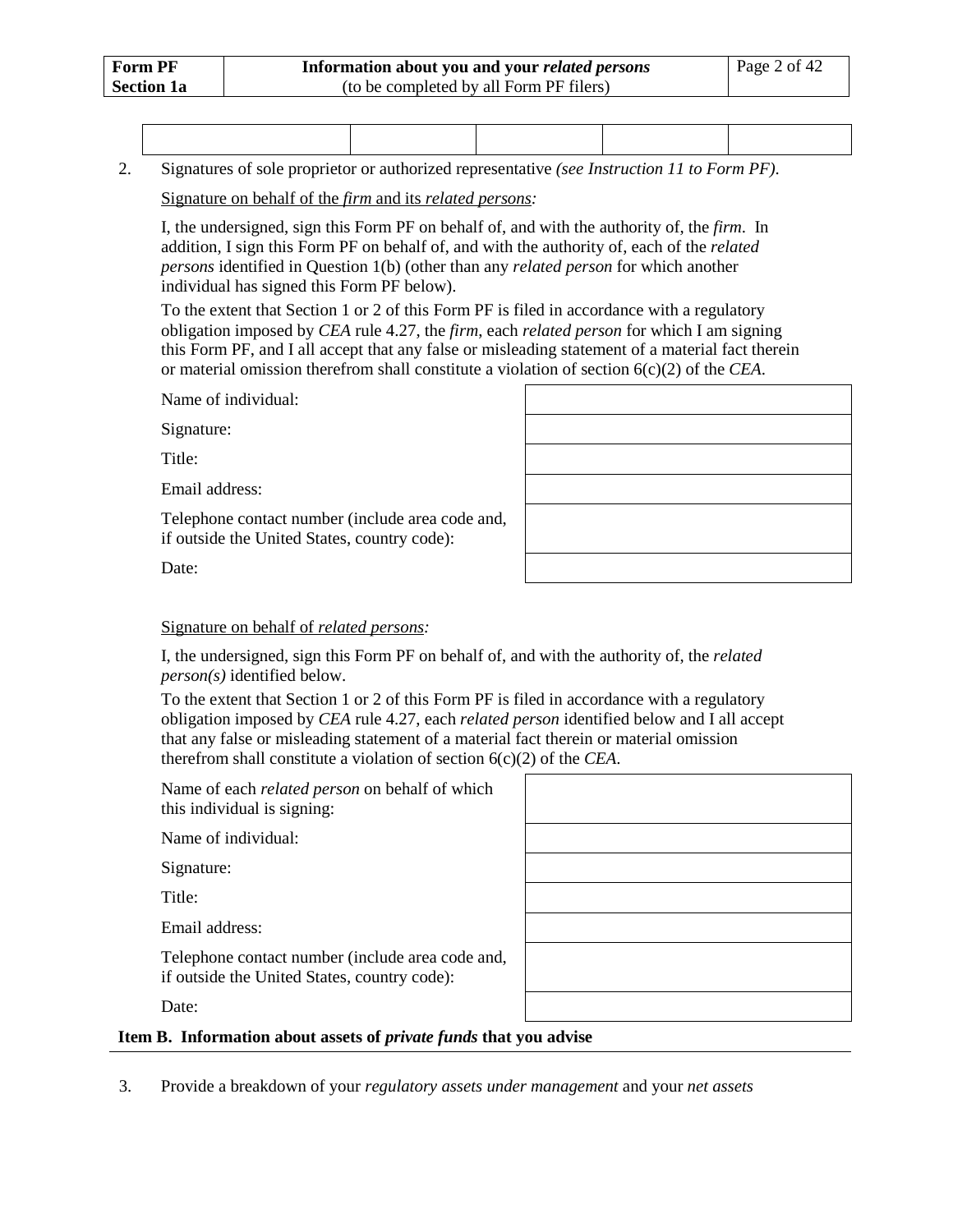| <b>Form PF</b>    | Information about you and your <i>related persons</i> | Page $3$ of $42$ |
|-------------------|-------------------------------------------------------|------------------|
| <b>Section 1a</b> | (to be completed by all Form PF filers)               |                  |

#### *under management* as follows:

*(If you are filing a* quarterly update *for your first, second or third fiscal quarter, you are only required to update row (a), in the case of a* large hedge fund adviser*, or row (b), in the case of a* large liquidity fund adviser*.)*

|                                                                                                     | <b>Regulatory</b><br>assets under<br>management | Net assets under<br>management |  |
|-----------------------------------------------------------------------------------------------------|-------------------------------------------------|--------------------------------|--|
|                                                                                                     |                                                 |                                |  |
|                                                                                                     |                                                 |                                |  |
|                                                                                                     |                                                 |                                |  |
|                                                                                                     |                                                 |                                |  |
|                                                                                                     |                                                 |                                |  |
|                                                                                                     |                                                 |                                |  |
|                                                                                                     |                                                 |                                |  |
| (h) Funds and accounts other than <i>private funds</i><br>(i.e., the remainder of your assets under |                                                 |                                |  |

#### **Item C. Miscellaneous**

<span id="page-13-0"></span>4. You may use the space below to explain any assumptions that you made in responding to any question in this Form PF. Assumptions must be in addition to, or reasonably follow from, any instructions or other guidance relating to Form PF. If you are aware of any instructions or other guidance that may require a different assumption, provide a citation and explain why that assumption is not appropriate for this purpose.

| Question<br>number | <b>Description</b> |
|--------------------|--------------------|
|                    |                    |
|                    |                    |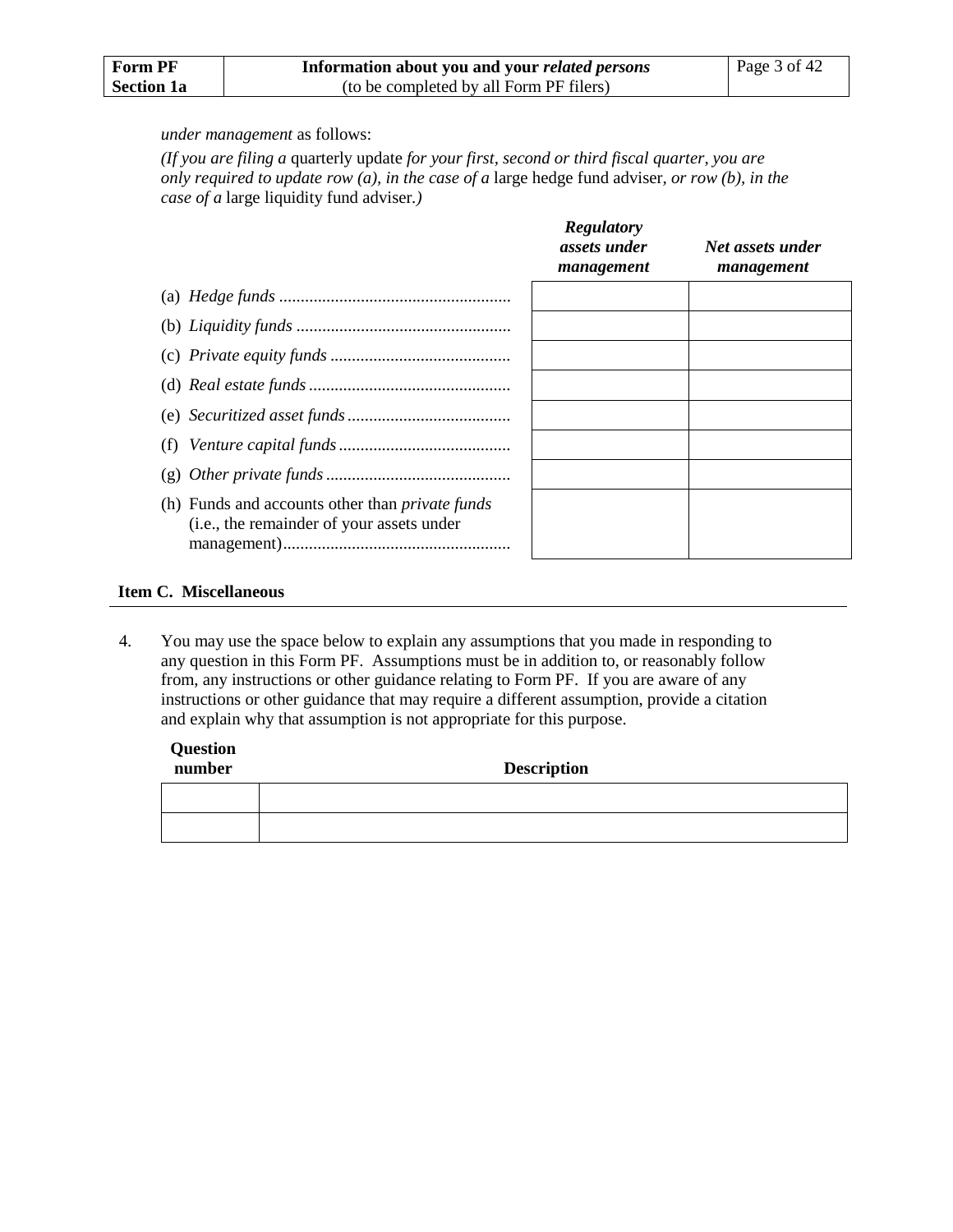#### **Section 1b: Information about the** *private funds* **you advise**

Subject to Instruction 5, you must complete a separate Section 1b for each *private fund* that you advise.

#### **Item A.** *Reporting fund* **identifying information**

| 5. |                                                                            |  |
|----|----------------------------------------------------------------------------|--|
|    | (b) Private fund identification number of the reporting fund               |  |
|    | (c) NFA identification number of the <i>reporting fund</i> , if applicable |  |
|    |                                                                            |  |

6. Check "yes" below if the *reporting fund* is the *master fund* of a *master-feeder arrangement* and you are reporting for all of the funds in the *master-feeder arrangement* on an aggregated basis. Otherwise, check "no."

*(See Instruction 5 for information regarding aggregation of* master-feeder arrangements*. If you respond "yes," do not complete a separate Section 1b, 1c, 2b, 3 or 4 with respect to any of the*  feeder funds*.)*



<span id="page-14-0"></span>7. (a) Check "yes" below if the *reporting fund* is the largest fund in a *parallel fund structure* and you are reporting for all of the funds in the structure on an aggregated basis. Otherwise, check "no."

> *(See Instruction 5 for information regarding aggregation of* parallel funds*. If you respond "yes," do not complete a separate Section 1b, 1c, 2b, 3 or 4 with respect to any of the other*  parallel funds *in the structure.)*

 $\Box$ Yes No

If you responded "yes" to Question [7\(](#page-14-0)a), complete (b) through (e) below for each other *parallel fund* in the *parallel fund structure*.

| (d) NFA identification number of the <i>parallel fund</i> , if applicable |  |
|---------------------------------------------------------------------------|--|
|                                                                           |  |

#### **Item B. Assets, financing and investor concentration**

<span id="page-14-1"></span>8. *Gross asset value* of *reporting fund.......................................................................... (This amount may differ from the amount you reported in response to question 11 of* Form ADV Section 7.B.1. *For instance, the amounts may not be the same if you are filing Form PF on a quarterly basis, if you are aggregating a* master-feeder arrangement *for purposes of this Form PF and you did not aggregate that* master-feeder arrangement *for purposes of* Form ADV Section 7.B.1*. or if you are aggregating* parallel funds *for purposes of this Form PF*.*)* 9. *Net asset value* of *reporting fund..............................................................................*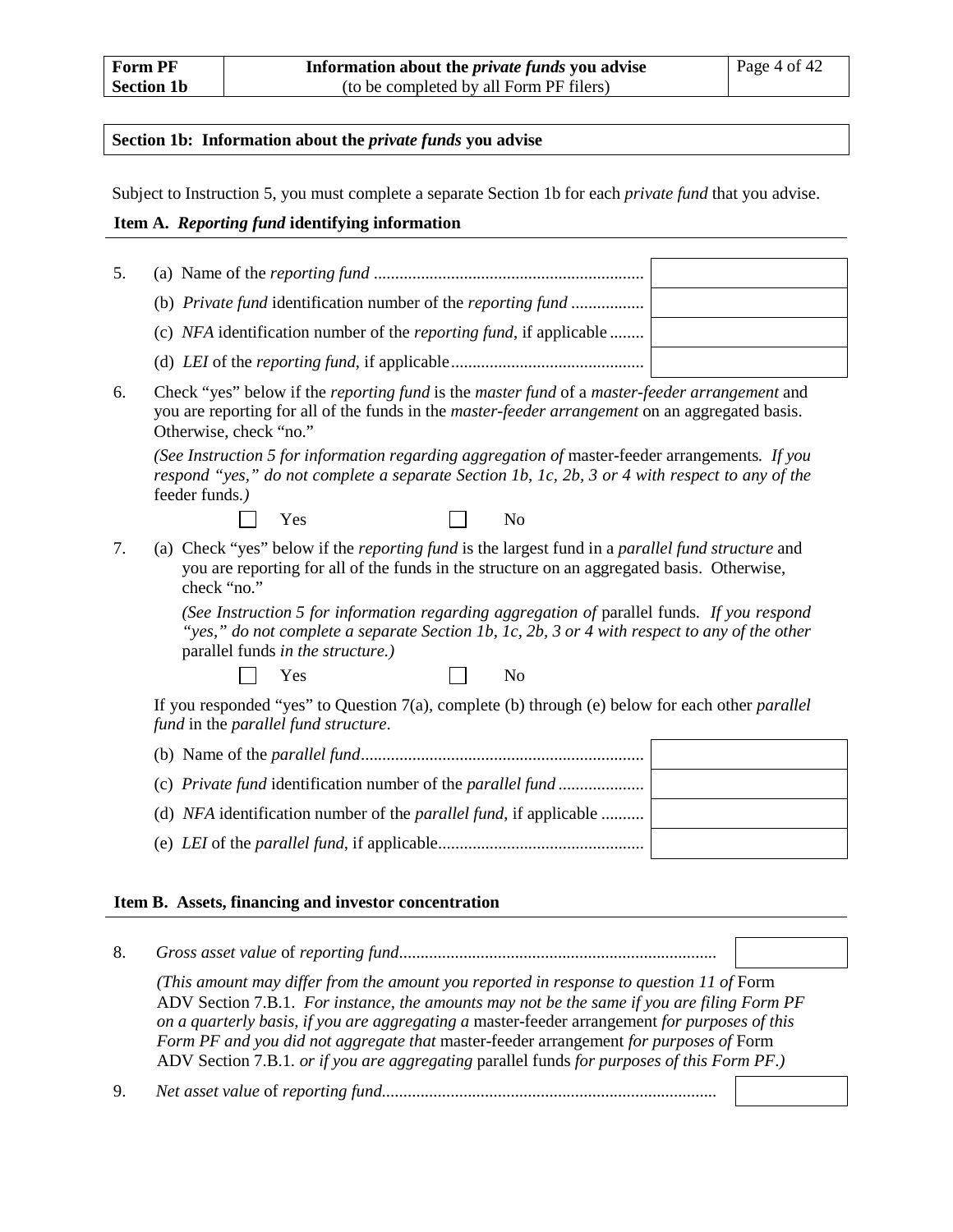<span id="page-15-1"></span><span id="page-15-0"></span>10. *Value* of *reporting fund's* investments in equity of other *private funds*................... 11. *Value* of all *parallel managed accounts* related to the *reporting fund* .....................

*(If any of your* parallel managed accounts *relates to more than one of the* private funds *you advise, only report the value of the account once, in connection with the largest* private fund *to which it relates.)*

<span id="page-15-3"></span>12. Provide the following information regarding the *value* of the *reporting fund's borrowings* and the types of creditors.

*(You are not required to respond to this question for any* reporting fund *with respect to which you are answering Question [43](#page-36-0) in Section 2b. Do not net out amounts that the* reporting fund *loans to creditors or the value of collateral pledged to creditors.)*

*(The percentages borrowed from the specified types of creditors should add up to approximately 100%.)*

| (d) Percentage borrowed from U.S. creditors that are not financial institutions     |  |
|-------------------------------------------------------------------------------------|--|
| (e) Percentage borrowed from non-U.S. creditors that are not financial institutions |  |

<span id="page-15-2"></span>13. (a) Does the *reporting fund* have any outstanding derivatives positions?

Yes No

(b) If you responded "yes" to Question [13\(](#page-15-2)a), provide the aggregate *value* of all derivatives positions of the *reporting fund*................................................................

*(You are not required to respond to Questio[n 13](#page-15-2) for any* reporting fund *with respect to which you are answering Question [44](#page-38-0) in Section 2b.)*

14. Provide a summary of the *reporting fund's* assets and liabilities categorized using the hierarchy below. For assets and liabilities that you report internally and to current and prospective investors as representing fair value, or for which you are required to determine fair value in order to report the *reporting fund's* regulatory assets under management on Form ADV, categorize them into the following categories based on the valuation assumptions utilized:

Level 1 – Quoted prices (unadjusted) in active markets for identical assets or liabilities.

Level 2 – Other than quoted prices included within Level 1 that are observable for the asset or liability, either directly or indirectly.

Level 3 – Unobservable inputs, such as your assumptions or the fund's assumptions used to determine the fair value of the asset or liability.

For any assets and liabilities that you report internally and to current and prospective investors as representing a measurement attribute other than fair value, and for which you are not required to determine fair value in order to report the *reporting fund's* regulatory assets under management on Form ADV, separately report these assets and liabilities in the "cost-based" measurement column.

*(If the fund's financial statements are prepared in accordance with U.S. generally accepted accounting principles ("U.S. GAAP") or another accounting standard that requires the*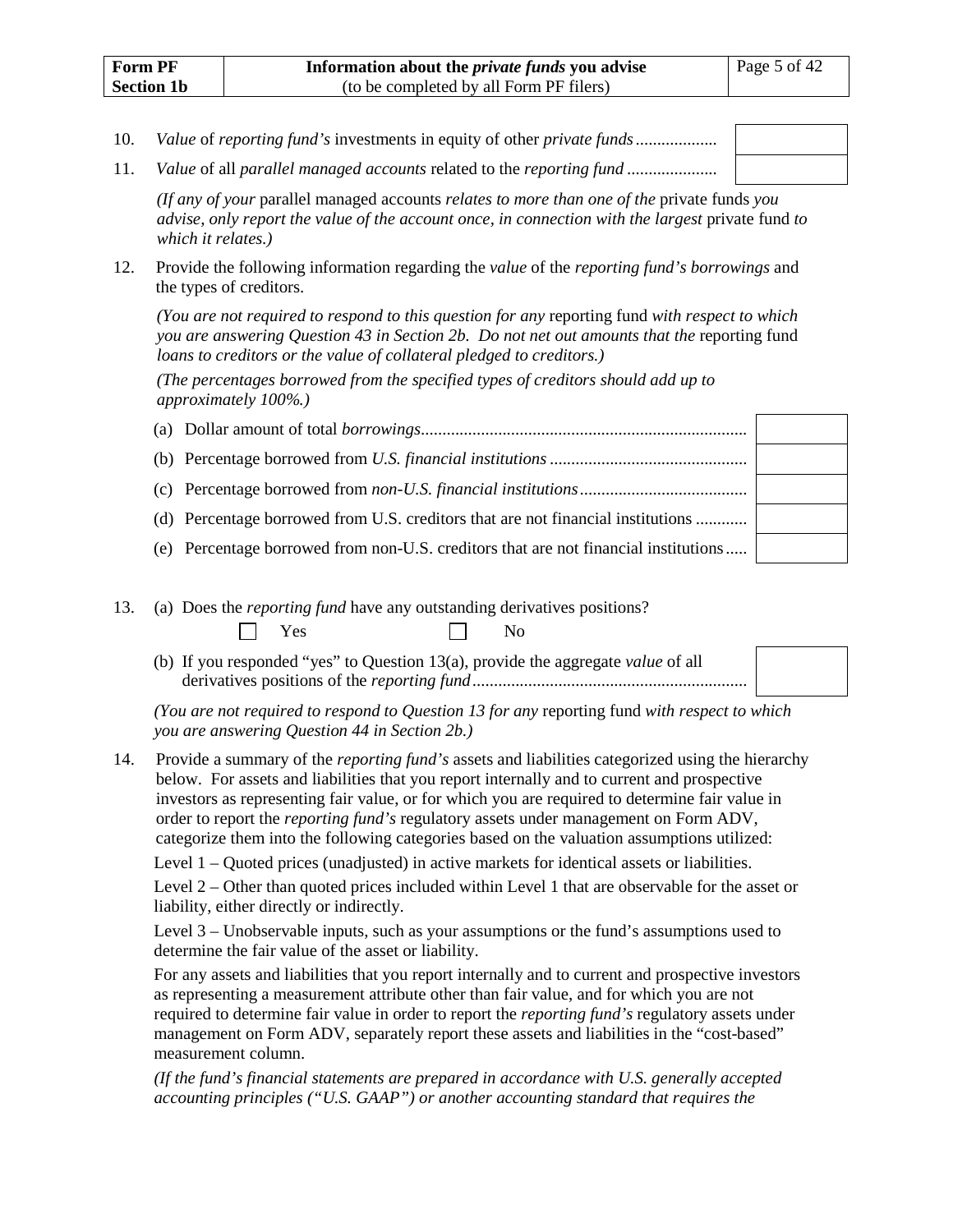| Form PF           | Information about the <i>private funds</i> you advise | Page 6 of $42$ |
|-------------------|-------------------------------------------------------|----------------|
| <b>Section 1b</b> | (to be completed by all Form PF filers)               |                |

*categorization of assets and liabilities using a fair value hierarchy similar to that established under U.S. GAAP, then respond to this question using the fair value hierarchy established under the applicable accounting standard.)*

*(This question requires the use of fair values and cost-based measurements, which may be different from the values contemplated by Instruction 15. You are only required to respond to this question if you are filing an* annual update *or a* quarterly update *for your fourth fiscal quarter.)*

|             |         | Fair value |         | Cost-based |
|-------------|---------|------------|---------|------------|
|             | Level 1 | Level 2    | Level 3 |            |
| Assets      |         |            |         |            |
| Liabilities |         |            |         |            |

15. Specify the approximate percentage of the *reporting fund's* equity that is beneficially owned by the five beneficial owners having the largest equity interests in the *reporting fund*.

*(For purposes of this question, if you know that two or more beneficial owners of the* reporting fund *are* affiliated *with each other, you should treat them as a single beneficial owner.)*

16. Specify the approximate percentage of the *reporting fund's* equity that is beneficially owned by the following groups of investors.

*(Include each investor in only one group. The total should add up to approximately 100%. With respect to beneficial interests outstanding prior to March 31, 2012, that have not been transferred on or after that date, you may respond to this question using good faith estimates based on data currently available to you.)*

| (j) State or municipal <i>government entities</i> (excluding governmental pension plans)                                                                                                                           |  |
|--------------------------------------------------------------------------------------------------------------------------------------------------------------------------------------------------------------------|--|
|                                                                                                                                                                                                                    |  |
|                                                                                                                                                                                                                    |  |
| (m) Investors that are not <i>United States persons</i> and about which the foregoing<br>$\mathbf{r}$ , and the state $\mathbf{r}$ and the state of the state $\mathbf{r}$ and the state of the state $\mathbf{r}$ |  |

| beneficial ownership information is not known and cannot reasonably be obtained      |  |
|--------------------------------------------------------------------------------------|--|
| because the beneficial interest is held through a chain involving one or more third- |  |
|                                                                                      |  |
|                                                                                      |  |
|                                                                                      |  |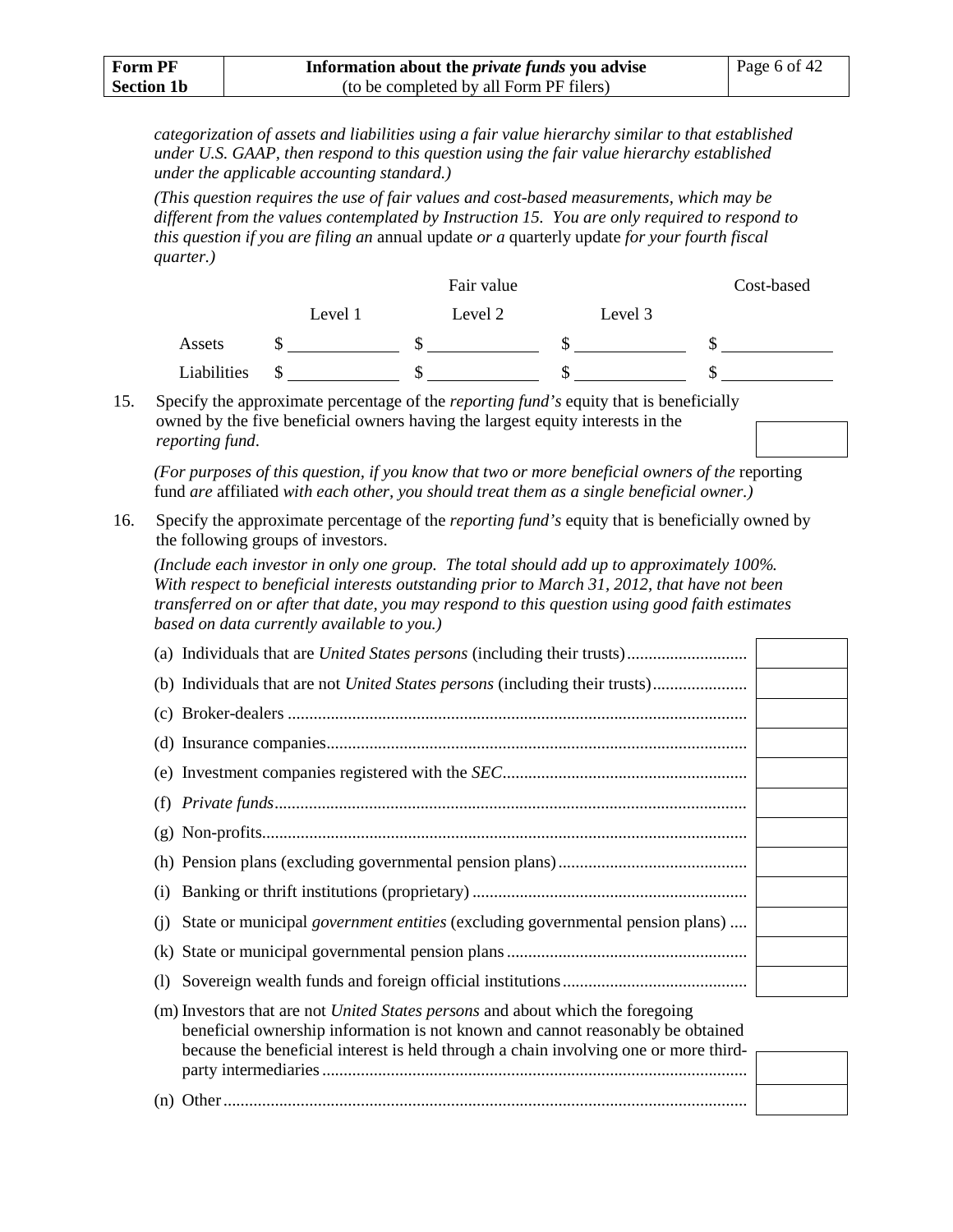#### **Item C.** *Reporting fund* **performance**

<span id="page-17-0"></span>17. Provide the *reporting fund's* gross and net performance, as reported to current and prospective investors (or, if calculated for other purposes but not reported to investors, as so calculated). If the fund reports different performance results to different groups of investors, provide the most representative results. You are required to provide monthly and quarterly performance results only if such results are calculated for the *reporting fund* (whether for purposes of reporting to current or prospective investors or otherwise).

*(If your fiscal year is different from the* reporting fund's *fiscal year, then for any portion of the*  reporting fund's *fiscal year that has not been completed as of the* data reporting date*, provide the relevant information from that portion of the* reporting fund's *preceding fiscal year.)*

*(Enter your responses as percentages rounded to the nearest one-hundredth of one percent. Performance results for monthly and quarterly periods should not be annualized. If any period precedes the date of the fund's formation, enter "NA". You are not required to include performance results for any period with respect to which you previously provided performance results for the* reporting fund *on Form PF.)*

|                                                          | Last day of fiscal<br>period | Gross<br>performance | Net of<br>management fees<br>and incentive fees<br>and allocations |
|----------------------------------------------------------|------------------------------|----------------------|--------------------------------------------------------------------|
| (a) 1st month of <i>reporting fund</i> 's fiscal year    |                              |                      |                                                                    |
| (b) 2nd month of <i>reporting fund</i> 's fiscal year    |                              |                      |                                                                    |
| (c) 3rd month of <i>reporting fund</i> 's fiscal year    |                              |                      |                                                                    |
|                                                          |                              |                      |                                                                    |
| 4th month of <i>reporting fund's</i> fiscal year<br>(e)  |                              |                      |                                                                    |
| 5th month of <i>reporting fund's</i> fiscal year<br>(f)  |                              |                      |                                                                    |
| 6th month of <i>reporting fund's</i> fiscal year<br>(g)  |                              |                      |                                                                    |
| (h)                                                      |                              |                      |                                                                    |
| 7th month of <i>reporting fund</i> 's fiscal year<br>(i) |                              |                      |                                                                    |
| 8th month of <i>reporting fund's</i> fiscal year<br>(i)  |                              |                      |                                                                    |
| 9th month of <i>reporting fund</i> 's fiscal year<br>(k) |                              |                      |                                                                    |
| $\left( \frac{1}{2} \right)$                             |                              |                      |                                                                    |
| (m) 10th month of <i>reporting fund</i> 's fiscal year   |                              |                      |                                                                    |
| (n) 11th month of <i>reporting fund's</i> fiscal year    |                              |                      |                                                                    |
| (o) 12th month of <i>reporting fund</i> 's fiscal year   |                              |                      |                                                                    |
|                                                          |                              |                      |                                                                    |
| (q) <i>Reporting fund's</i> most recently completed      |                              |                      |                                                                    |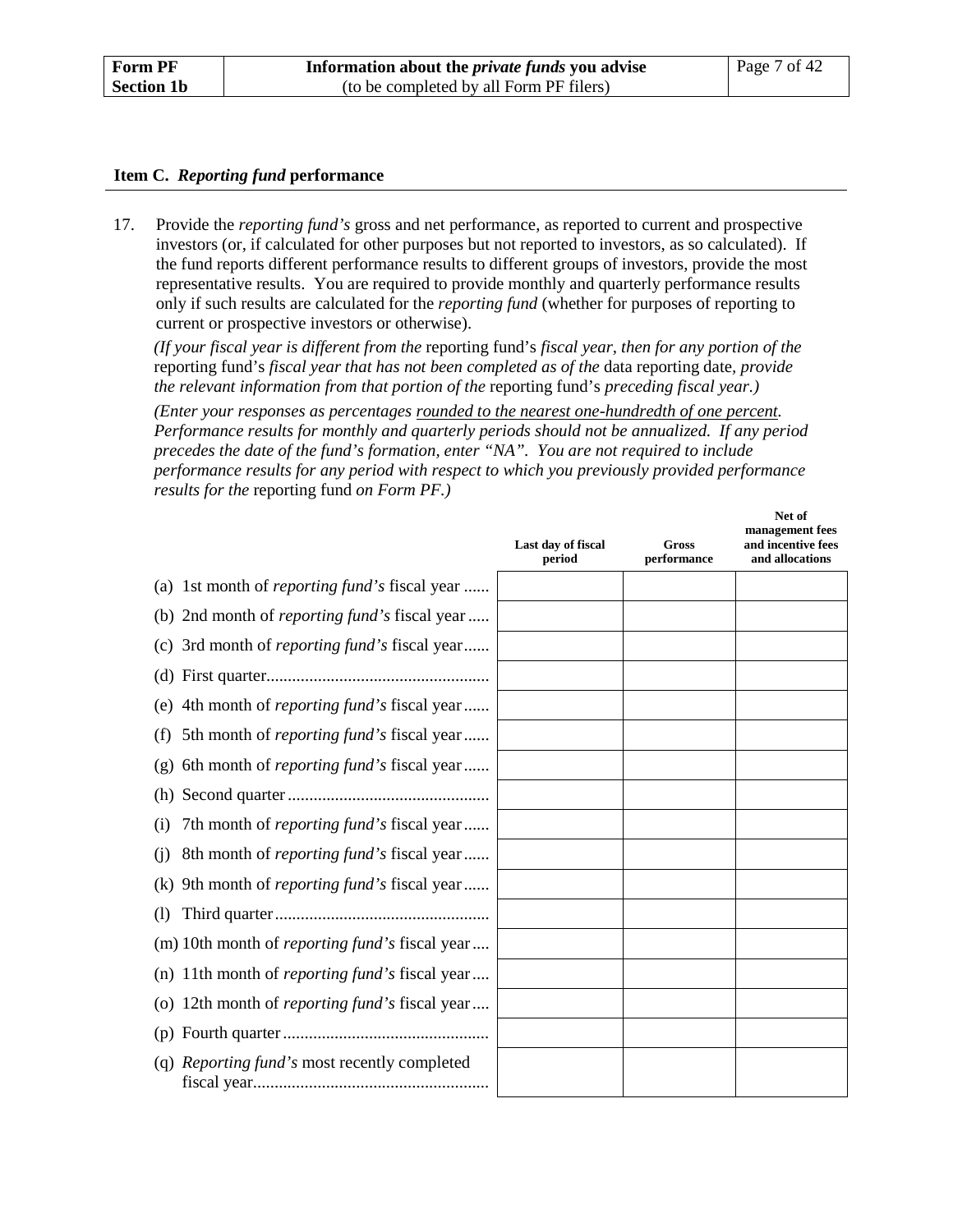#### **Section 1c: Information about the** *hedge funds* **you advise**

Subject to Instruction 5, you must complete a separate Section 1c for each *hedge fund* that you advise.

#### **Item A.** *Reporting fund* **identifying information**

18. (a) Name of the *reporting fund*......................................................................................... (b) *Private fund* identification number of the *reporting fund* ...........................................

#### **Item B. Certain information regarding the** *reporting fund*

19. Does the *reporting fund* have a single primary investment strategy or multiple strategies?

| Single primary strategy | $\Box$ Multi-strategy |
|-------------------------|-----------------------|
|-------------------------|-----------------------|

20. Indicate which of the investment strategies below best describe the *reporting fund's* strategies. For each strategy that you have selected, provide a good faith estimate of the percentage of the *reporting fund's net asset value* represented by that strategy. If, in your view, the *reporting fund's* allocation among strategies is appropriately represented by the percentage of deployed capital, you may also provide that information.

*(Select the investment strategies that best describe the reporting fund's strategies, even if the descriptions below do not precisely match your characterization of those strategies; select "other" only if a strategy that the* reporting fund *uses is significantly different from any of the strategies identified below. You may refer to the* reporting fund's *use of these strategies as of the* data reporting date *or throughout the* reporting period*, but you must report using the same basis in future filings.)*

*(The strategies listed below are mutually exclusive (i.e., do not report the same assets under multiple strategies). If providing percentages of capital, the total should add up to approximately 100%.)*

| <b>Strategy</b>                           | % of NAV<br>(required) | % of capital<br>(optional) |
|-------------------------------------------|------------------------|----------------------------|
| <b>Equity, Market Neutral</b>             |                        |                            |
| Equity, Long/Short                        |                        |                            |
| <b>Equity, Short Bias</b>                 |                        |                            |
| Equity, Long Bias                         |                        |                            |
| Macro, Active Trading                     |                        |                            |
| Macro, Commodity                          |                        |                            |
| Macro, Currency                           |                        |                            |
| Macro, Global Macro                       |                        |                            |
| Relative Value, Fixed Income Asset Backed |                        |                            |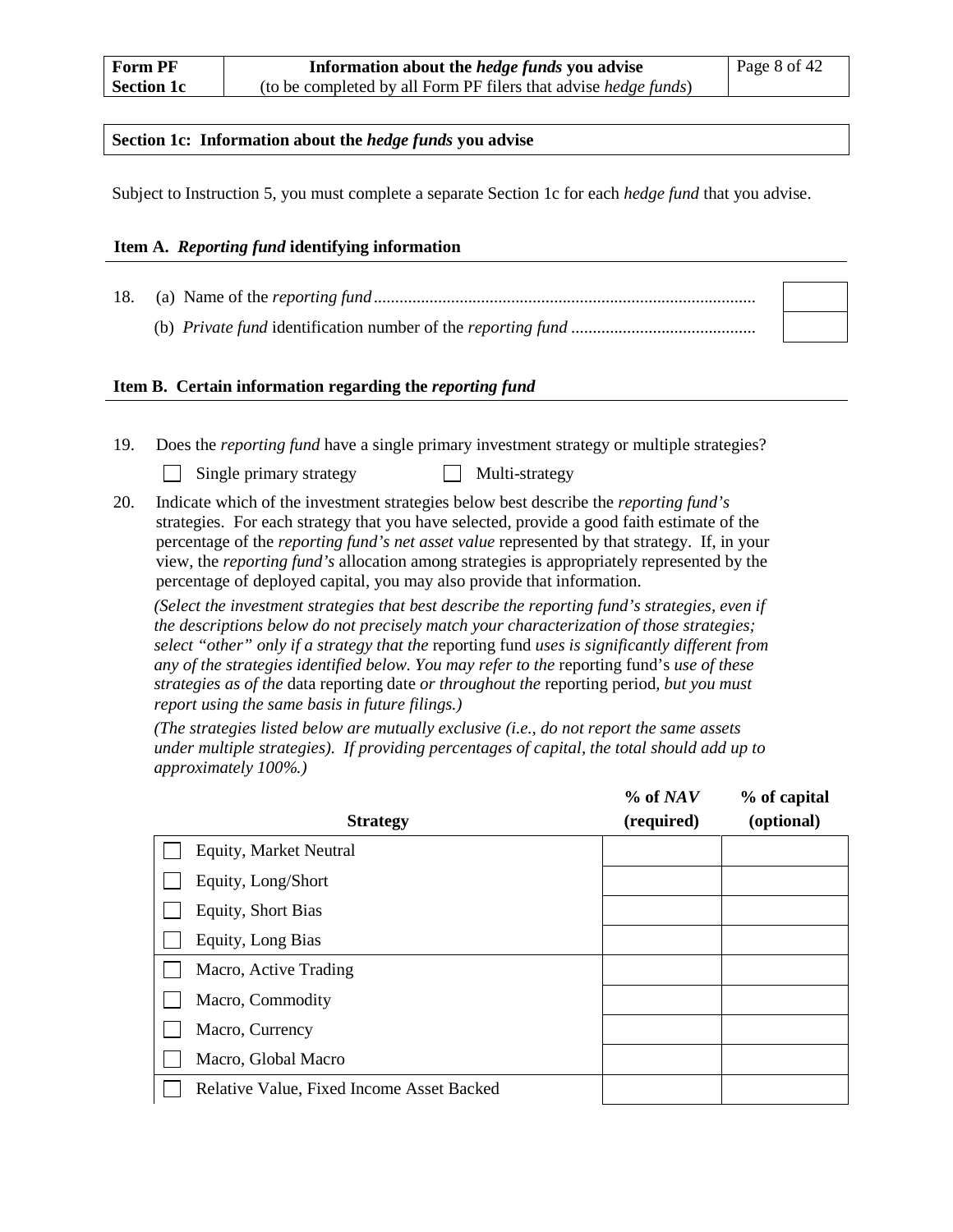| Relative Value, Fixed Income Convertible Arbitrage |  |
|----------------------------------------------------|--|
| Relative Value, Fixed Income Corporate             |  |
| Relative Value, Fixed Income Sovereign             |  |
| Relative Value, Volatility Arbitrage               |  |
| Event Driven, Distressed/Restructuring             |  |
| Event Driven, Risk Arbitrage/Merger Arbitrage      |  |
| Event Driven, Equity Special Situations            |  |
| Credit, Long/Short                                 |  |
| Credit, Asset Based Lending                        |  |
| Managed Futures/CTA, Fundamental                   |  |
| Managed Futures/CTA, Quantitative                  |  |
| Investment in other funds                          |  |
| Other:                                             |  |

21. During the *reporting period*, approximately what percentage of the *reporting fund's net asset value* was managed using high-frequency trading strategies?

*(In your response, please do not include strategies using algorithms solely for trade execution. This question concerns strategies that are substantially computer-driven, where decisions to place bids or offers, and to buy or sell, are primarily based on algorithmic responses to intraday price action in equities, futures and options, and where the total number of shares or contracts traded throughout the day is generally significantly larger than the net change in position from one day to the next.)* 

| $\Box$ 0%        | $\Box$ less than 10% | $10-25%$        | $\Box$ 26-50% |
|------------------|----------------------|-----------------|---------------|
| $\bigcap$ 51-75% | $1176-99\%$          | $100\%$ or more |               |

<span id="page-19-0"></span>22. Identify the five counterparties to which the *reporting fund* has the greatest mark-tomarket net counterparty credit exposure, measured as a percentage of the *reporting fund's net asset value*.

*(For purposes of this question, you should treat* affiliated *entities as a single group to the extent exposures may be contractually or legally set-off or netted across those entities and/or one affiliate guarantees or may otherwise be obligated to satisfy the obligations of another.* CCPs *should not be regarded as counterparties for purposes of this question.)*

*(In your response, you should take into account: (i) mark-to-market gains and losses on derivatives; and (ii) any loans or loan commitments.)* 

*(However, you should not take into account: (i) margin posted by the counterparty; or (ii) holdings of debt or equity securities issued by the counterparty.)*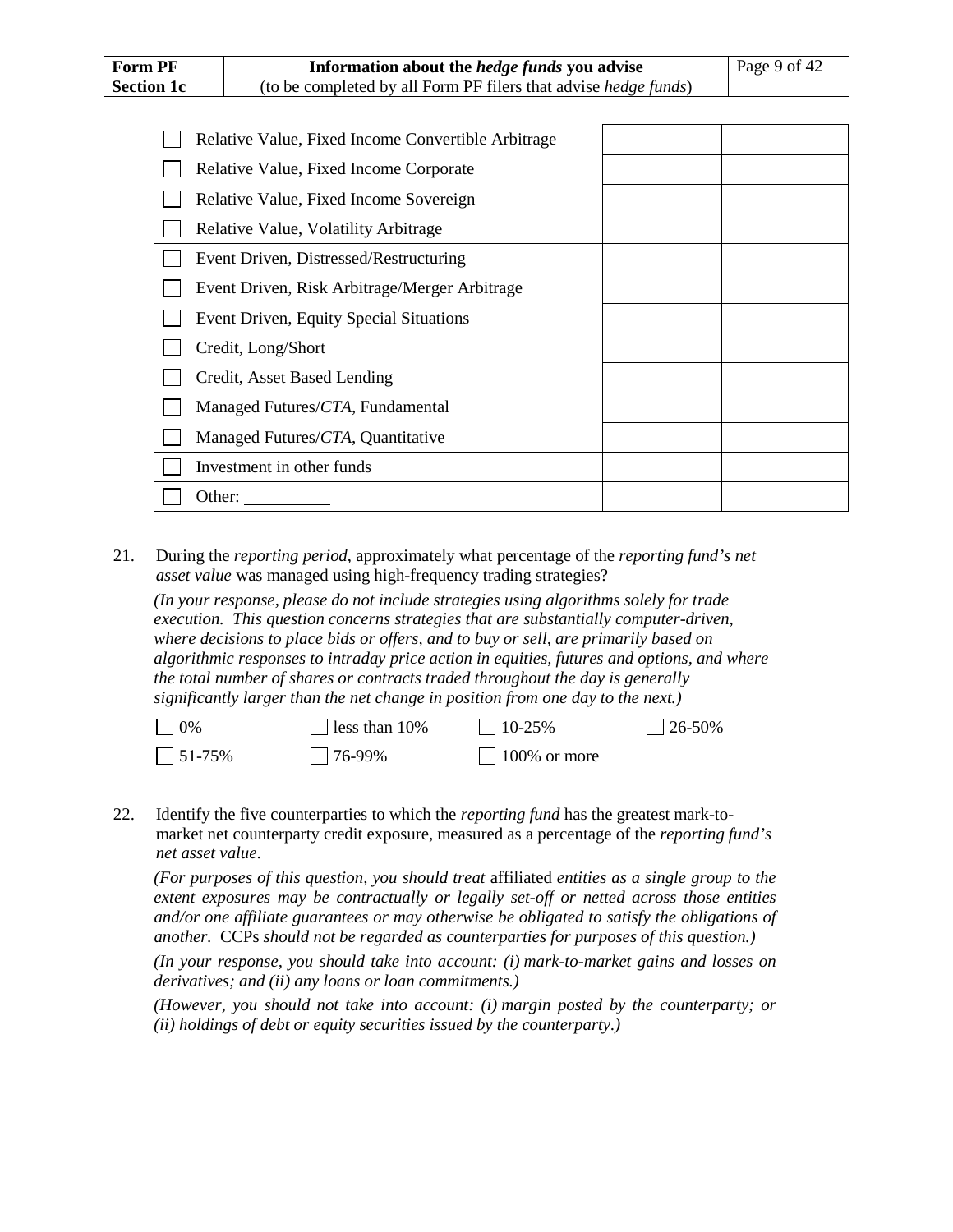| <b>Form PF</b>    | Information about the <i>hedge funds</i> you advise                     | Page 10 of $42$ |
|-------------------|-------------------------------------------------------------------------|-----------------|
| <b>Section 1c</b> | (to be completed by all Form PF filers that advise <i>hedge funds</i> ) |                 |

|     | Legal name of the counterparty<br>(or, if multiple affiliated<br>entities, counterparties) | Indicate below if the<br>counterparty is affiliated with<br>a major financial institution | Exposure $\frac{6}{6}$ of<br>reporting fund's<br>net asset value) |
|-----|--------------------------------------------------------------------------------------------|-------------------------------------------------------------------------------------------|-------------------------------------------------------------------|
| (a) |                                                                                            | [drop-down list of counterparty names]                                                    |                                                                   |
|     |                                                                                            | Other: $\qquad \qquad$                                                                    |                                                                   |
|     |                                                                                            | [Not applicable]                                                                          |                                                                   |
| (b) |                                                                                            | [drop-down list of counterparty names]                                                    |                                                                   |
|     |                                                                                            | Other:                                                                                    |                                                                   |
|     |                                                                                            | [Not applicable]                                                                          |                                                                   |
| (c) |                                                                                            | [drop-down list of counterparty names]                                                    |                                                                   |
|     |                                                                                            | Other:                                                                                    |                                                                   |
|     |                                                                                            | [Not applicable]                                                                          |                                                                   |
| (d) |                                                                                            | [drop-down list of counterparty names]                                                    |                                                                   |
|     |                                                                                            | Other: $\qquad \qquad$                                                                    |                                                                   |
|     |                                                                                            | [Not applicable]                                                                          |                                                                   |
| (e) |                                                                                            | [drop-down list of counterparty names]                                                    |                                                                   |
|     |                                                                                            | Other:                                                                                    |                                                                   |
|     |                                                                                            | [Not applicable]                                                                          |                                                                   |

<span id="page-20-0"></span>23. Identify the five counterparties that have the greatest mark-to-market net counterparty credit exposure to the *reporting fund*, measured in U.S. dollars.

*(For purposes of this question, you should treat* affiliated *entities as a single group to the extent exposures may be contractually or legally set-off or netted across those entities and/or one affiliate guarantees or may otherwise be obligated to satisfy the obligations of another.* CCPs *should not be regarded as counterparties for purposes of this question.)*

*(In your response, you should take into account: (i) mark-to-market gains and losses on derivatives; and (ii) any loans or loan commitments.)* 

*(However, you should not take into account: (i) margin posted to the counterparty; or (ii) holdings of debt or equity securities issued by the counterparty.)*

|     | Legal name of the counterparty<br>(or, if multiple affiliated<br>entities, counterparties) | Indicate below if the<br>counterparty is affiliated with<br>a major financial institution | <b>Exposure (in</b><br>U.S. dollars) |
|-----|--------------------------------------------------------------------------------------------|-------------------------------------------------------------------------------------------|--------------------------------------|
| (a) |                                                                                            | [drop-down list of counterparty names]                                                    |                                      |
|     |                                                                                            | Other: $\_\_$                                                                             |                                      |
|     |                                                                                            | [Not applicable]                                                                          |                                      |
| (b) |                                                                                            | [drop-down list of counterparty names]                                                    |                                      |
|     |                                                                                            | Other: $\qquad \qquad$                                                                    |                                      |
|     |                                                                                            | [Not applicable]                                                                          |                                      |
| (c) |                                                                                            | [drop-down list of counterparty names]                                                    |                                      |
|     |                                                                                            | Other:                                                                                    |                                      |
|     |                                                                                            | [Not applicable]                                                                          |                                      |
| (d) |                                                                                            | [drop-down list of counterparty names]                                                    |                                      |
|     |                                                                                            | Other:                                                                                    |                                      |
|     |                                                                                            | [Not applicable]                                                                          |                                      |
| (e) |                                                                                            | [drop-down list of counterparty names]                                                    |                                      |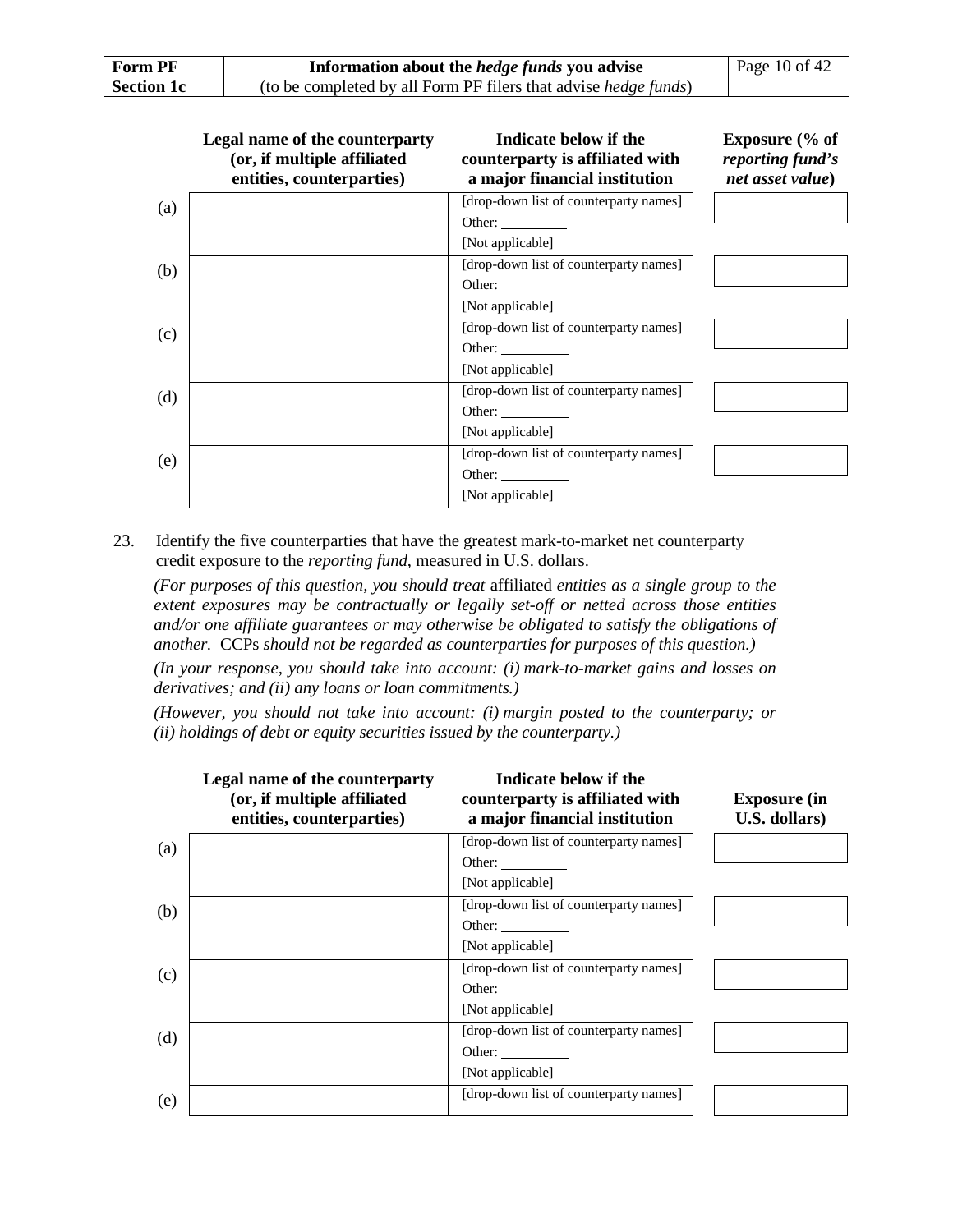| [Not applicable] |
|------------------|

<span id="page-21-0"></span>24. Provide the following information regarding your use of trading and clearing mechanisms during the *reporting period*.

*(Provide good faith estimates of the mode in which instruments were traded and cleared by the* reporting fund*, and not the market as a whole. For purposes of this question, a "trade" includes any transaction, whether entered into on a bilateral basis or through an exchange, trading facility or other system and whether long or short. With respect to clearing, transactions for which margin is held in a customer omnibus account at a CCP should be considered cleared by a* CCP*. Tri-party* repo *applies where* repo *collateral is held at a custodian (not including a* CCP*) that acts as a third party agent to both the* repo *buyer and the* repo *seller.)*

*(The total in each part of this question should add up to 100%. Enter "NA" in each part of this question for which the* reporting fund *engaged in no relevant trades.)*

**%**

| (a) Estimated % (in terms of <i>value</i> ) of securities (other than derivatives) that<br>were traded by the <i>reporting fund</i> : |  |
|---------------------------------------------------------------------------------------------------------------------------------------|--|
|                                                                                                                                       |  |
|                                                                                                                                       |  |
| (b) Estimated % (in terms of trade volumes) of derivatives that were traded by<br>the <i>reporting fund</i> :                         |  |
|                                                                                                                                       |  |
|                                                                                                                                       |  |
| (c) Estimated % (in terms of trade volumes) of <i>derivatives</i> that were traded by<br>the <i>reporting fund</i> and:               |  |
|                                                                                                                                       |  |
|                                                                                                                                       |  |
| (d) Estimated % (in terms of <i>value</i> ) of <i>repo</i> trades that were entered into by the<br><i>reporting fund and:</i>         |  |
|                                                                                                                                       |  |
|                                                                                                                                       |  |
|                                                                                                                                       |  |
|                                                                                                                                       |  |

25. What percentage of the *reporting fund's net asset value* relates to transactions that are not described in any of the categories listed in items (a) through (d) of Question [24?](#page-21-0)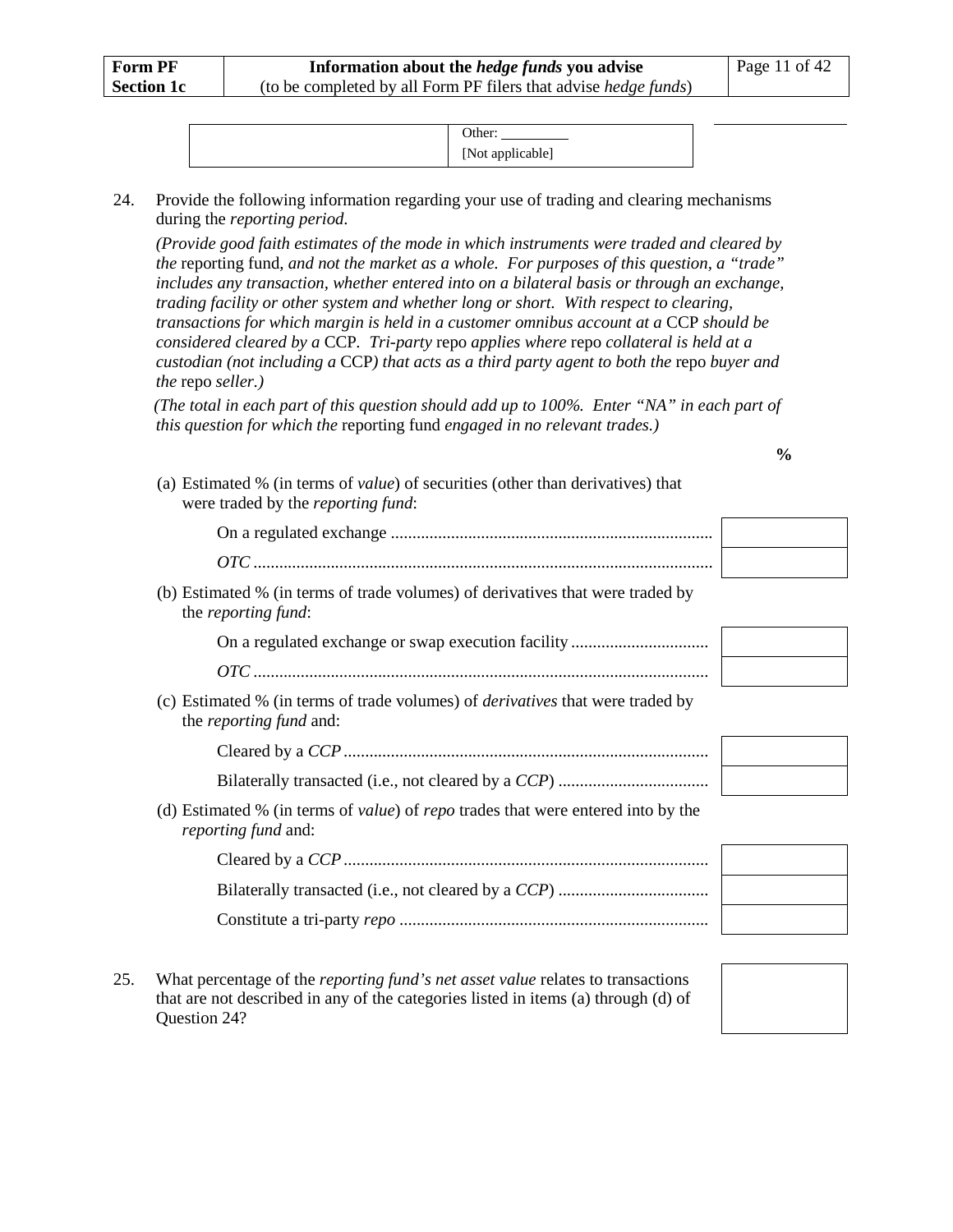#### **Section 2a: Aggregated information about** *hedge funds* **that you advise**

#### **Item A. Exposure of** *hedge fund* **assets**

<span id="page-22-0"></span>26. Aggregate *hedge fund* exposures.

*(Give a dollar* value *for long and short positions as of the last day in each month of the*  reporting period*, by* sub-asset class*, including all exposure whether held physically, synthetically or through derivatives. Enter "NA" in each space for which there are no relevant positions.)*

*(Include any closed out and* OTC *forward positions that have not yet expired/matured. Do not net positions within* sub-asset classes*. Positions held in side-pockets should be included as positions of the* hedge funds*. Provide the absolute value of short positions. Each position should only be included in a single* sub-asset class.*)*

*(Where "duration/WAT/10-year eq." is required, provide at least one of the following with respect to the position and indicate which measure is being used: bond duration, weighted average tenor or 10-year bond equivalent. Duration and weighted average tenor should be entered in terms of years to two decimal places.)*

|                                                                                            | 1st Month       |                | 2nd Month |                                | 3rd Month |                                |
|--------------------------------------------------------------------------------------------|-----------------|----------------|-----------|--------------------------------|-----------|--------------------------------|
|                                                                                            | $\bm{L} \bm{V}$ | $\bm{S}\bm{V}$ | LV        | $\boldsymbol{S}\boldsymbol{V}$ | LV        | $\boldsymbol{S}\boldsymbol{V}$ |
| Listed equity                                                                              |                 |                |           |                                |           |                                |
|                                                                                            |                 |                |           |                                |           |                                |
|                                                                                            |                 |                |           |                                |           |                                |
| Unlisted equity                                                                            |                 |                |           |                                |           |                                |
| Issued by financial institutions                                                           |                 |                |           |                                |           |                                |
|                                                                                            |                 |                |           |                                |           |                                |
| Listed equity derivatives                                                                  |                 |                |           |                                |           |                                |
| Related to financial institutions                                                          |                 |                |           |                                |           |                                |
|                                                                                            |                 |                |           |                                |           |                                |
| Derivative exposures to unlisted equities                                                  |                 |                |           |                                |           |                                |
| Related to financial institutions                                                          |                 |                |           |                                |           |                                |
| Other derivative exposures to unlisted                                                     |                 |                |           |                                |           |                                |
|                                                                                            |                 |                |           |                                |           |                                |
| Corporate bonds issued by financial<br>institutions (other than <i>convertible bonds</i> ) |                 |                |           |                                |           |                                |
|                                                                                            |                 |                |           |                                |           |                                |
| Duration $\Box$ WAT $\Box$ 10-year eq                                                      |                 |                |           |                                |           |                                |
|                                                                                            |                 |                |           |                                |           |                                |
| Duration $\Box$ WAT $\Box$ 10-year eq                                                      |                 |                |           |                                |           |                                |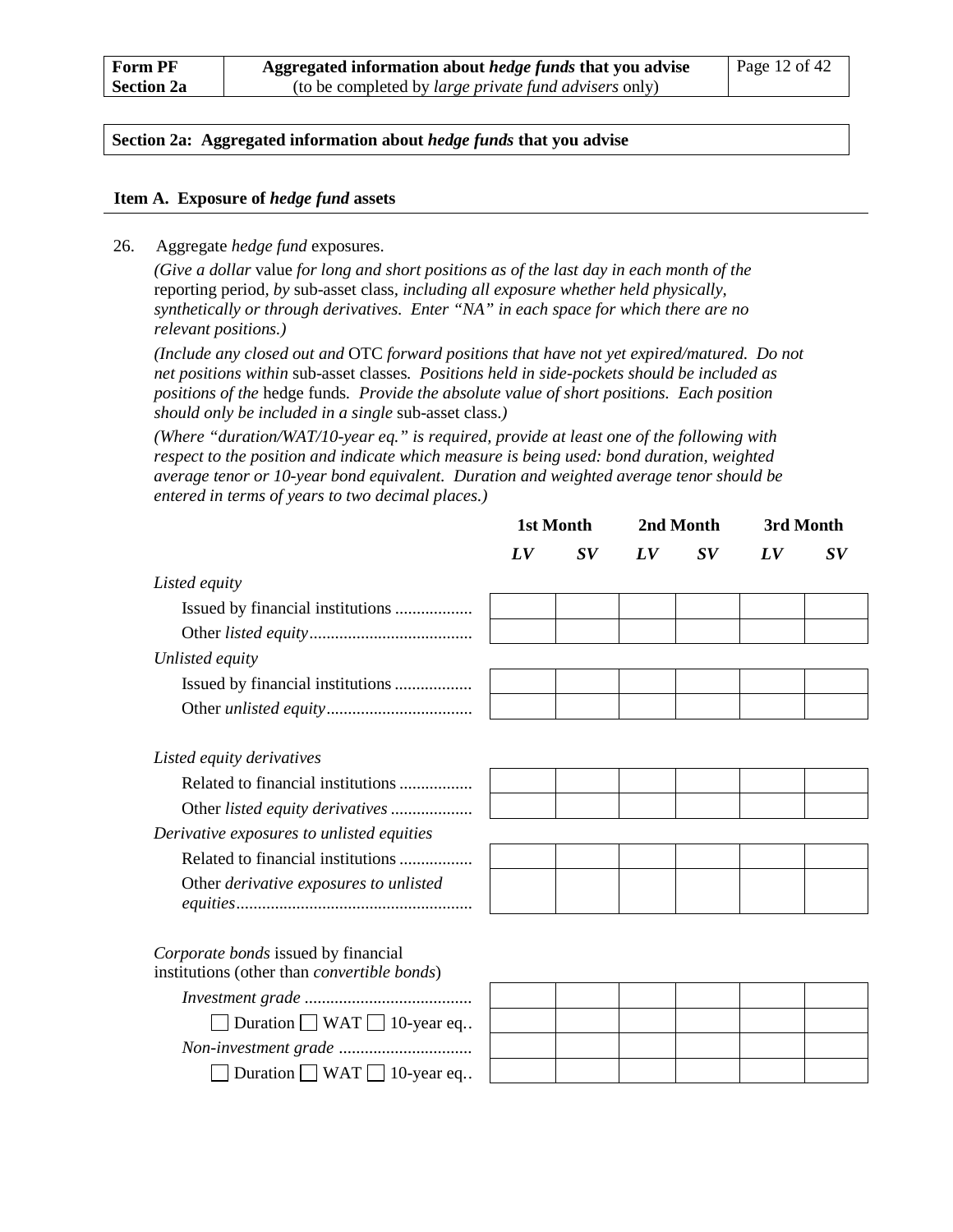| Corporate bonds not issued by financial<br>institutions (other than <i>convertible bonds</i> ) |  |  |  |
|------------------------------------------------------------------------------------------------|--|--|--|
|                                                                                                |  |  |  |
| Duration ■ WAT ■ 10-year eq                                                                    |  |  |  |
|                                                                                                |  |  |  |
| Duration $\Box$ WAT $\Box$ 10-year eq                                                          |  |  |  |
| Convertible bonds issued by financial<br>institutions                                          |  |  |  |
|                                                                                                |  |  |  |
| $\Box$ Duration $\Box$ WAT $\Box$ 10-year eq                                                   |  |  |  |
|                                                                                                |  |  |  |
| Duration $\Box$ WAT $\Box$ 10-year eq                                                          |  |  |  |
| Convertible bonds not issued by financial<br>institutions                                      |  |  |  |
|                                                                                                |  |  |  |
| $\Box$ Duration $\Box$ WAT $\Box$ 10-year eq                                                   |  |  |  |
|                                                                                                |  |  |  |
| Duration $\Box$ WAT $\Box$ 10-year eq                                                          |  |  |  |
| Sovereign bonds and municipal bonds                                                            |  |  |  |
|                                                                                                |  |  |  |
| $\Box$ Duration $\Box$ WAT $\Box$ 10-year eq                                                   |  |  |  |
|                                                                                                |  |  |  |
|                                                                                                |  |  |  |
| Duration $\Box$ WAT $\Box$ 10-year eq                                                          |  |  |  |
|                                                                                                |  |  |  |
| $\Box$ Duration $\Box$ WAT $\Box$ 10-year eq                                                   |  |  |  |
| Sovereign bonds issued by G10 countries                                                        |  |  |  |
| Duration $\Box$ WAT $\Box$ 10-year eq                                                          |  |  |  |
| Other sovereign bonds (including                                                               |  |  |  |
| Duration $\Box$ WAT $\Box$ 10-year eq                                                          |  |  |  |
|                                                                                                |  |  |  |
| Duration $\Box$ WAT $\Box$ 10-year eq                                                          |  |  |  |
| Loans                                                                                          |  |  |  |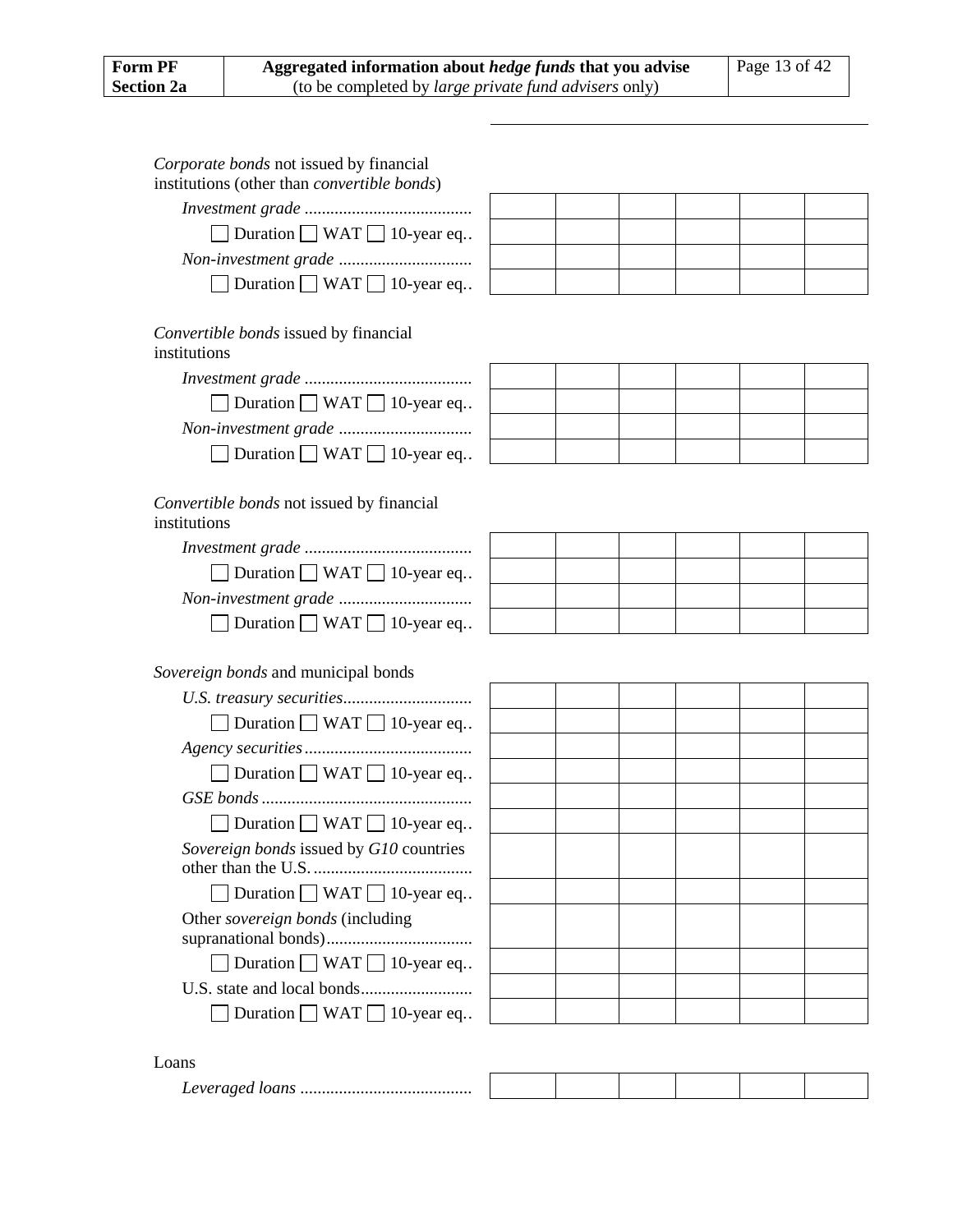| Aggregated information about hedge funds that you advise<br><b>Form PF</b> |                                              |  |  |  | Page 14 of 42 |  |  |
|----------------------------------------------------------------------------|----------------------------------------------|--|--|--|---------------|--|--|
| <b>Section 2a</b><br>(to be completed by large private fund advisers only) |                                              |  |  |  |               |  |  |
|                                                                            |                                              |  |  |  |               |  |  |
|                                                                            | Duration $\Box$ WAT $\Box$ 10-year eq        |  |  |  |               |  |  |
|                                                                            | Other loans (not including repos)            |  |  |  |               |  |  |
|                                                                            | Duration $\Box$ WAT $\Box$ 10-year eq        |  |  |  |               |  |  |
|                                                                            |                                              |  |  |  |               |  |  |
|                                                                            |                                              |  |  |  |               |  |  |
|                                                                            | Duration $\Box$ WAT $\Box$ 10-year eq.       |  |  |  |               |  |  |
|                                                                            |                                              |  |  |  |               |  |  |
|                                                                            | ABS/structured products                      |  |  |  |               |  |  |
|                                                                            |                                              |  |  |  |               |  |  |
|                                                                            | $\Box$ Duration $\Box$ WAT $\Box$ 10-year eq |  |  |  |               |  |  |
|                                                                            |                                              |  |  |  |               |  |  |
|                                                                            | $\Box$ Duration $\Box$ WAT $\Box$ 10-year eq |  |  |  |               |  |  |
|                                                                            |                                              |  |  |  |               |  |  |
|                                                                            | Duration $\Box$ WAT $\Box$ 10-year eq        |  |  |  |               |  |  |
|                                                                            |                                              |  |  |  |               |  |  |
|                                                                            | $\Box$ Duration $\Box$ WAT $\Box$ 10-year eq |  |  |  |               |  |  |
|                                                                            |                                              |  |  |  |               |  |  |
|                                                                            |                                              |  |  |  |               |  |  |
| Credit derivatives                                                         |                                              |  |  |  |               |  |  |
|                                                                            |                                              |  |  |  |               |  |  |
|                                                                            |                                              |  |  |  |               |  |  |
|                                                                            |                                              |  |  |  |               |  |  |
|                                                                            |                                              |  |  |  |               |  |  |
|                                                                            | Foreign exchange derivatives (investment)    |  |  |  |               |  |  |
|                                                                            | Foreign exchange derivatives (hedging)       |  |  |  |               |  |  |
|                                                                            |                                              |  |  |  |               |  |  |
|                                                                            |                                              |  |  |  |               |  |  |
|                                                                            |                                              |  |  |  |               |  |  |
|                                                                            |                                              |  |  |  |               |  |  |
|                                                                            | Commodities (derivatives)                    |  |  |  |               |  |  |
|                                                                            |                                              |  |  |  |               |  |  |
|                                                                            |                                              |  |  |  |               |  |  |
|                                                                            |                                              |  |  |  |               |  |  |
|                                                                            |                                              |  |  |  |               |  |  |
|                                                                            |                                              |  |  |  |               |  |  |
|                                                                            |                                              |  |  |  |               |  |  |
|                                                                            | Commodities (physical)                       |  |  |  |               |  |  |
|                                                                            |                                              |  |  |  |               |  |  |
|                                                                            |                                              |  |  |  |               |  |  |
|                                                                            |                                              |  |  |  |               |  |  |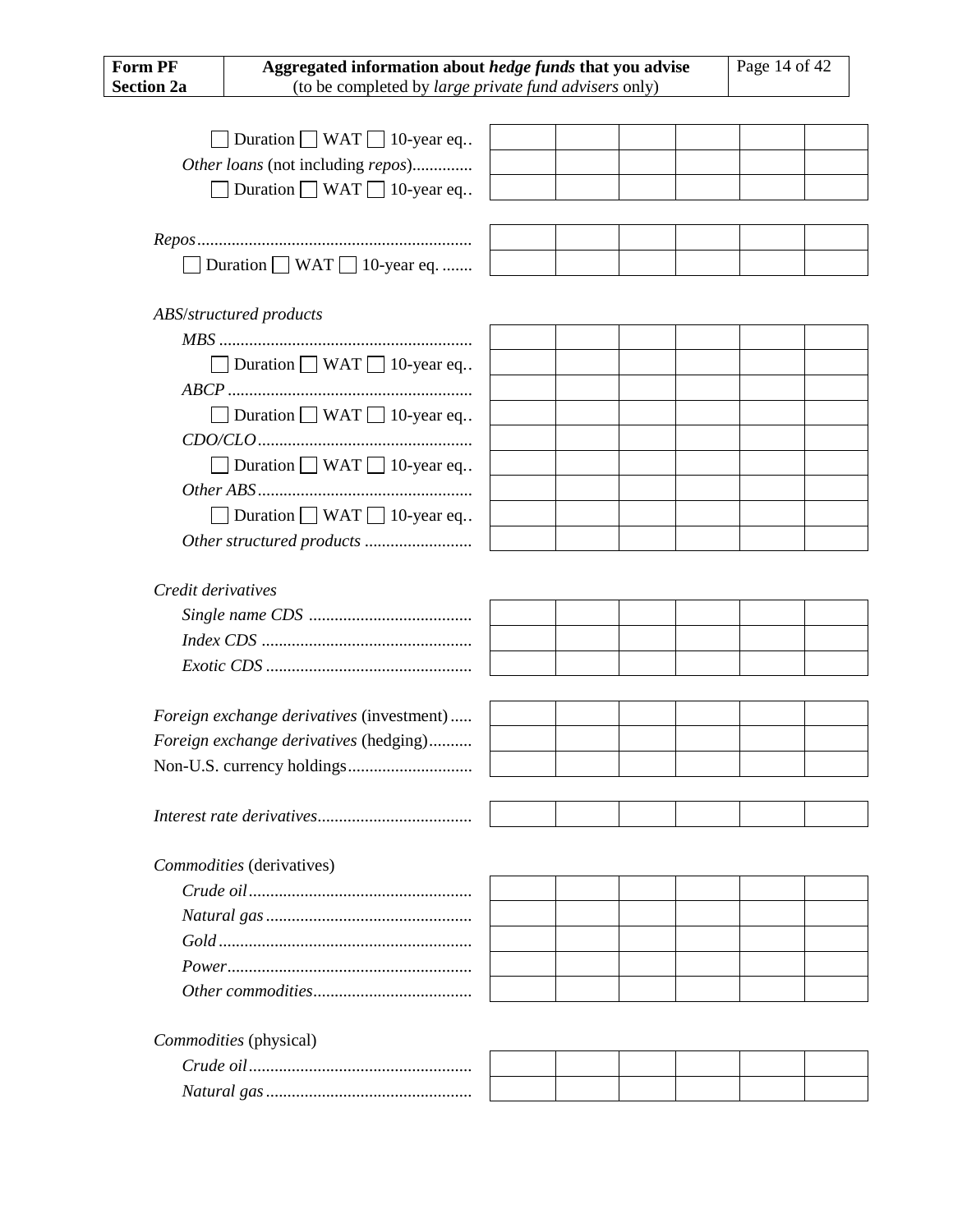| Investments in internal private funds            |  |  |  |
|--------------------------------------------------|--|--|--|
| Investments in external private funds            |  |  |  |
| Investments in registered investment             |  |  |  |
|                                                  |  |  |  |
|                                                  |  |  |  |
| Cash and cash equivalents                        |  |  |  |
|                                                  |  |  |  |
| $\Box$ Duration $\Box$ WAT $\Box$ 10-year eq     |  |  |  |
|                                                  |  |  |  |
|                                                  |  |  |  |
| Other cash and cash equivalents                  |  |  |  |
| (excluding government securities)                |  |  |  |
| Investments in funds for cash management         |  |  |  |
| purposes (other than <i>money market funds</i> ) |  |  |  |

27. For each month of the *reporting period*, provide the *value* of turnover during the month in each of the asset classes listed below for the *hedge funds* that you advise.

*Investments in other sub-asset classes.............*

*(The* value *of turnover should be the sum of the absolute* values *of transactions in the relevant asset class during the period.)*

|                                            | 1st Month | 2nd Month | 3rd Month |
|--------------------------------------------|-----------|-----------|-----------|
|                                            |           |           |           |
| Corporate bonds (other than convertible    |           |           |           |
|                                            |           |           |           |
| <i>Sovereign bonds</i> and municipal bonds |           |           |           |
|                                            |           |           |           |
|                                            |           |           |           |
|                                            |           |           |           |
| Sovereign bonds issued by G10 countries    |           |           |           |
| Other <i>sovereign bonds</i> (including    |           |           |           |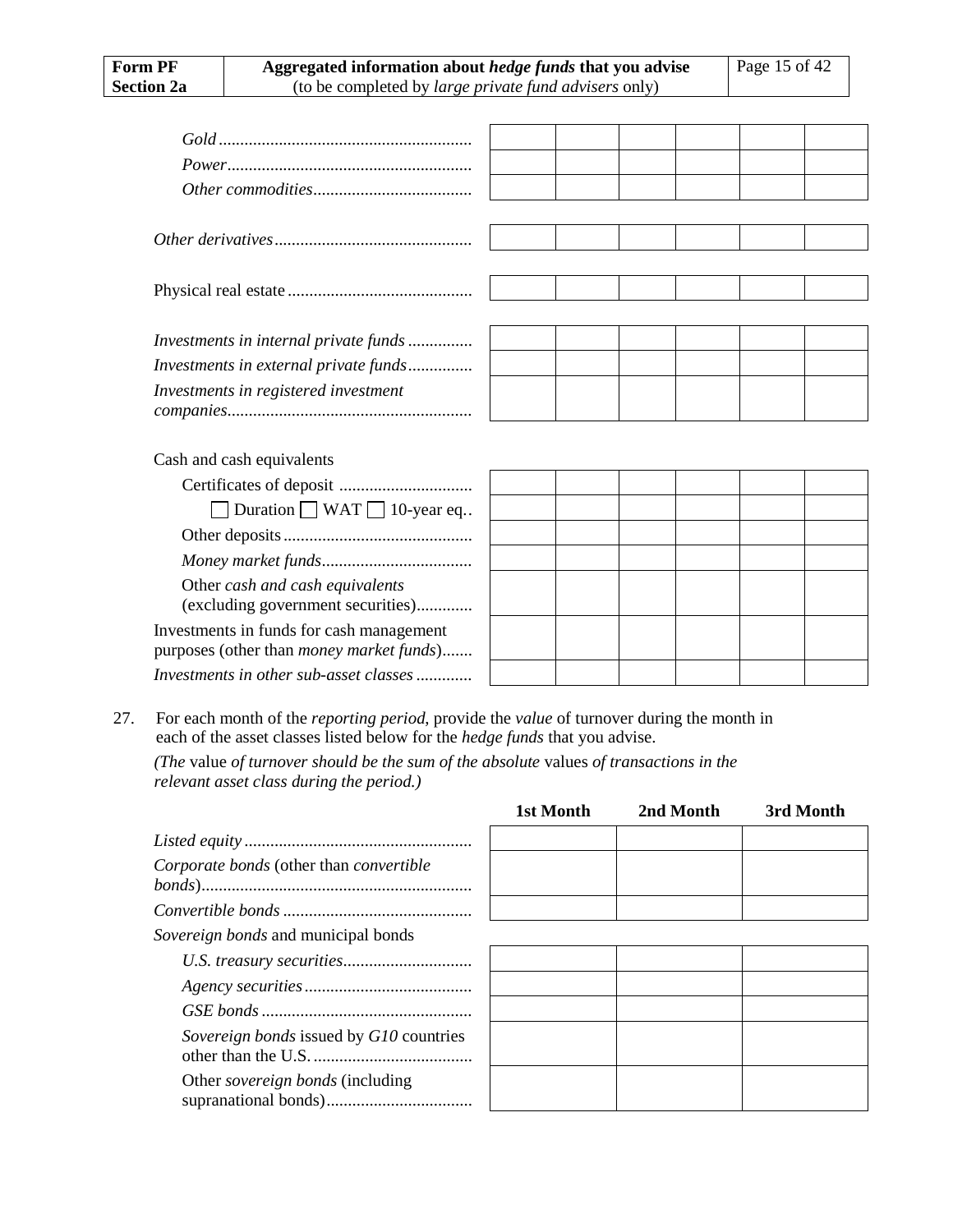| <b>Form PF</b>    |               |                                                                   | Page 16 of 42                                                                                                                                                                                                                                                                                                                                                                                                                                                                                                                                                                                                                                             |  |
|-------------------|---------------|-------------------------------------------------------------------|-----------------------------------------------------------------------------------------------------------------------------------------------------------------------------------------------------------------------------------------------------------------------------------------------------------------------------------------------------------------------------------------------------------------------------------------------------------------------------------------------------------------------------------------------------------------------------------------------------------------------------------------------------------|--|
| <b>Section 2a</b> |               |                                                                   |                                                                                                                                                                                                                                                                                                                                                                                                                                                                                                                                                                                                                                                           |  |
|                   |               |                                                                   |                                                                                                                                                                                                                                                                                                                                                                                                                                                                                                                                                                                                                                                           |  |
|                   |               |                                                                   |                                                                                                                                                                                                                                                                                                                                                                                                                                                                                                                                                                                                                                                           |  |
|                   |               |                                                                   |                                                                                                                                                                                                                                                                                                                                                                                                                                                                                                                                                                                                                                                           |  |
|                   |               |                                                                   |                                                                                                                                                                                                                                                                                                                                                                                                                                                                                                                                                                                                                                                           |  |
|                   |               |                                                                   |                                                                                                                                                                                                                                                                                                                                                                                                                                                                                                                                                                                                                                                           |  |
|                   | <b>Region</b> |                                                                   | $% of NAV$                                                                                                                                                                                                                                                                                                                                                                                                                                                                                                                                                                                                                                                |  |
| (i)               |               |                                                                   |                                                                                                                                                                                                                                                                                                                                                                                                                                                                                                                                                                                                                                                           |  |
| (ii)              |               |                                                                   |                                                                                                                                                                                                                                                                                                                                                                                                                                                                                                                                                                                                                                                           |  |
| (iii)             |               |                                                                   |                                                                                                                                                                                                                                                                                                                                                                                                                                                                                                                                                                                                                                                           |  |
| (iv)              |               |                                                                   |                                                                                                                                                                                                                                                                                                                                                                                                                                                                                                                                                                                                                                                           |  |
| (v)               |               |                                                                   |                                                                                                                                                                                                                                                                                                                                                                                                                                                                                                                                                                                                                                                           |  |
| (vi)              |               |                                                                   |                                                                                                                                                                                                                                                                                                                                                                                                                                                                                                                                                                                                                                                           |  |
|                   |               |                                                                   |                                                                                                                                                                                                                                                                                                                                                                                                                                                                                                                                                                                                                                                           |  |
|                   |               |                                                                   |                                                                                                                                                                                                                                                                                                                                                                                                                                                                                                                                                                                                                                                           |  |
|                   |               |                                                                   |                                                                                                                                                                                                                                                                                                                                                                                                                                                                                                                                                                                                                                                           |  |
|                   |               |                                                                   | $% of NAV$                                                                                                                                                                                                                                                                                                                                                                                                                                                                                                                                                                                                                                                |  |
|                   |               |                                                                   |                                                                                                                                                                                                                                                                                                                                                                                                                                                                                                                                                                                                                                                           |  |
| (ii)              |               |                                                                   |                                                                                                                                                                                                                                                                                                                                                                                                                                                                                                                                                                                                                                                           |  |
| (iii)             |               |                                                                   |                                                                                                                                                                                                                                                                                                                                                                                                                                                                                                                                                                                                                                                           |  |
|                   |               |                                                                   |                                                                                                                                                                                                                                                                                                                                                                                                                                                                                                                                                                                                                                                           |  |
| (iv)              |               |                                                                   |                                                                                                                                                                                                                                                                                                                                                                                                                                                                                                                                                                                                                                                           |  |
|                   | (i)           | this Question.)<br>(vii)<br>funds).<br>this Question.)<br>Country | Aggregated information about hedge funds that you advise<br>(to be completed by large private fund advisers only)<br>(a) Provide a geographical breakdown of the investments held by the <i>hedge funds</i> that<br>you advise (by percentage of the total net asset value of these hedge funds).<br>(See Instruction 15 for information on calculating the numerator for purposes of<br>(b) Provide the value of investments in the following countries held by the <i>hedge</i><br>funds that you advise (by percentage of the total net asset value of these hedge<br>(See Instruction 15 for information on calculating the numerator for purposes of |  |

(vi) United States..................................................................................................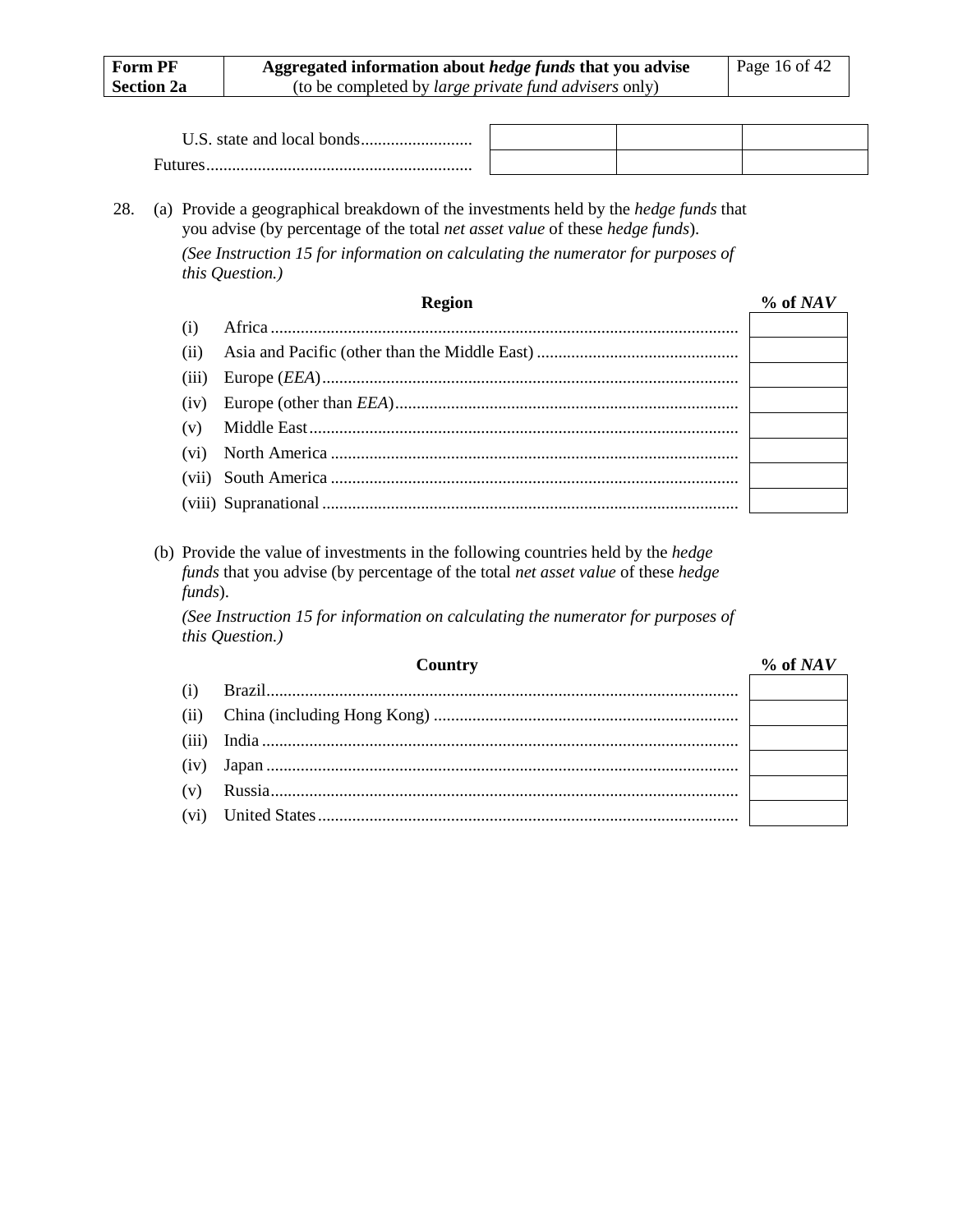#### **Section 2b: Information about** *qualifying hedge fund***s that you advise.**

You must complete a separate Section 2b for each *qualifying hedge fund* that you advise. However, with respect to *master-feeder arrangements* and *parallel fund structures* that collectively comprise *qualifying hedge funds*, you may report collectively or separately about the component funds as provided in the General Instructions.

#### **Item A.** *Reporting fund* **identifying information**

29. (a) Name of the *reporting fund* ......................................................................................... (b) *Private fund* identification number of the *reporting fund* ...........................................

#### **Item B.** *Reporting fund* **exposures and trading**

Check this box if you advise only one *hedge fund*. If you check this box, you may skip Question [30.](#page-27-0)  $\perp$ 

#### <span id="page-27-0"></span>30. *Reporting fund* exposures.

*(Give a dollar* value *for long and short positions as of the last day in each month of the*  reporting period*, by* sub-asset class*, including all exposure whether held physically, synthetically or through derivatives. Enter "NA" in each space for which there are no relevant positions.)*

*(Include any closed out and* OTC *forward positions that have not yet expired/matured. Do not net positions within* sub-asset classes*. Positions held in side-pockets should be included as positions of the* hedge funds*. Provide the absolute value of short positions. Each position should only be included in a single* sub-asset class.*)*

*(Where "duration/WAT/10-year eq." is required, provide at least one of the following with respect to the position and indicate which measure is being used: bond duration, weighted average tenor or 10-year bond equivalent. Duration and weighted average tenor should be entered in terms of years to two decimal places.)*

|                 | 1st Month       |  | 2nd Month |  | 3rd Month       |                                |
|-----------------|-----------------|--|-----------|--|-----------------|--------------------------------|
|                 | $\bm{L} \bm{V}$ |  | SV LV SV  |  | LV <sub>U</sub> | $\boldsymbol{S}\boldsymbol{V}$ |
| Listed equity   |                 |  |           |  |                 |                                |
|                 |                 |  |           |  |                 |                                |
|                 |                 |  |           |  |                 |                                |
| Unlisted equity |                 |  |           |  |                 |                                |
|                 |                 |  |           |  |                 |                                |
|                 |                 |  |           |  |                 |                                |

*Listed equity derivatives*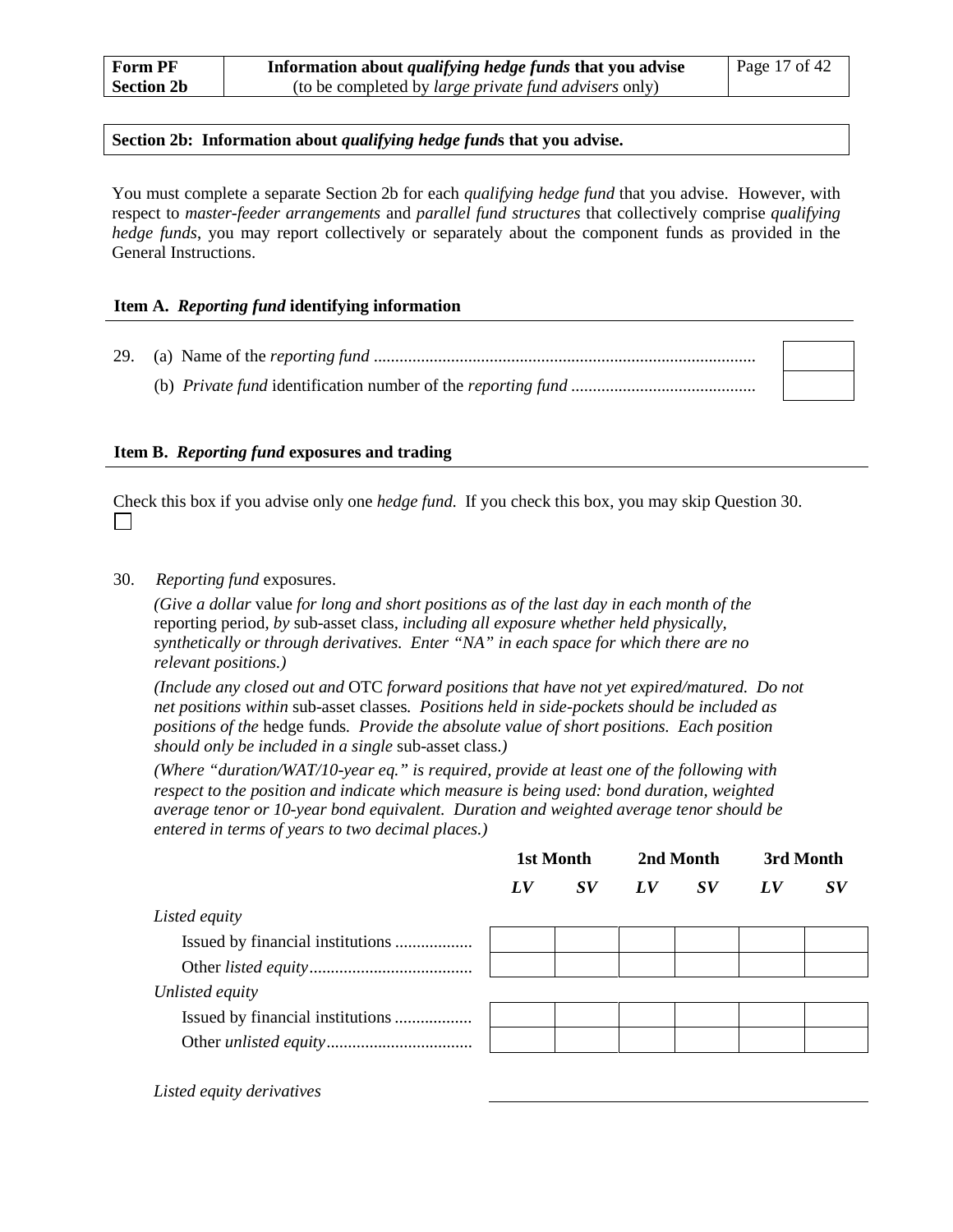| <b>Form PF</b>    | Information about <i>qualifying hedge funds</i> that you advise                                |  |  | Page 18 of 42 |  |  |  |
|-------------------|------------------------------------------------------------------------------------------------|--|--|---------------|--|--|--|
| <b>Section 2b</b> | (to be completed by <i>large private fund advisers</i> only)                                   |  |  |               |  |  |  |
|                   |                                                                                                |  |  |               |  |  |  |
|                   | Related to financial institutions                                                              |  |  |               |  |  |  |
|                   | Other listed equity derivatives                                                                |  |  |               |  |  |  |
|                   | Derivative exposures to unlisted equities                                                      |  |  |               |  |  |  |
|                   | Related to financial institutions                                                              |  |  |               |  |  |  |
|                   | Other <i>derivative exposures to unlisted</i>                                                  |  |  |               |  |  |  |
|                   | Corporate bonds issued by financial<br>institutions (other than <i>convertible bonds</i> )     |  |  |               |  |  |  |
|                   |                                                                                                |  |  |               |  |  |  |
|                   | $\Box$ Duration $\Box$ WAT $\Box$ 10-year eq                                                   |  |  |               |  |  |  |
|                   |                                                                                                |  |  |               |  |  |  |
|                   | Duration $\Box$ WAT $\Box$ 10-year eq                                                          |  |  |               |  |  |  |
|                   |                                                                                                |  |  |               |  |  |  |
|                   | Corporate bonds not issued by financial<br>institutions (other than <i>convertible bonds</i> ) |  |  |               |  |  |  |
|                   |                                                                                                |  |  |               |  |  |  |
|                   | $\Box$ Duration $\Box$ WAT $\Box$ 10-year eq                                                   |  |  |               |  |  |  |
|                   |                                                                                                |  |  |               |  |  |  |
|                   | Duration $\Box$ WAT $\Box$ 10-year eq                                                          |  |  |               |  |  |  |
| institutions      | Convertible bonds issued by financial                                                          |  |  |               |  |  |  |
|                   |                                                                                                |  |  |               |  |  |  |
|                   | Duration $\Box$ WAT $\Box$ 10-year eq                                                          |  |  |               |  |  |  |
|                   |                                                                                                |  |  |               |  |  |  |
|                   | Duration $\Box$ WAT $\Box$ 10-year eq                                                          |  |  |               |  |  |  |
| institutions      | Convertible bonds not issued by financial                                                      |  |  |               |  |  |  |
|                   |                                                                                                |  |  |               |  |  |  |
|                   | $\Box$ Duration $\Box$ WAT $\Box$ 10-year eq                                                   |  |  |               |  |  |  |
|                   |                                                                                                |  |  |               |  |  |  |
|                   | Duration $\Box$ WAT $\Box$ 10-year eq                                                          |  |  |               |  |  |  |
|                   | Sovereign bonds and municipal bonds                                                            |  |  |               |  |  |  |
|                   |                                                                                                |  |  |               |  |  |  |
|                   | Duration $\Box$ WAT $\Box$ 10-year eq                                                          |  |  |               |  |  |  |

| $U.S.$ <i>IPERSUIV SECUTIVES</i>      |  |  |  |
|---------------------------------------|--|--|--|
| Duration WAT 10-year eq               |  |  |  |
|                                       |  |  |  |
| Duration $\Box$ WAT $\Box$ 10-year eq |  |  |  |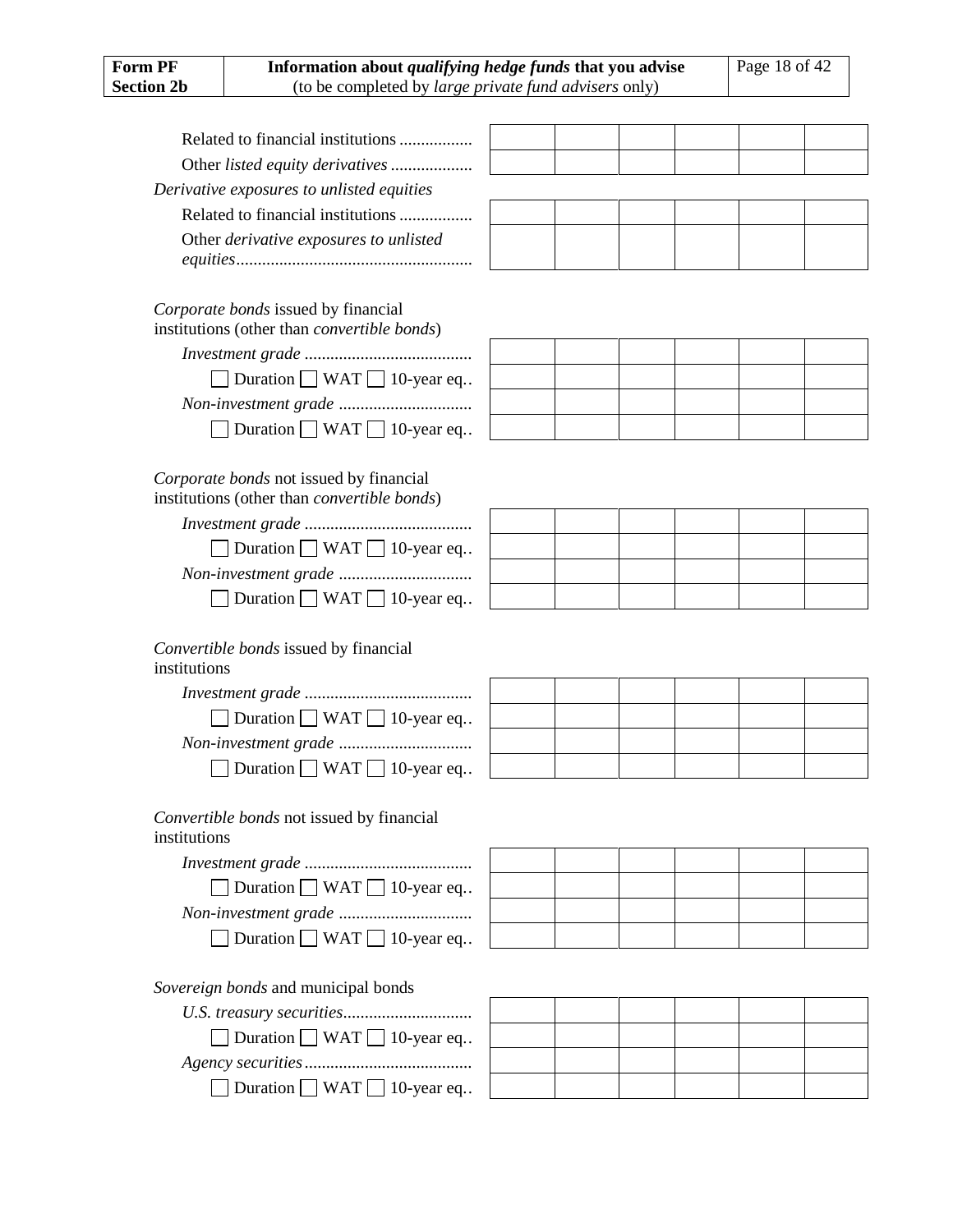| <b>Form PF</b><br>Information about <i>qualifying hedge funds</i> that you advise |                                                       | Page 19 of 42 |  |  |  |
|-----------------------------------------------------------------------------------|-------------------------------------------------------|---------------|--|--|--|
| <b>Section 2b</b>                                                                 | (to be completed by large private fund advisers only) |               |  |  |  |
|                                                                                   |                                                       |               |  |  |  |
|                                                                                   |                                                       |               |  |  |  |
|                                                                                   | Duration WAT $\Box$ 10-year eq                        |               |  |  |  |
|                                                                                   | Sovereign bonds issued by G10 countries               |               |  |  |  |
|                                                                                   |                                                       |               |  |  |  |
|                                                                                   | $\Box$ Duration $\Box$ WAT $\Box$ 10-year eq          |               |  |  |  |
|                                                                                   | Other sovereign bonds (including                      |               |  |  |  |
|                                                                                   |                                                       |               |  |  |  |
|                                                                                   | Duration $\Box$ WAT $\Box$ 10-year eq                 |               |  |  |  |
|                                                                                   |                                                       |               |  |  |  |
|                                                                                   | Duration $\Box$ WAT $\Box$ 10-year eq                 |               |  |  |  |
|                                                                                   |                                                       |               |  |  |  |
| Loans                                                                             |                                                       |               |  |  |  |
|                                                                                   |                                                       |               |  |  |  |
|                                                                                   | Duration $\Box$ WAT $\Box$ 10-year eq                 |               |  |  |  |
|                                                                                   | Other loans (not including repos)                     |               |  |  |  |
|                                                                                   | Duration $\Box$ WAT $\Box$ 10-year eq                 |               |  |  |  |
|                                                                                   |                                                       |               |  |  |  |
|                                                                                   |                                                       |               |  |  |  |
|                                                                                   | Duration $\Box$ WAT $\Box$ 10-year eq.                |               |  |  |  |
|                                                                                   | ABS/structured products                               |               |  |  |  |
|                                                                                   |                                                       |               |  |  |  |
|                                                                                   | Duration WAT 10-year eq                               |               |  |  |  |
|                                                                                   |                                                       |               |  |  |  |
|                                                                                   | Duration $\Box$ WAT $\Box$ 10-year eq                 |               |  |  |  |
|                                                                                   |                                                       |               |  |  |  |
|                                                                                   | Duration $\Box$ WAT $\Box$ 10-year eq                 |               |  |  |  |
|                                                                                   |                                                       |               |  |  |  |
|                                                                                   | Duration $\Box$ WAT $\Box$ 10-year eq                 |               |  |  |  |
|                                                                                   |                                                       |               |  |  |  |
|                                                                                   |                                                       |               |  |  |  |
| Credit derivatives                                                                |                                                       |               |  |  |  |
|                                                                                   |                                                       |               |  |  |  |
|                                                                                   |                                                       |               |  |  |  |
|                                                                                   |                                                       |               |  |  |  |
|                                                                                   |                                                       |               |  |  |  |
|                                                                                   | Foreign exchange derivatives (investment)             |               |  |  |  |
|                                                                                   | Foreign exchange derivatives (hedging)                |               |  |  |  |
|                                                                                   |                                                       |               |  |  |  |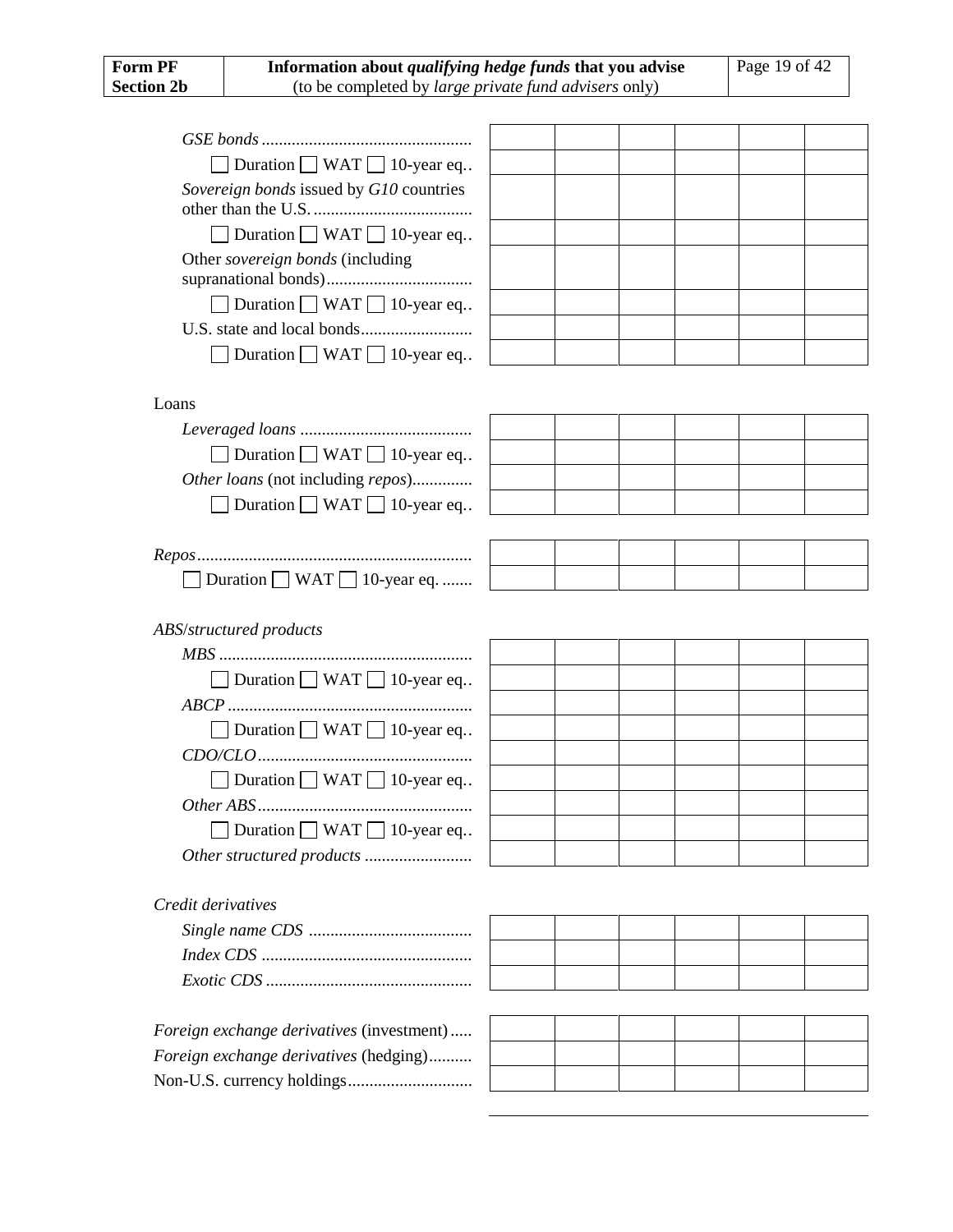| Information about qualifying hedge funds that you advise<br><b>Form PF</b> |                                       |  |  |  | Page 20 of 42 |  |
|----------------------------------------------------------------------------|---------------------------------------|--|--|--|---------------|--|
| <b>Section 2b</b><br>(to be completed by large private fund advisers only) |                                       |  |  |  |               |  |
|                                                                            |                                       |  |  |  |               |  |
|                                                                            |                                       |  |  |  |               |  |
|                                                                            |                                       |  |  |  |               |  |
|                                                                            | Commodities (derivatives)             |  |  |  |               |  |
|                                                                            |                                       |  |  |  |               |  |
|                                                                            |                                       |  |  |  |               |  |
|                                                                            |                                       |  |  |  |               |  |
|                                                                            |                                       |  |  |  |               |  |
|                                                                            |                                       |  |  |  |               |  |
|                                                                            |                                       |  |  |  |               |  |
|                                                                            | Commodities (physical)                |  |  |  |               |  |
|                                                                            |                                       |  |  |  |               |  |
|                                                                            |                                       |  |  |  |               |  |
|                                                                            |                                       |  |  |  |               |  |
|                                                                            |                                       |  |  |  |               |  |
|                                                                            |                                       |  |  |  |               |  |
|                                                                            |                                       |  |  |  |               |  |
|                                                                            |                                       |  |  |  |               |  |
|                                                                            |                                       |  |  |  |               |  |
|                                                                            |                                       |  |  |  |               |  |
|                                                                            |                                       |  |  |  |               |  |
|                                                                            | Investments in internal private funds |  |  |  |               |  |
|                                                                            | Investments in external private funds |  |  |  |               |  |
|                                                                            | Investments in registered investment  |  |  |  |               |  |
|                                                                            |                                       |  |  |  |               |  |
|                                                                            | Cash and cash equivalents             |  |  |  |               |  |
|                                                                            |                                       |  |  |  |               |  |
|                                                                            | Duration $\Box$ WAT $\Box$ 10-year eq |  |  |  |               |  |
|                                                                            |                                       |  |  |  |               |  |
|                                                                            |                                       |  |  |  |               |  |
|                                                                            | Other cash and cash equivalents       |  |  |  |               |  |
|                                                                            | (excluding government securities)     |  |  |  |               |  |

Investments in funds for cash management purposes (other than *money market funds*)....... *Investments in other sub-asset classes.............*

31. What is the *reporting fund's* base currency? [drop-down of currencies]

Other: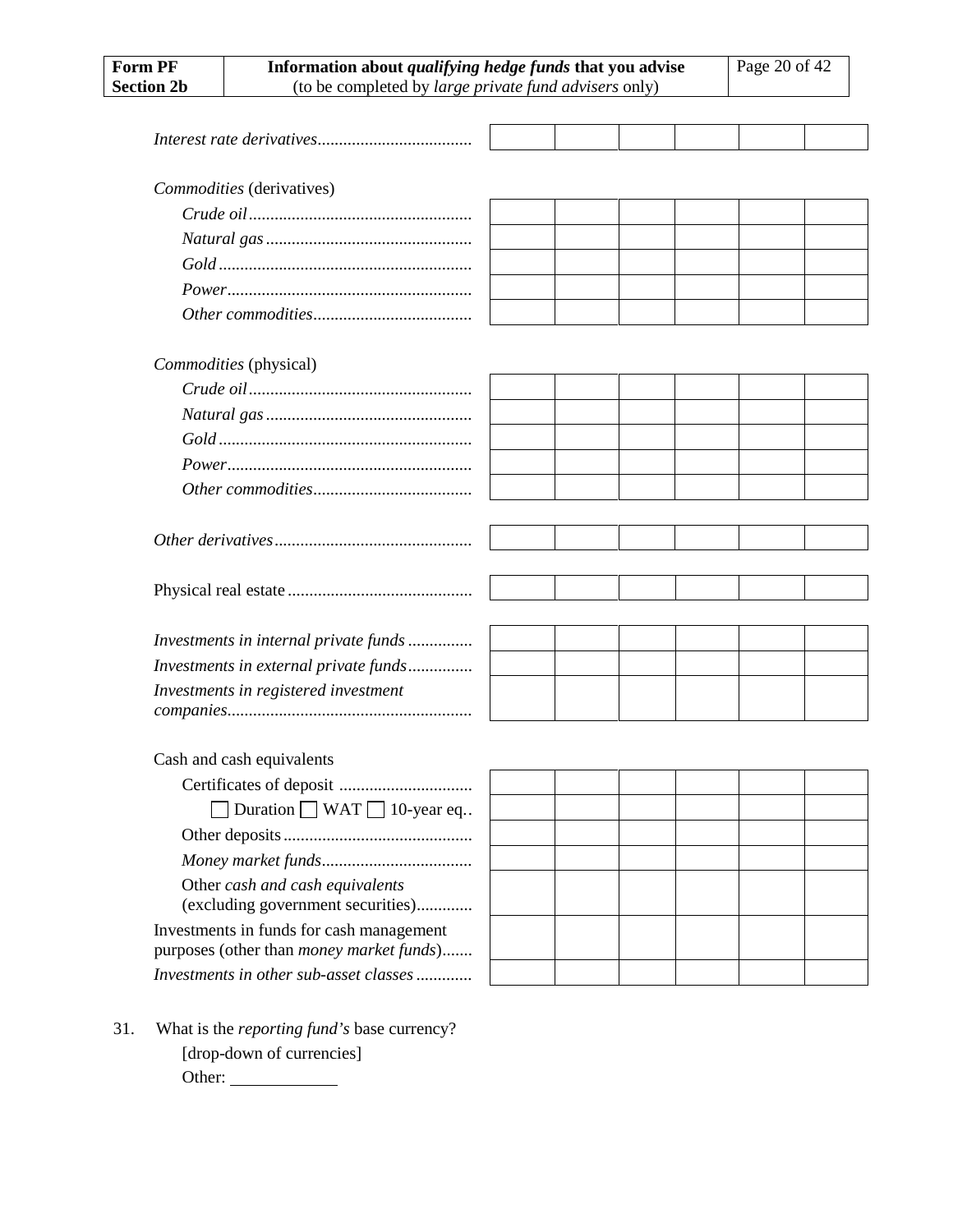| <b>Form PF</b>    | Information about <i>qualifying hedge funds</i> that you advise | Page 21 of 42 |
|-------------------|-----------------------------------------------------------------|---------------|
| <b>Section 2b</b> | (to be completed by <i>large private fund advisers</i> only)    |               |

32. Provide the following information regarding the liquidity of the *reporting fund's* portfolio. *(Specify the percentage by* value *of the* reporting fund's *positions that may be liquidated within each of the periods specified below. Each investment should be assigned to only one period and such assignment should be based on the shortest period during which you believe that such position could reasonably be liquidated at or near its carrying value. Use good*  faith estimates for liquidity based on market conditions over the reporting period and *assuming no fire-sale discounting. In the event that individual positions are important contingent parts of the same trade, group all those positions under the liquidity period of the least liquid part (so, for example, in a convertible bond arbitrage trade, the liquidity of the short should be the same as the* convertible bond*). Exclude* cash and cash equivalents*.)*

*(The total should add up to approximately 100%.)*

| % of portfolio<br>capable of being<br>liquidated within |
|---------------------------------------------------------|
|                                                         |
|                                                         |
|                                                         |
|                                                         |
|                                                         |
|                                                         |
|                                                         |

|     |                                                                 | 1st<br>Month | 2nd<br>Month | 3rd<br>Month |
|-----|-----------------------------------------------------------------|--------------|--------------|--------------|
| 33. |                                                                 |              |              |              |
| 34. | Total number of open positions (approximate), determined on the |              |              |              |

35. For each open position of the *reporting fund* that represents 5% or more of the *reporting fund's net asset value*, provide the information requested below.

#### **% of** *net asset value Sub-asset class*

| (a) | First month of the reporting period         |                              |  |  |  |  |
|-----|---------------------------------------------|------------------------------|--|--|--|--|
|     |                                             | [drop-down of asset classes] |  |  |  |  |
|     | (i)                                         | [drop-down of asset classes] |  |  |  |  |
| (b) | Second month of the <i>reporting period</i> |                              |  |  |  |  |
|     | $\left(1\right)$                            | [drop-down of asset classes] |  |  |  |  |
|     | (11)                                        | [drop-down of asset classes] |  |  |  |  |
| (c) | Third month of the reporting period         |                              |  |  |  |  |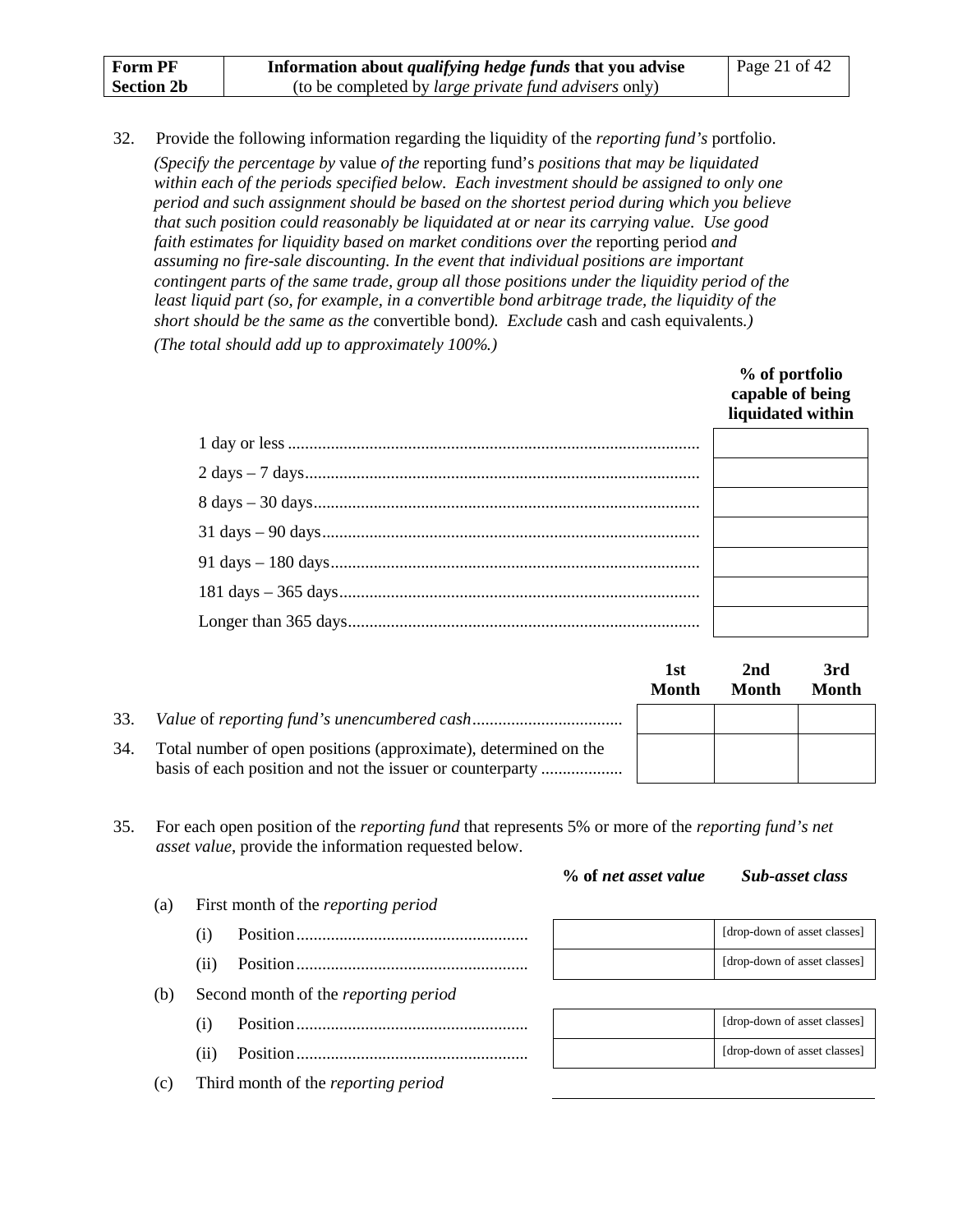|  | [drop-down of asset classes] |
|--|------------------------------|
|  | [drop-down of asset classes] |

<span id="page-32-0"></span>36. For each of the top five counterparties listed in your response to Question [22](#page-19-0) with respect to the *reporting fund*, provide the following information regarding the collateral and other credit support that the counterparty has posted to the *reporting fund*.

*(For purposes of Questions [36,](#page-32-0) [37](#page-32-1) and [38,](#page-32-2) include as collateral assets purchased in connection with* repos *and collateral posted under an arrangement pursuant to which the secured party has loaned securities to the pledgor.* Repos *and* reverse-repos *with the same counterparty may be netted to the extent secured by the same type of collateral.)*

- (a) Counterparty [1, 2, 3, 4, 5]:
	- (i) *value* of collateral posted in the form of *cash and cash equivalents* .....
	- (ii) *value* of collateral posted in the form of securities (other than *cash and cash equivalent* instruments)..................................................................
	- (iii) *value* of other collateral and credit support posted (including face amount of letters of credit and similar third party credit support).........
- <span id="page-32-1"></span>37. For each of the top five counterparties listed in your response to Question [23](#page-20-0) with respect to the *reporting fund*, provide the following information regarding the collateral and other credit support that the *reporting fund* has posted to the counterparty.
	- (a) Counterparty [1, 2, 3, 4, 5]:
		- (i) *value* of collateral posted in the form of *cash and cash equivalents* .....
		- (ii) *value* of collateral posted in the form of securities (other than *cash and cash equivalent* instruments)..................................................................
		- (iii) *value* of other collateral and credit support posted (including face amount of letters of credit and similar third party credit support).........

<span id="page-32-2"></span>

| 38. | (a) Of the total amount of collateral and other credit support that counterparties |
|-----|------------------------------------------------------------------------------------|
|     | have posted to the <i>reporting fund</i> , what percentage:                        |

- (i) may be rehypothecated?
- (ii) has the *reporting fund* rehypothecated?
- (b) Of the total amount of collateral and other credit support that the *reporting fund* has posted to counterparties, what percentage may be rehypothecated?
- 39. During the *reporting period*, did the *reporting fund* clear any transactions directly through a *CCP*?

|  | - -<br>⋍<br>$\tilde{}$ |  |  | Ÿ<br>- |
|--|------------------------|--|--|--------|
|--|------------------------|--|--|--------|

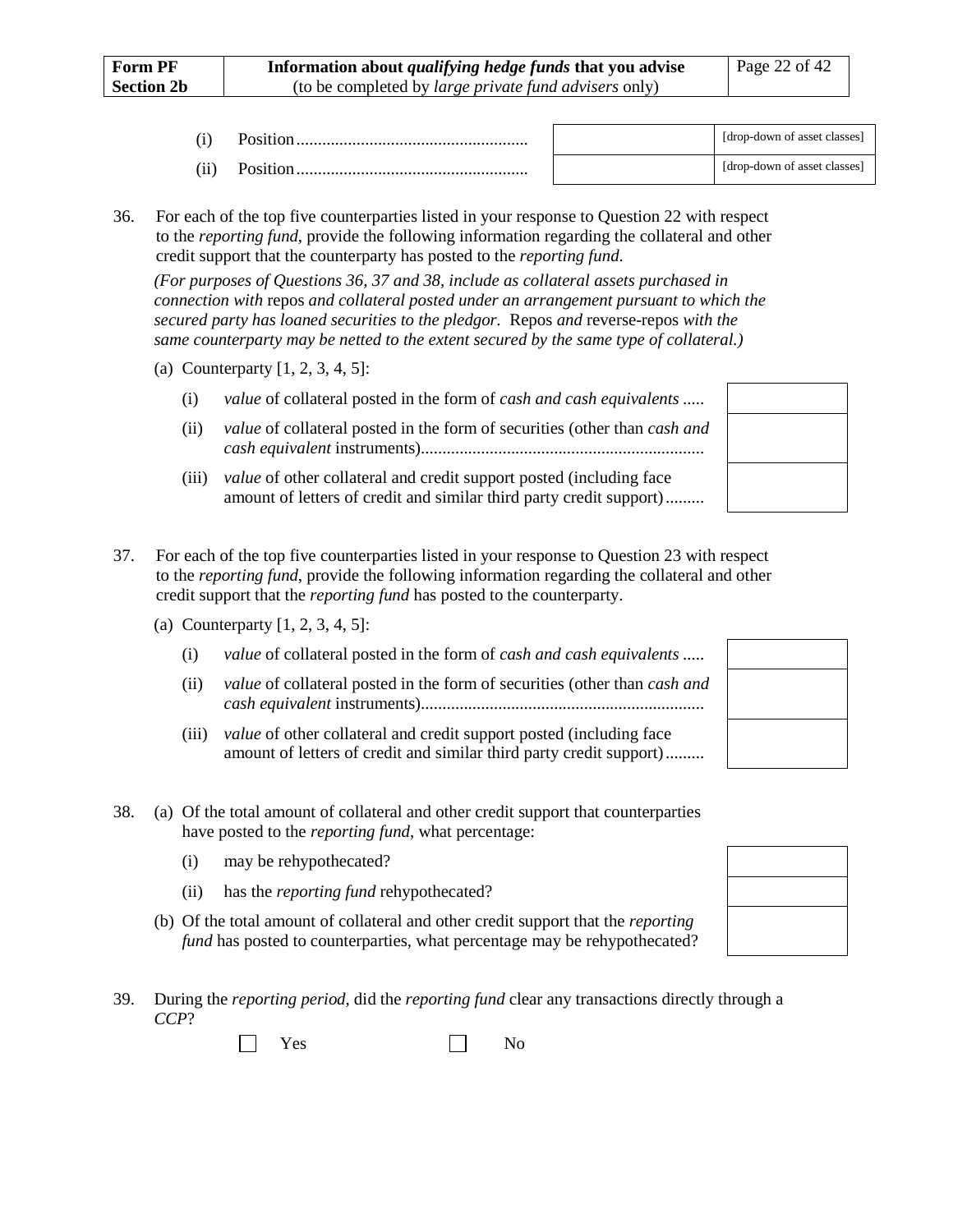| <b>Form PF</b>    | Information about <i>qualifying hedge funds</i> that you advise<br>Page 23 of 42 |  |
|-------------------|----------------------------------------------------------------------------------|--|
| <b>Section 2b</b> | (to be completed by <i>large private fund advisers</i> only)                     |  |

#### **Item C.** *Reporting fund* **risk metrics**

<span id="page-33-0"></span>

| 40. | (a) |                                                                                                                                                                                                                                                  | During the <i>reporting period</i> , did you regularly calculate the VaR of the <i>reporting fund</i> ?                                              |  |  |  |  |
|-----|-----|--------------------------------------------------------------------------------------------------------------------------------------------------------------------------------------------------------------------------------------------------|------------------------------------------------------------------------------------------------------------------------------------------------------|--|--|--|--|
|     |     |                                                                                                                                                                                                                                                  | (Please respond without regard to whether you reported the result of this calculation<br>internally or to investors.)                                |  |  |  |  |
|     |     |                                                                                                                                                                                                                                                  | Yes<br>No                                                                                                                                            |  |  |  |  |
|     | (b) |                                                                                                                                                                                                                                                  | If you responded "yes" to Question $40(a)$ , provide the following information.                                                                      |  |  |  |  |
|     |     | (If you regularly calculate the VaR of the reporting fund using multiple combinations of<br>confidence interval, horizon and historical observation period, complete a separate<br>response to this Question $40(b)$ for each such combination.) |                                                                                                                                                      |  |  |  |  |
|     |     | (i)                                                                                                                                                                                                                                              | Confidence interval used (e.g., 100%-alpha%) (as a percentage)                                                                                       |  |  |  |  |
|     |     | (ii)                                                                                                                                                                                                                                             |                                                                                                                                                      |  |  |  |  |
|     |     | (iii)                                                                                                                                                                                                                                            | What weighting method was used to calculate VaR?                                                                                                     |  |  |  |  |
|     |     |                                                                                                                                                                                                                                                  | None<br>Exponential<br>Other:                                                                                                                        |  |  |  |  |
|     |     | (iv)                                                                                                                                                                                                                                             | If you responded "exponential" to Question $40(b)(iii)$ , provide the                                                                                |  |  |  |  |
|     |     | (v)                                                                                                                                                                                                                                              | What method was used to calculate VaR?                                                                                                               |  |  |  |  |
|     |     |                                                                                                                                                                                                                                                  | Historical simulation<br>Monte Carlo simulation                                                                                                      |  |  |  |  |
|     |     |                                                                                                                                                                                                                                                  | Parametric<br>Other:                                                                                                                                 |  |  |  |  |
|     |     | (vi)                                                                                                                                                                                                                                             | Historical lookback period used (in number of years; enter "NA" if                                                                                   |  |  |  |  |
|     |     | (vii)                                                                                                                                                                                                                                            | VaR at the end of the 1st month of the reporting period                                                                                              |  |  |  |  |
|     |     |                                                                                                                                                                                                                                                  | (viii) $VaR$ at the end of the 2nd month of the <i>reporting period</i>                                                                              |  |  |  |  |
|     |     | (ix)                                                                                                                                                                                                                                             | VaR at the end of the 3rd month of the reporting period                                                                                              |  |  |  |  |
| 41. |     |                                                                                                                                                                                                                                                  | Are there any risk metrics other than (or in addition to) $VaR$ that you consider to be important<br>to the <i>reporting fund's</i> risk management? |  |  |  |  |
|     |     |                                                                                                                                                                                                                                                  | (Select all that you consider relevant. Please respond without regard to whether you reported                                                        |  |  |  |  |

*the metric internally or to investors. If none, "None.")*

[drop-down of risk metrics] Other:

42. For each of the market factors identified below, determine the effect of the specified changes on the *reporting fund's* portfolio and provide the results.

*(You may omit a response to any market factor that you do not regularly consider in formal testing in connection with the* reporting fund's *risk management. If you omit any market factor, check either the box in the first column indicating that you believe that this market*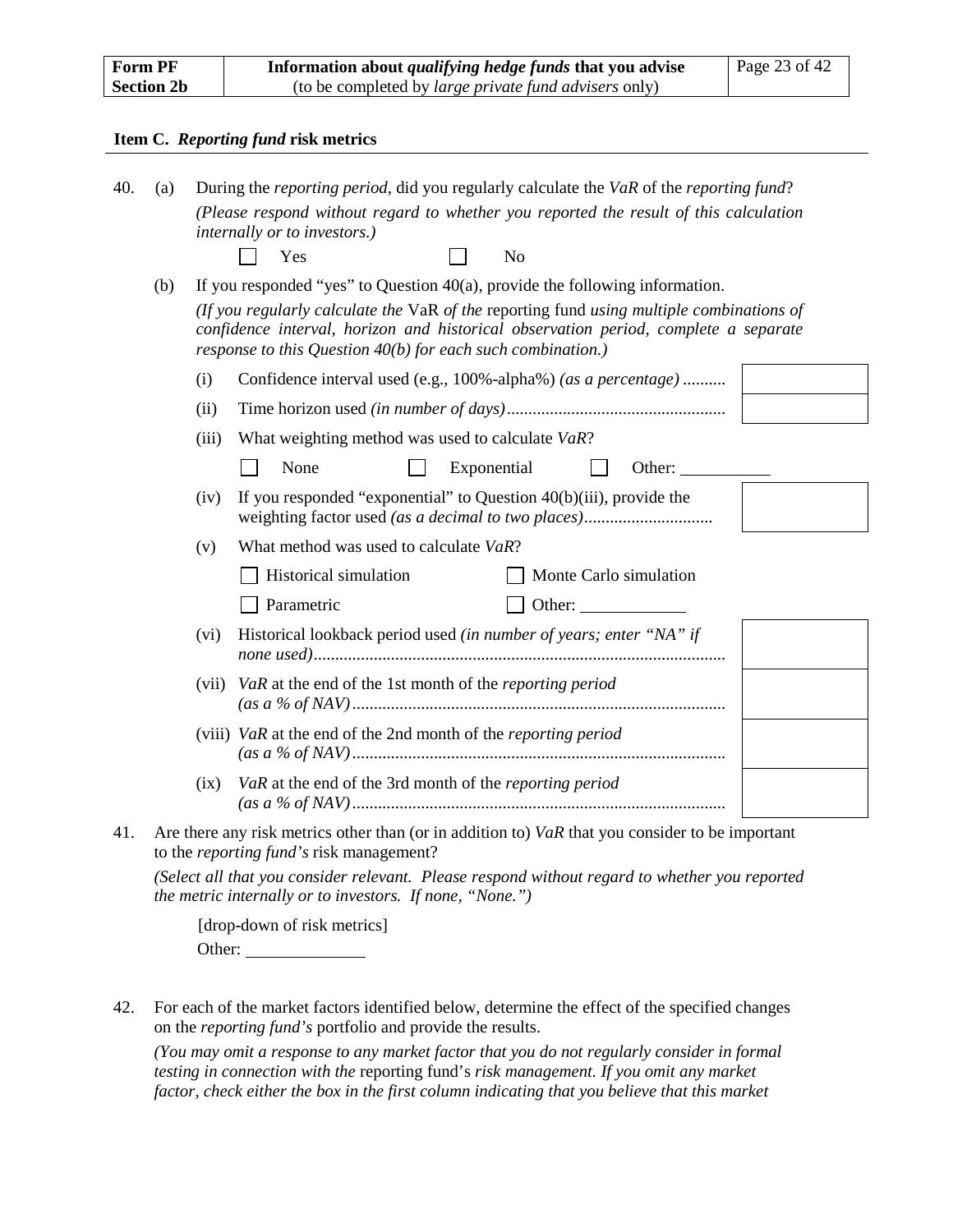*factor is not relevant to the* reporting fund's *portfolio or the box in the second column indicating that this market factor is relevant but not formally tested. For this purpose, "formal testing" means that the adviser has models or other systems capable of simulating the effect of a market factor on the fund's portfolio, not that the specific assumptions outlined in the question were used in testing.)*

*(For each market factor, separate the effect on your portfolio into long and short components where (i) the long component represents the aggregate result of all positions whose valuation changes in the same direction as the market factor under a given stress scenario and (ii) the short component represents the aggregate result of all positions whose valuation changes in the opposite direction from the market factor under a given stress scenario.)*

*(Assume that changes in a market factor occur instantaneously and that all other factors are held constant. If the specified change in any market factor would make that factor less than zero, use zero instead.)*

*(Please note the following regarding the market factors identified below:*

*(i) A change in "equity prices" means that the prices of all equities move up or down by the specified amount, without regard to whether the equities are listed on any exchange or included in any index;*

*(ii) "Risk free interest rates" means rates of interest accruing on* sovereign bonds *issued by governments having the highest credit quality, such as* U.S. treasury securities*;*

*(iii) A change in "credit spreads" means that all spreads against risk free interest rates change by the specified amount;*

*(iv) A change in "currency rates" means that the values of all currencies move up or down by the specified amount relative to the* reporting fund's *base currency;*

*(v) A change in "commodity prices" means that the prices of all physical commodities move up or down by the specified amount;*

*(vi) A change in "option implied volatilities" means that the implied volatilities of all the options that the* reporting fund *holds increase or decrease by the specified number of percentage points; and*

*(vii) A change in "default rates" means that the rate at which debtors default on all instruments of the specified type increases or decreases by the specified number of percentage points.)*

| Not relevant | formally tested<br>Relevant/not | Market factor – changes in market factor | <b>Effect on</b><br>long<br>components<br>of portfolio<br>(as 9/6 of<br>NAV | <b>Effect</b> on<br>short<br>components<br>of portfolio<br>(as 9/6 of<br>NAV |
|--------------|---------------------------------|------------------------------------------|-----------------------------------------------------------------------------|------------------------------------------------------------------------------|
|              |                                 | Equity prices:                           |                                                                             |                                                                              |
|              |                                 |                                          |                                                                             |                                                                              |
|              |                                 |                                          |                                                                             |                                                                              |
|              |                                 |                                          |                                                                             |                                                                              |
|              |                                 |                                          |                                                                             |                                                                              |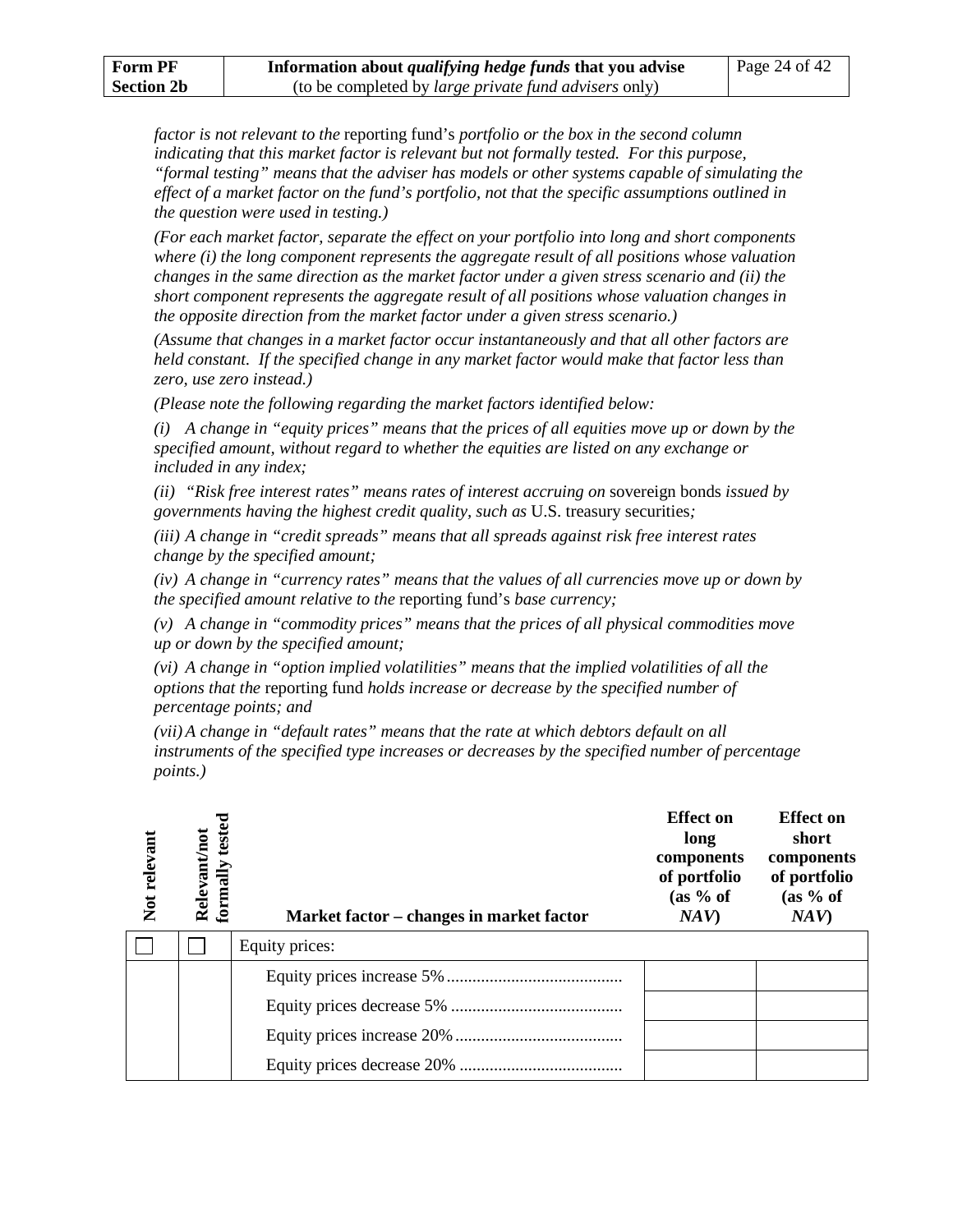|  | Risk free interest rates (changes represent a parallel shift in the yield curve): |
|--|-----------------------------------------------------------------------------------|
|  |                                                                                   |
|  |                                                                                   |
|  |                                                                                   |
|  |                                                                                   |
|  | Credit spreads:                                                                   |
|  |                                                                                   |
|  |                                                                                   |
|  |                                                                                   |
|  |                                                                                   |
|  | Currency rates:                                                                   |
|  |                                                                                   |
|  |                                                                                   |
|  |                                                                                   |
|  |                                                                                   |
|  | Commodity prices:                                                                 |
|  |                                                                                   |
|  |                                                                                   |
|  |                                                                                   |
|  |                                                                                   |
|  | Option implied volatilities:                                                      |
|  | Implied volatilities increase 4 percentage points                                 |
|  | Implied volatilities decrease 4 percentage points                                 |
|  | Implied volatilities increase 10 percentage points                                |
|  | Implied volatilities decrease 10 percentage points                                |
|  | Default rates (ABS):                                                              |
|  | Default rates increase 1 percentage point                                         |
|  | Default rates decrease 1 percentage point                                         |
|  | Default rates increase 5 percentage points                                        |
|  | Default rates decrease 5 percentage points                                        |
|  | Default rates (corporate bonds and CDS):                                          |
|  | Default rates increase 1 percentage point                                         |
|  | Default rates decrease 1 percentage point                                         |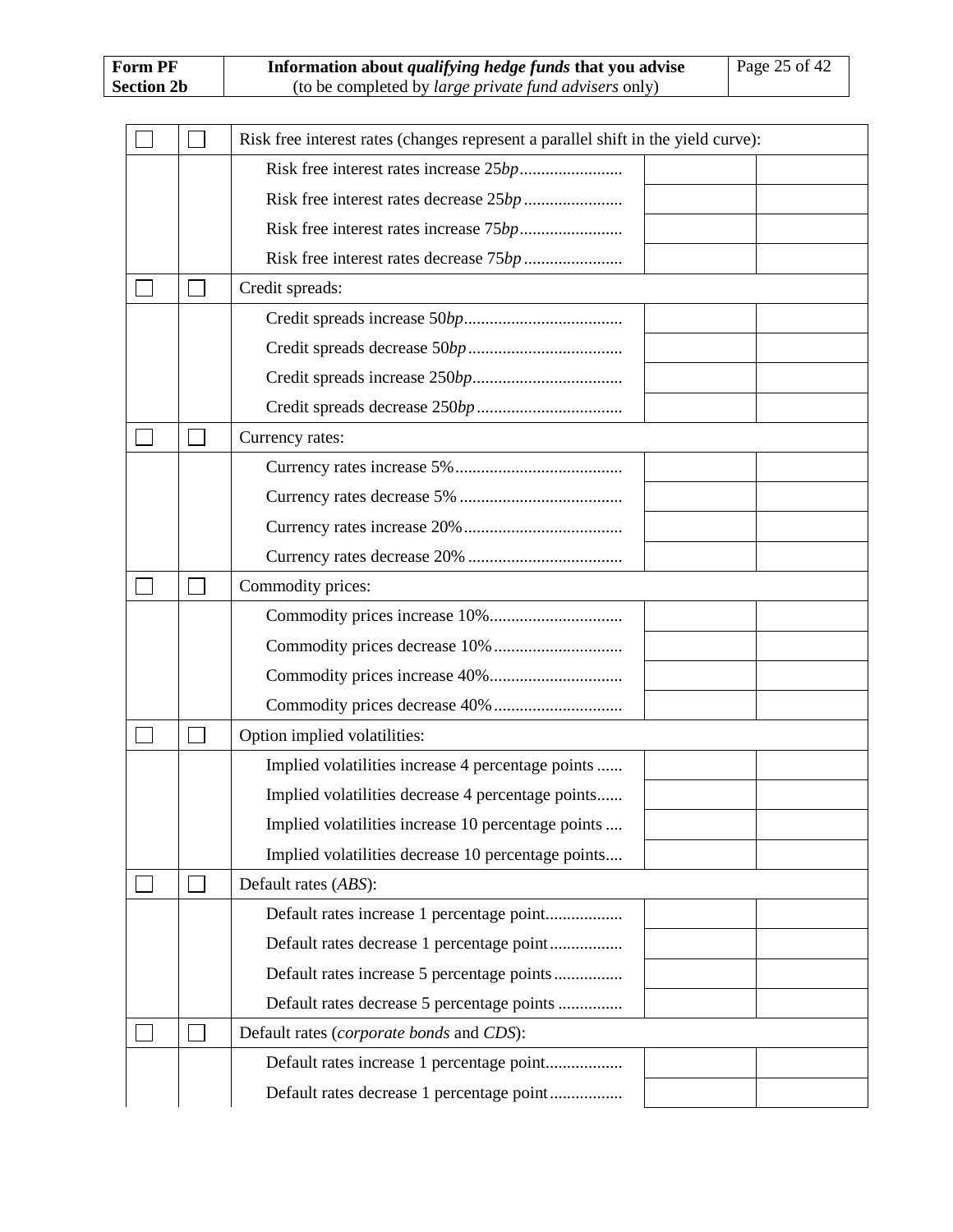| Form PF           | Information about <i>qualifying hedge funds</i> that you advise | Page 26 of 42 |
|-------------------|-----------------------------------------------------------------|---------------|
| <b>Section 2b</b> | (to be completed by <i>large private fund advisers</i> only)    |               |
|                   |                                                                 |               |

#### **Item D. Financing information**

<span id="page-36-0"></span>43. For each month of the *reporting period*, provide the following information regarding the *value* of the *reporting fund's borrowings*, the types of creditors and the collateral posted to secure its *borrowings*.

*(For each type of* borrowing*, information is requested regarding the percentage borrowed from specified types of creditors. In each case, the total percentages allocated among these types of creditors should add up to 100%.)*

*(Do not net out amounts that the* reporting fund *loans to creditors or the value of collateral pledged to creditors.)*

|     |      |                                                               | 1st<br>Month | 2nd<br>Month | 3rd<br><b>Month</b> |
|-----|------|---------------------------------------------------------------|--------------|--------------|---------------------|
| (a) |      |                                                               |              |              |                     |
|     | (1)  | Percentage borrowed from U.S. financial institutions          |              |              |                     |
|     | (11) | Percentage borrowed from non-U.S. financial                   |              |              |                     |
|     |      | (iii) Percentage borrowed from U.S. creditors that are not    |              |              |                     |
|     |      | (iv) Percentage borrowed from non-U.S. creditors that are not |              |              |                     |

(b) S*ecured borrowing*.

*(Classify* secured borrowing *according to the legal agreement governing the borrowing (e.g., Global Master Repurchase Agreement for* reverse repo *and Prime Brokerage Agreement for prime brokerage). Please note that for* reverse repo borrowings*, the amount should be the net amount of cash borrowed (after taking into account any initial margin/independent amount, 'haircut' and repayments). Positions under a Global Master Repurchase Agreement should not be netted.)*

| (i) |     |                                                                                                                         |  |
|-----|-----|-------------------------------------------------------------------------------------------------------------------------|--|
|     |     | (A) value of collateral posted in the form of cash and                                                                  |  |
|     | (B) | <i>value</i> of collateral posted in the form of securities<br>(other than <i>cash and cash equivalent</i> instruments) |  |
|     | (C) | <i>value</i> of other collateral and credit support posted<br>(including face amount of letters of credit and           |  |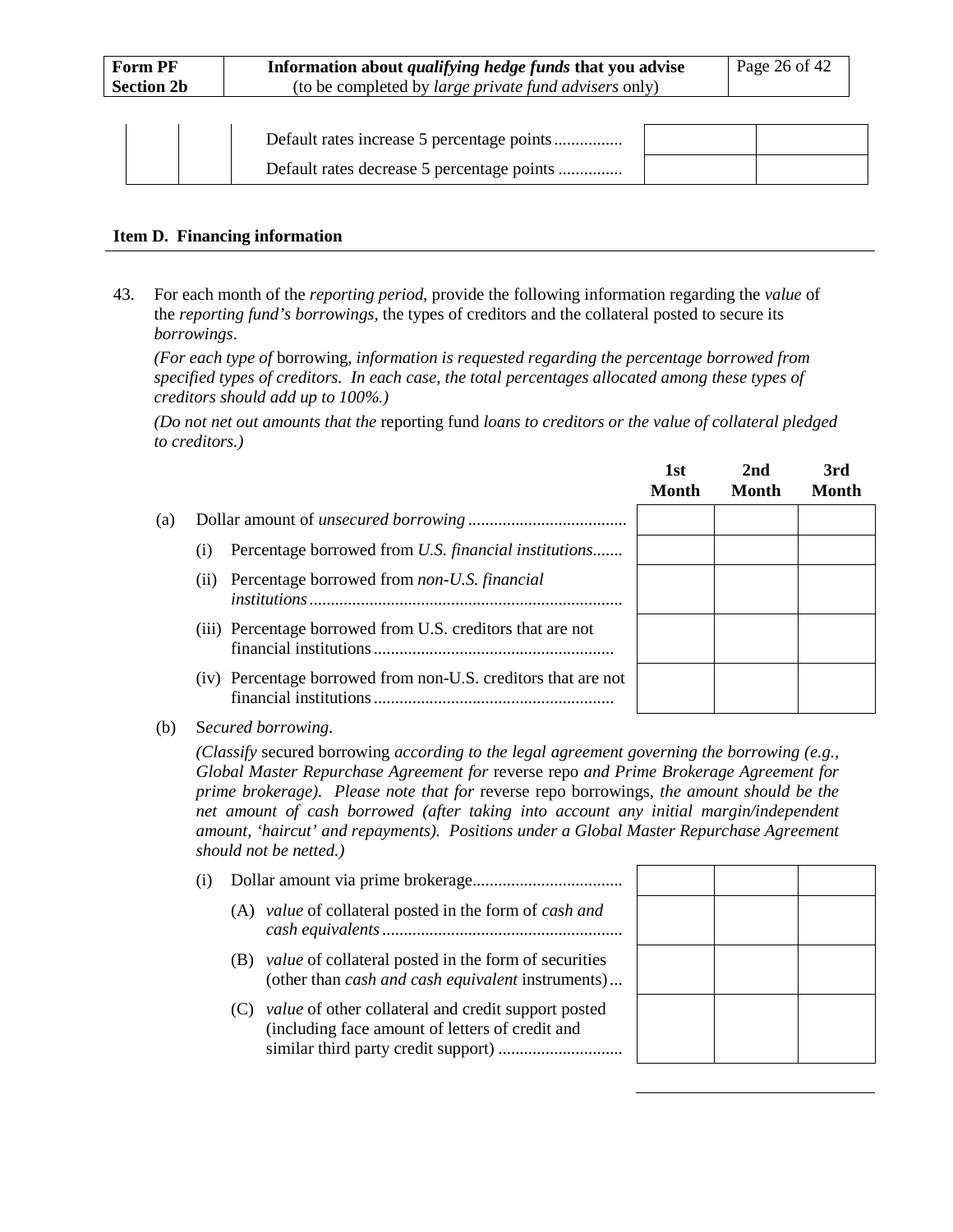| <b>Form PF</b><br><b>Section 2b</b> | Information about <i>qualifying hedge funds</i> that you advise<br>(to be completed by large private fund advisers only)                                                        | Page 27 of 42 |
|-------------------------------------|---------------------------------------------------------------------------------------------------------------------------------------------------------------------------------|---------------|
|                                     |                                                                                                                                                                                 |               |
|                                     | (D) percentage borrowed from U.S. financial                                                                                                                                     |               |
|                                     | (E) percentage borrowed from non-U.S. financial                                                                                                                                 |               |
|                                     | (F) percentage borrowed from U.S. creditors that are not                                                                                                                        |               |
|                                     | (G) percentage borrowed from non-U.S. creditors that                                                                                                                            |               |
| (ii)                                | Dollar amount via reverse repo (for purposes of items $(A)$<br>$through (D) below, include as collateral any assets sold$<br>in connection with the reverse repo as well as any |               |
|                                     | (A) value of collateral posted in the form of cash and                                                                                                                          |               |
|                                     | (B) <i>value</i> of collateral posted in the form of securities<br>(other than <i>cash and cash equivalent</i> instruments)                                                     |               |
|                                     | (C) value of other collateral and credit support posted<br>(including face amount of letters of credit and                                                                      |               |
|                                     | (D) percentage borrowed from U.S. financial                                                                                                                                     |               |
|                                     | (E) percentage borrowed from non-U.S. financial                                                                                                                                 |               |
|                                     | percentage borrowed from U.S. creditors that are not<br>(F)                                                                                                                     |               |
|                                     | (G) percentage borrowed from non-U.S. creditors that                                                                                                                            |               |
|                                     |                                                                                                                                                                                 |               |
|                                     | (A) value of collateral posted in the form of cash and                                                                                                                          |               |
|                                     | (B) <i>value</i> of collateral posted in the form of securities<br>(other than cash and cash equivalent instruments)                                                            |               |
|                                     | (C) value of other collateral and credit support posted<br>(including face amount of letters of credit and                                                                      |               |
|                                     | (D) percentage borrowed from U.S. financial                                                                                                                                     |               |
|                                     | (E) percentage borrowed from non-U.S. financial                                                                                                                                 |               |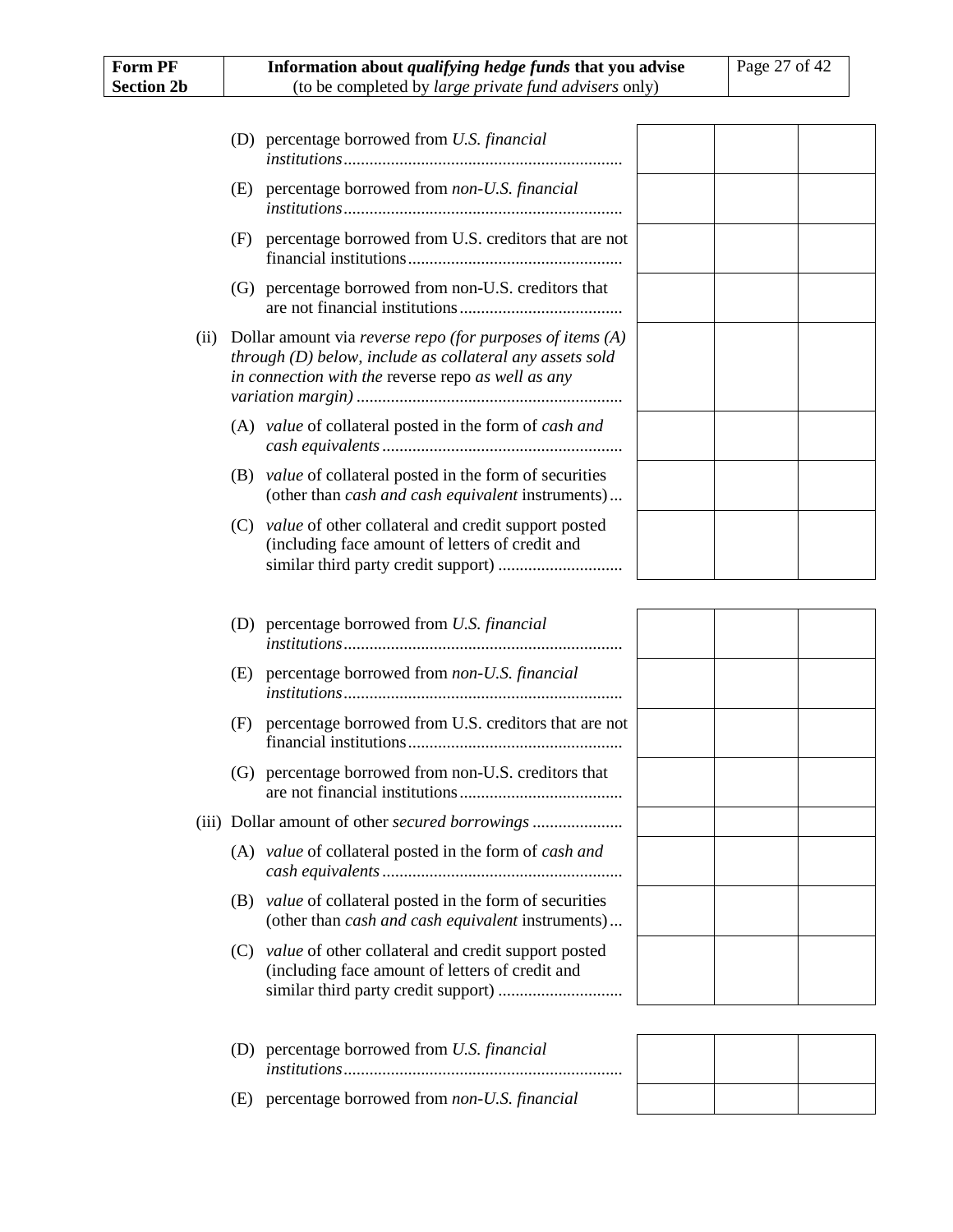| Form PF           | Information about qualifying hedge funds that you advise     |                                                      |     |     | Page 28 of 42 |
|-------------------|--------------------------------------------------------------|------------------------------------------------------|-----|-----|---------------|
| <b>Section 2b</b> | (to be completed by <i>large private fund advisers</i> only) |                                                      |     |     |               |
|                   |                                                              |                                                      |     |     |               |
|                   |                                                              |                                                      |     |     |               |
|                   | (F)                                                          | percentage borrowed from U.S. creditors that are not |     |     |               |
|                   |                                                              | (G) percentage borrowed from non-U.S. creditors that |     |     |               |
|                   |                                                              |                                                      | lst | 2nd | 3rd           |

**Month**

**Month**

**Month**

45. For each month of the *reporting period*, provide the following information regarding the *reporting fund's* derivative positions that were not cleared by a *CCP* and the collateral posted to secure those positions.

*(If the* reporting fund *is a net receiver of collateral, provide the collateral value as a negative number.)*

|     |     |                                                                                                                                                                                                                                           | 1st<br><b>Month</b> | 2nd<br><b>Month</b> | 3rd<br><b>Month</b> |
|-----|-----|-------------------------------------------------------------------------------------------------------------------------------------------------------------------------------------------------------------------------------------------|---------------------|---------------------|---------------------|
|     | (a) | Aggregate net mark-to-market value of all derivatives positions<br>of the reporting fund that were not cleared by a CCP (enter<br>"NA" if no relevant derivatives positions outstanding at the end                                        |                     |                     |                     |
|     | (b) | Net value of collateral posted by or to the reporting fund in<br>respect of these positions in the form of cash and cash                                                                                                                  |                     |                     |                     |
|     | (c) | Net value of collateral posted by or to the <i>reporting fund</i> in<br>respect of these positions in the form of securities (other than                                                                                                  |                     |                     |                     |
|     | (d) | Net value of other collateral and credit support posted by or to<br>the <i>reporting fund</i> in respect of these positions (including face<br>amount of letters of credit and similar third party credit                                 |                     |                     |                     |
| 46. |     | Financing liquidity:                                                                                                                                                                                                                      |                     |                     |                     |
|     |     | (a) Provide the aggregate dollar amount of <i>borrowing</i> by and cash financing<br>available to the <i>reporting fund</i> (including all drawn and undrawn, committed<br>and uncommitted lines of credit as well as any term financing) |                     |                     |                     |
|     |     | (b) Divide the amount reported in response to Question 46(a) among the periods specified<br>below depending on the longest period for which the creditor is contractually committed to                                                    |                     |                     |                     |

<span id="page-38-1"></span>below depending on the longest period for which the creditor is contractually committed to provide such financing.

*(If a creditor (or syndicate or administrative/collateral agent) is permitted to vary unilaterally* 

<span id="page-38-0"></span><sup>44.</sup> For each month of the *reporting period*, provide the aggregate *value* of all derivatives positions of the *reporting fund (enter "NA" if no outstanding derivatives positions at the end of the relevant period)*....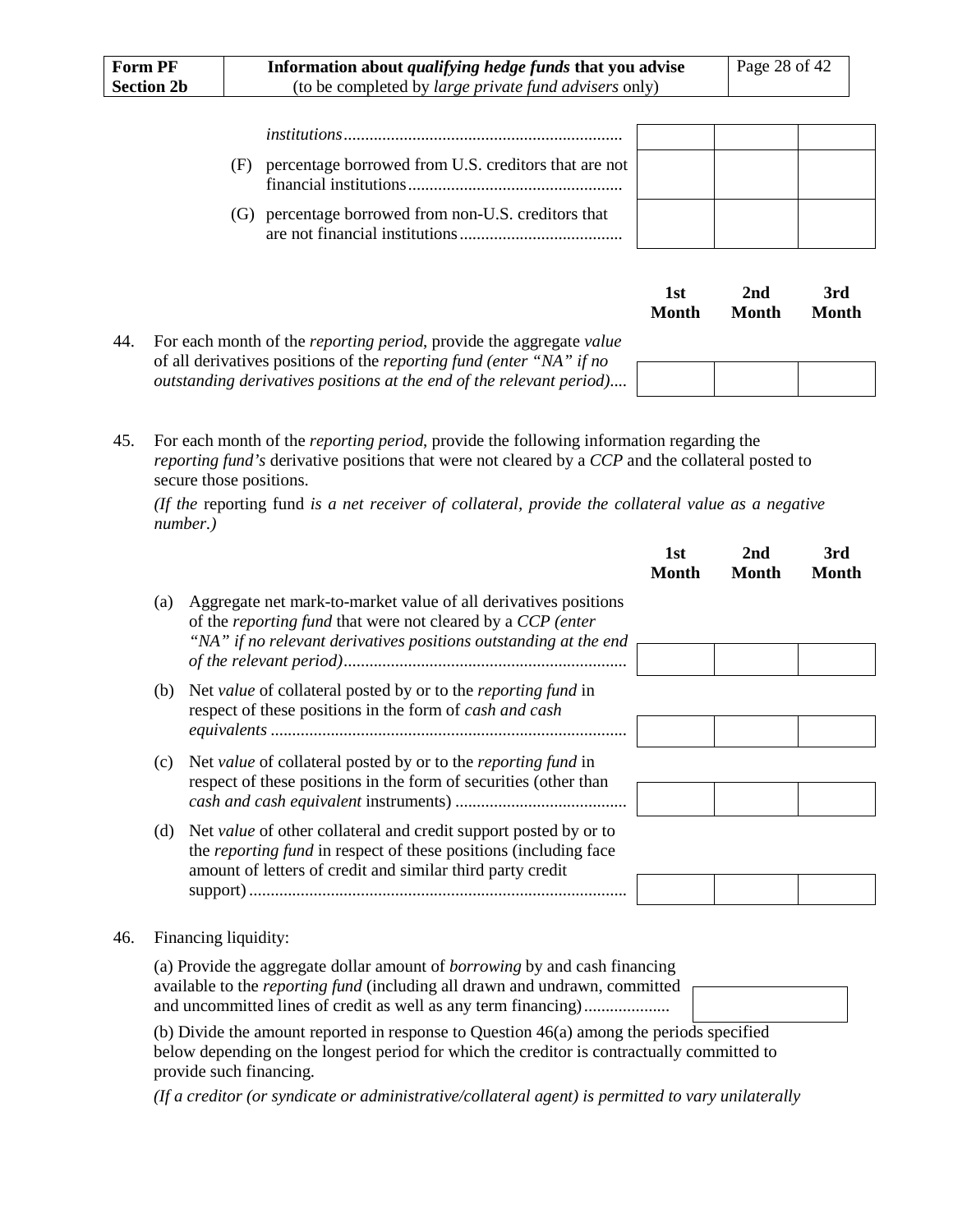*the economic terms of the financing or to revalue posted collateral in its own discretion and demand additional collateral, then the financing should be deemed uncommitted for purposes of this question. Uncommitted financing should be included under "1 day or less.") (The total should add up to 100%.)*

| financing |
|-----------|
|           |
|           |
|           |
|           |
|           |
|           |
|           |

**% of total**

47. Identify each creditor, if any, to which the *reporting fund* owed an amount in respect of *borrowings* equal to or greater than 5% of the *reporting fund's net asset value* as of the *data reporting date*. For each such creditor, provide the amount owed to that creditor.

*(This question does not require the precise legal name of the creditor; if the creditor belongs to an* affiliated *group that is included in the list below, select that group and do not enter the creditor's name in the space for "other.")*

| Name of creditor                                                                 | Dollar amount<br>owed to<br>each creditor |
|----------------------------------------------------------------------------------|-------------------------------------------|
| [drop-down list of creditor/counterparty names]                                  |                                           |
| Other:                                                                           |                                           |
| [repeat drop-down list of creditor/counterparty names]<br>Other: $\qquad \qquad$ |                                           |
| [repeat drop-down list of creditor/counterparty names]                           |                                           |
| Other:                                                                           |                                           |

#### **Item E. Investor information**

<span id="page-39-0"></span>48. (a) As of the *data reporting date*, what percentage of the *reporting fund's net asset value*, if any, is subject to a "side-pocket" arrangement?

> *(This question relates to whether assets are currently in a side-pocket and not the potential for assets to be moved to a side-pocket.)*

(b) Have additional assets been placed in a side-pocket since the end of the prior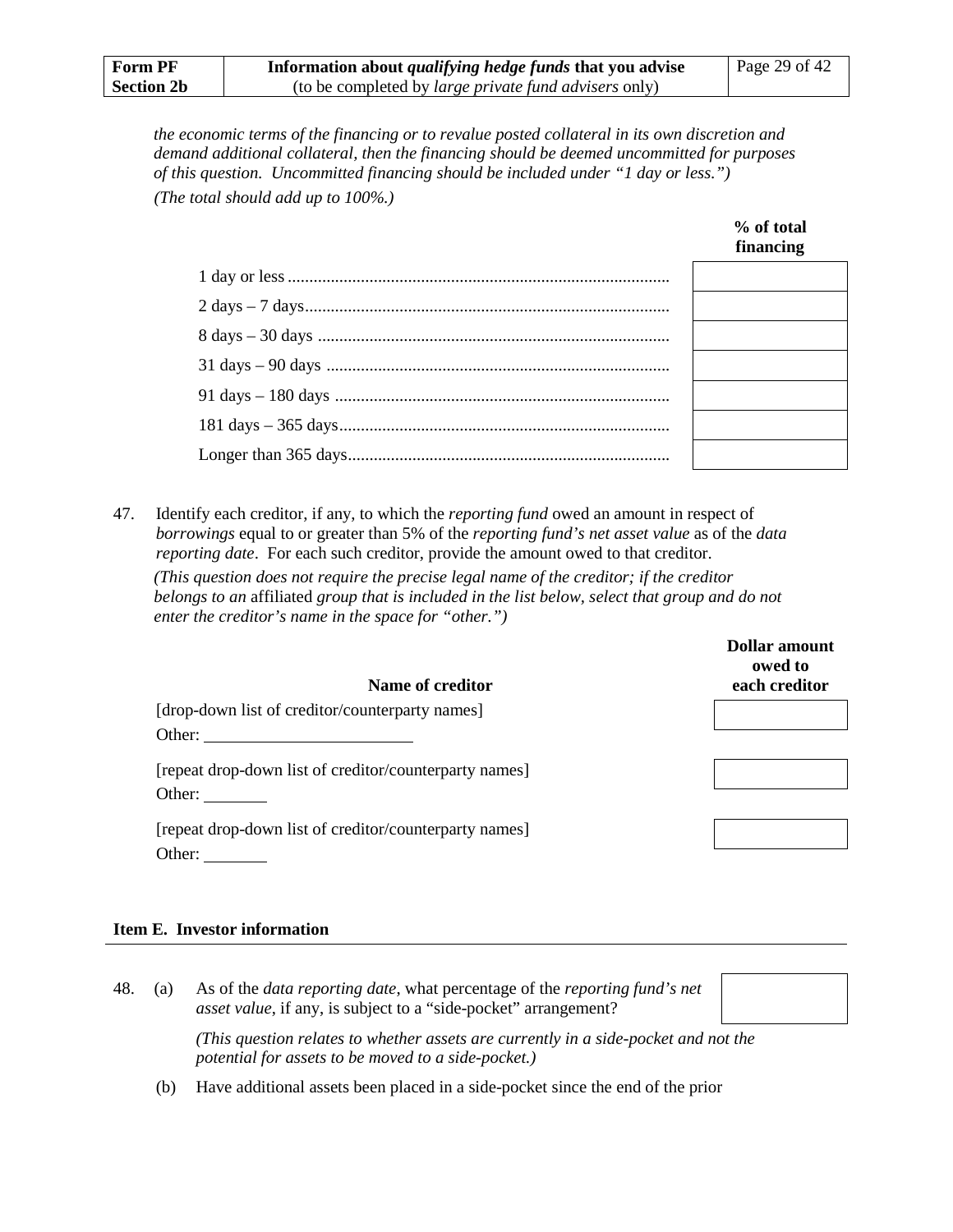| reporting period?                 |              |                                                                                    |  |
|-----------------------------------|--------------|------------------------------------------------------------------------------------|--|
| and/or the prior period.)         |              | (Check "NA" if you reported no assets under Question $48(a)$ in the current period |  |
| $\blacksquare$ $\blacksquare$ Yes | $N_{\Omega}$ | $\mathsf{I}$ NA                                                                    |  |

<span id="page-40-0"></span>49. Provide the following information regarding the *reporting fund's* restrictions on investor withdrawals and redemptions.

*(For Questions [49](#page-40-0) an[d 50,](#page-40-1) please note that the standards for imposing suspensions and restrictions on withdrawals/redemptions may vary among funds. Make a good faith determination of the provisions that would likely be triggered during conditions that you view as significant market stress.)*

(a) Does the *reporting fund* provide investors with withdrawal/redemption rights in the ordinary course?

| es<br>٠.,<br>- |  | N<br>No |
|----------------|--|---------|
|----------------|--|---------|

*(If you responded "yes" to Question [49\(](#page-40-0)a), then you must respond to Question[s 49\(](#page-40-0)b)-(e).)*

As of the *data reporting date*, what percentage of the *reporting fund's net asset value*, if any:

| (b) | May be subjected to a suspension of investor withdrawals/redemptions by<br>an adviser or fund governing body (this question relates to an adviser's or<br>governing body's right to suspend and not just whether a suspension is                                                           |  |
|-----|--------------------------------------------------------------------------------------------------------------------------------------------------------------------------------------------------------------------------------------------------------------------------------------------|--|
| (c) | May be subjected to material restrictions on investor withdrawals/<br>redemptions (e.g., "gates") by an adviser or fund governing body (this<br>question relates to an adviser's or governing body's right to impose a<br>restriction and not just whether a restriction has been imposed) |  |
| (d) | Is subject to a suspension of investor withdrawals/redemptions <i>(this</i> )<br>question relates to whether a suspension is currently effective and not just                                                                                                                              |  |
| (e) | Is subject to a material restriction on investor withdrawals/redemptions<br>(e.g., a "gate") (this question relates to whether a restriction has been<br>imposed and not just an adviser's or governing body's right to impose a<br><i>restriction</i> ).                                  |  |

<span id="page-40-1"></span>50. Investor liquidity (as a % of *net asset value*):

*(Divide the* reporting fund's net asset value *among the periods specified below depending on the shortest period within which investors are entitled, under the fund documents, to withdraw invested funds or receive redemption payments, as applicable. Assume that you would impose gates where applicable but that you would not completely suspend withdrawals/redemptions and that there are no redemption fees. Please base on the notice period before the valuation date rather than the date proceeds would be paid to investors.)*

*(The total should add up to approximately 100%.)*

**% of** *NAV* **locked for**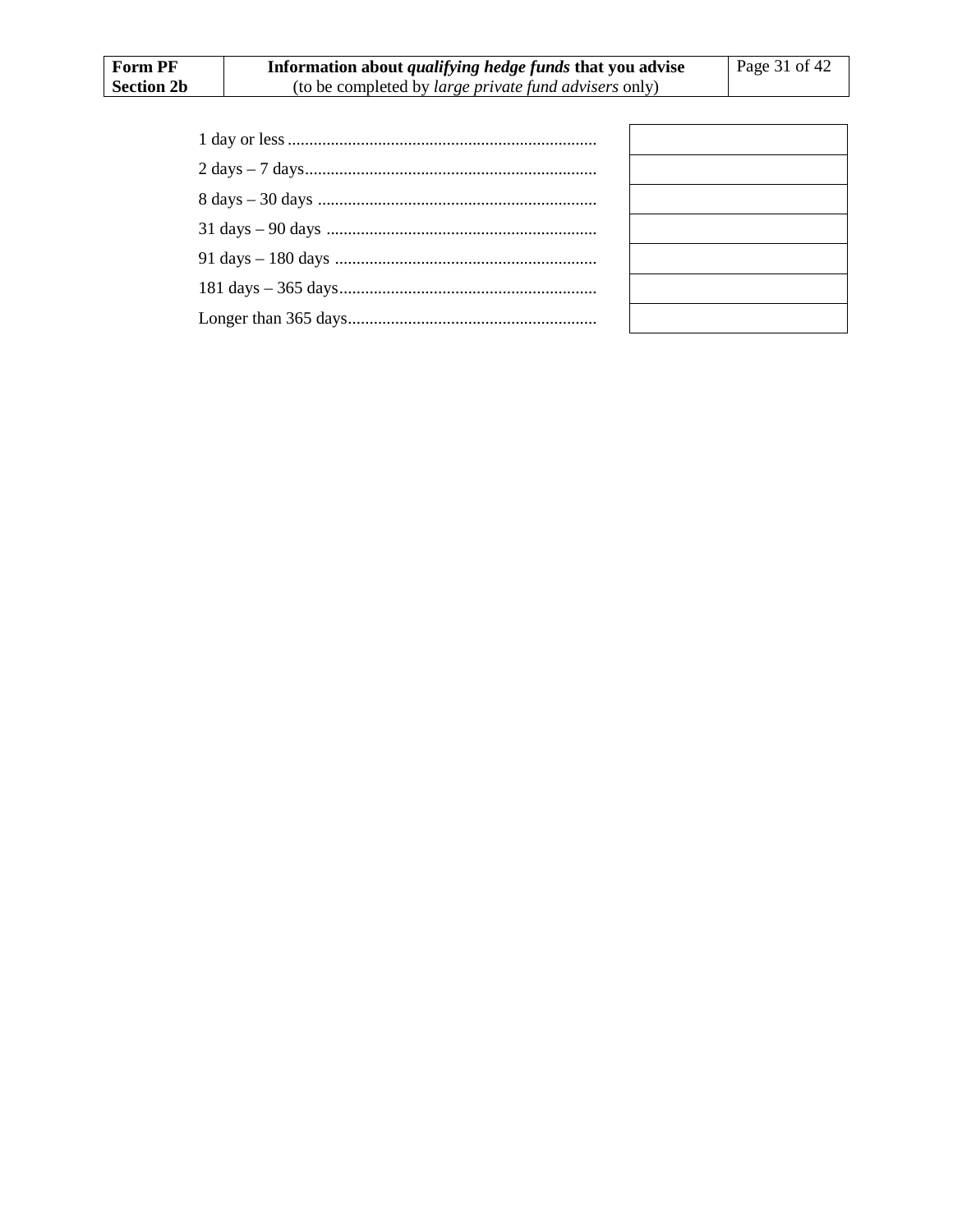#### **Section 3: Information about** *liquidity fund***s that you advise.**

You must complete a separate Section 3 for each *liquidity fund* that you advise. However, with respect to *master-feeder arrangements* and *parallel fund structures*, you may report collectively or separately about the component funds as provided in the General Instructions.

#### **Item A.** *Reporting fund* **identifying and operational information**

<span id="page-42-0"></span>

| 51. |        |              |                                                                                                                                                                   |                |     |                |
|-----|--------|--------------|-------------------------------------------------------------------------------------------------------------------------------------------------------------------|----------------|-----|----------------|
|     |        |              |                                                                                                                                                                   |                |     |                |
| 52. |        | asset value? | Does the <i>reporting fund</i> use the amortized cost method of valuation in computing its <i>net</i>                                                             |                |     |                |
|     |        |              | Yes                                                                                                                                                               | N <sub>0</sub> |     |                |
| 53. | value? |              | Does the <i>reporting fund</i> use the penny rounding method of pricing in computing its <i>net asset</i>                                                         |                |     |                |
|     |        |              | Yes                                                                                                                                                               | No             |     |                |
| 54. | (a)    |              | Does the <i>reporting fund</i> have a policy of complying with the <i>risk limiting conditions</i><br>of rule $2a-7$ ?                                            |                |     |                |
|     |        |              | Yes                                                                                                                                                               | N <sub>o</sub> |     |                |
|     | (b)    |              | If you responded "no" to Question 54(a) above, does the <i>reporting fund</i> have a policy<br>of complying with the following provisions of <i>rule</i> $2a-7$ : |                |     |                |
|     |        |              | (i) the diversification conditions?                                                                                                                               |                | Yes | N <sub>0</sub> |
|     |        |              | (ii) the credit quality conditions?                                                                                                                               |                | Yes | N <sub>0</sub> |
|     |        |              | (iii) the liquidity conditions?                                                                                                                                   |                | Yes | N <sub>0</sub> |
|     |        |              | (iv) the maturity conditions?                                                                                                                                     |                | Yes | No             |
|     |        |              |                                                                                                                                                                   |                |     |                |

#### **Item B.** *Reporting fund* **assets**

55. Provide the following information for each month of the *reporting period*. **1st Month 2nd Month Month** (a) Net asset value of *reporting fund* as reported to current and prospective investors .................................................................. (b) Net asset value per share of *reporting fund* as reported to current and prospective investors *(to the nearest hundredth of a cent)*......................................................................................... (c) *Net asset value per share* of *reporting fund (to the nearest hundredth of a cent; exclude the value of any capital support agreement or similar arrangement).*...........................................

**3rd**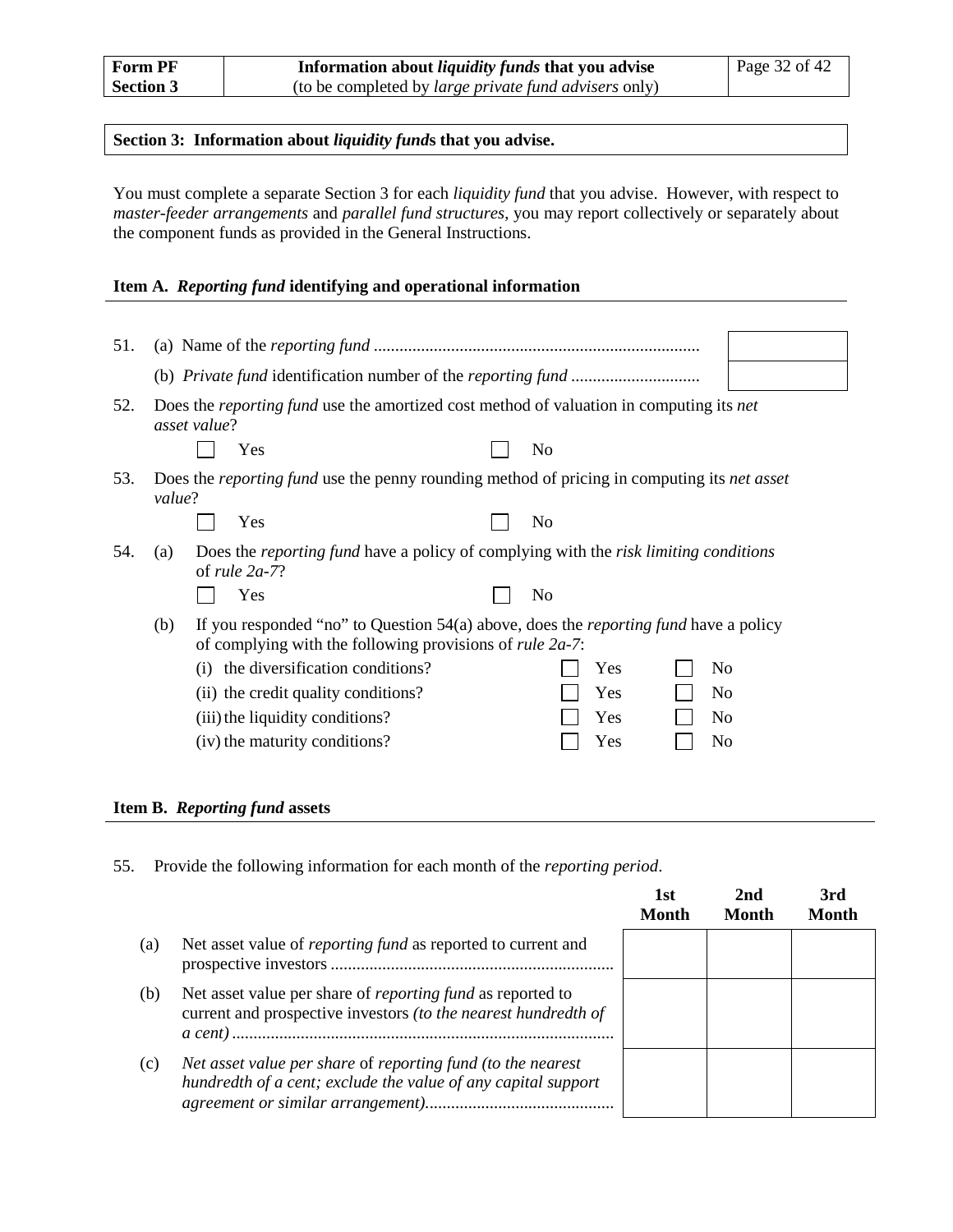| (d) |                                                                             |  |  |
|-----|-----------------------------------------------------------------------------|--|--|
| (e) |                                                                             |  |  |
| (f) | 7-day gross yield of reporting fund (to the nearest hundredth               |  |  |
| (g) | Dollar amount of the <i>reporting fund</i> 's assets that are <i>daily</i>  |  |  |
| (h) | Dollar amount of the <i>reporting fund</i> 's assets that are <i>weekly</i> |  |  |
| (1) | Dollar amount of the <i>reporting fund's</i> assets that have a             |  |  |

56. Selected product exposures by *maturity* for *liquidity fund assets under management*. *(Give the* value *of the* reporting fund's *positions as of the* data reporting date *in each of the following asset classes, divided by* maturity*.)*

*(Include all exposure whether held physically, synthetically or through derivatives. Include any closed out and* OTC *forward positions that have not yet expired/matured. Do not net positions within asset classes. Assets held in side-pockets should be included as assets of the reporting fund. Each asset should only be included in a single asset class.)*

|                                                          | 1 day or<br><b>less</b> | 2 days to<br>7 days | 8 days to<br>30 days | 31 days<br>to<br>397 days | <b>Greater</b><br>than 397<br>days |
|----------------------------------------------------------|-------------------------|---------------------|----------------------|---------------------------|------------------------------------|
| Sovereign bonds and municipal bonds                      |                         |                     |                      |                           |                                    |
|                                                          |                         |                     |                      |                           |                                    |
|                                                          |                         |                     |                      |                           |                                    |
|                                                          |                         |                     |                      |                           |                                    |
| Sovereign bonds issued by G10 countries other            |                         |                     |                      |                           |                                    |
| Other <i>sovereign bonds</i> (including supranational    |                         |                     |                      |                           |                                    |
|                                                          |                         |                     |                      |                           |                                    |
| <b>Instruments issued by U.S. financial institutions</b> |                         |                     |                      |                           |                                    |
|                                                          |                         |                     |                      |                           |                                    |
|                                                          |                         |                     |                      |                           |                                    |
| ABS and <i>structured products</i> other than ABCP       |                         |                     |                      |                           |                                    |
|                                                          |                         |                     |                      |                           |                                    |
|                                                          |                         |                     |                      |                           |                                    |

| Repos                                           |  |
|-------------------------------------------------|--|
| Where assets purchased are <i>U.S. treasury</i> |  |
|                                                 |  |

*Maturity*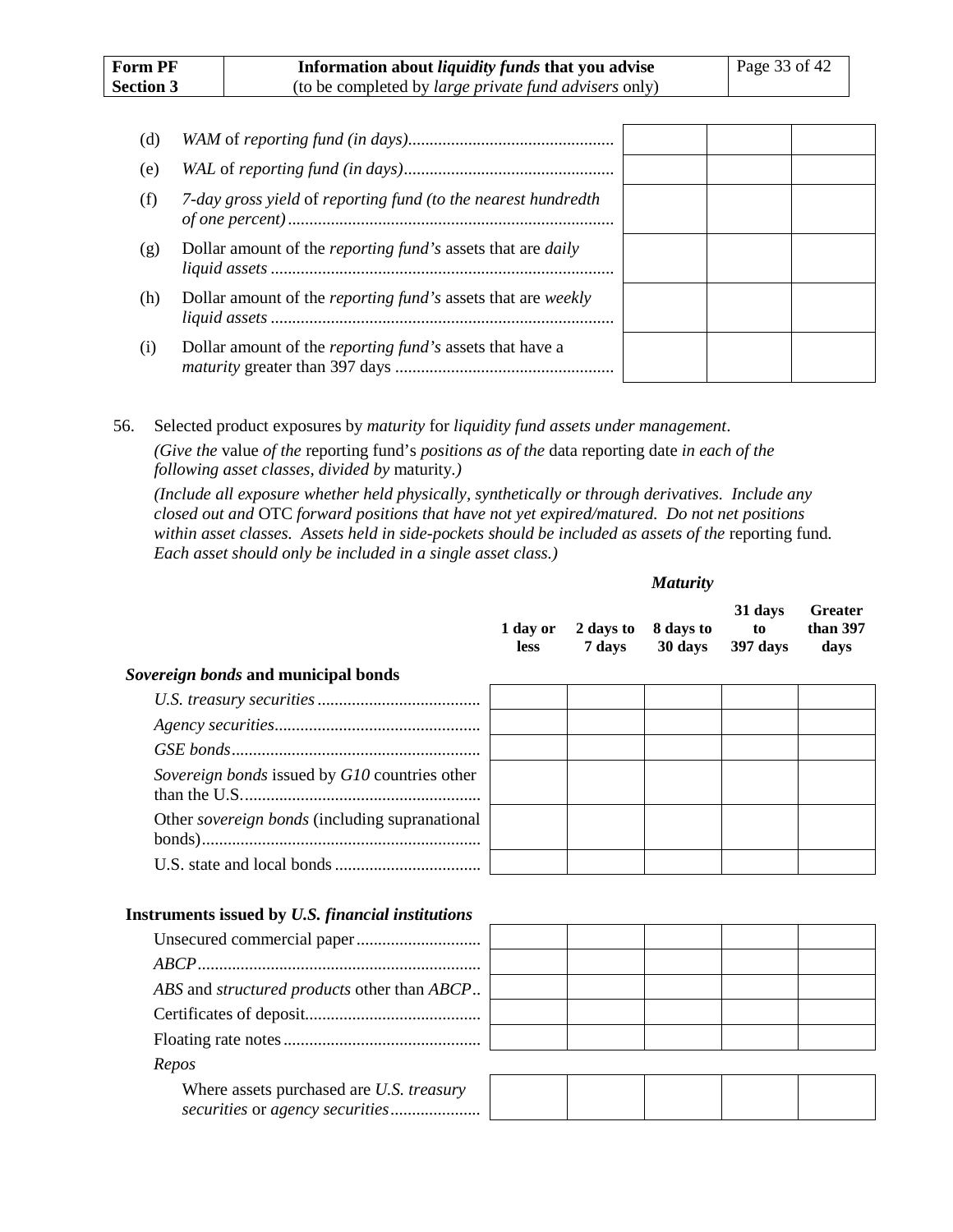| Where assets purchased are <i>corporate</i> |  |  |  |
|---------------------------------------------|--|--|--|
|                                             |  |  |  |

#### **Instruments issued by companies organized in the U.S. (other than** *U.S. financial institutions***)**

Unsecured commercial paper............................. *Corporate bonds* (other than unsecured commercial paper), loans, *ABS*, *structured products* and *repos*, combined *...........................*

| ٠ |  |  |  |
|---|--|--|--|
|   |  |  |  |
|   |  |  |  |
|   |  |  |  |

#### **Instruments issued by** *non-U.S. financial institutions*

| ABS and <i>structured products</i> other than ABCP                             |  |  |  |
|--------------------------------------------------------------------------------|--|--|--|
|                                                                                |  |  |  |
|                                                                                |  |  |  |
| Repos                                                                          |  |  |  |
| Where assets purchased are U.S. treasury                                       |  |  |  |
| Where assets purchased are <i>corporate</i><br>bonds that are investment grade |  |  |  |

#### **Instruments issued by companies organized outside the U.S. (other than** *non-U.S. financial institutions***)**

Where other assets are purchased................

Unsecured commercial paper............................. *Corporate bonds* (other than unsecured commercial paper), loans, *ABS*, *structured products* and *repos*, combined *...........................*

## **Other instruments**

| Investments in <i>money market funds</i> |  |  |  |
|------------------------------------------|--|--|--|
|                                          |  |  |  |
| Cash and cash equivalents (other than    |  |  |  |
| instruments covered by another category  |  |  |  |
|                                          |  |  |  |

57. For each open position of the *reporting fund* that represents 5% or more of the *reporting fund's net asset value*, provide the information requested below.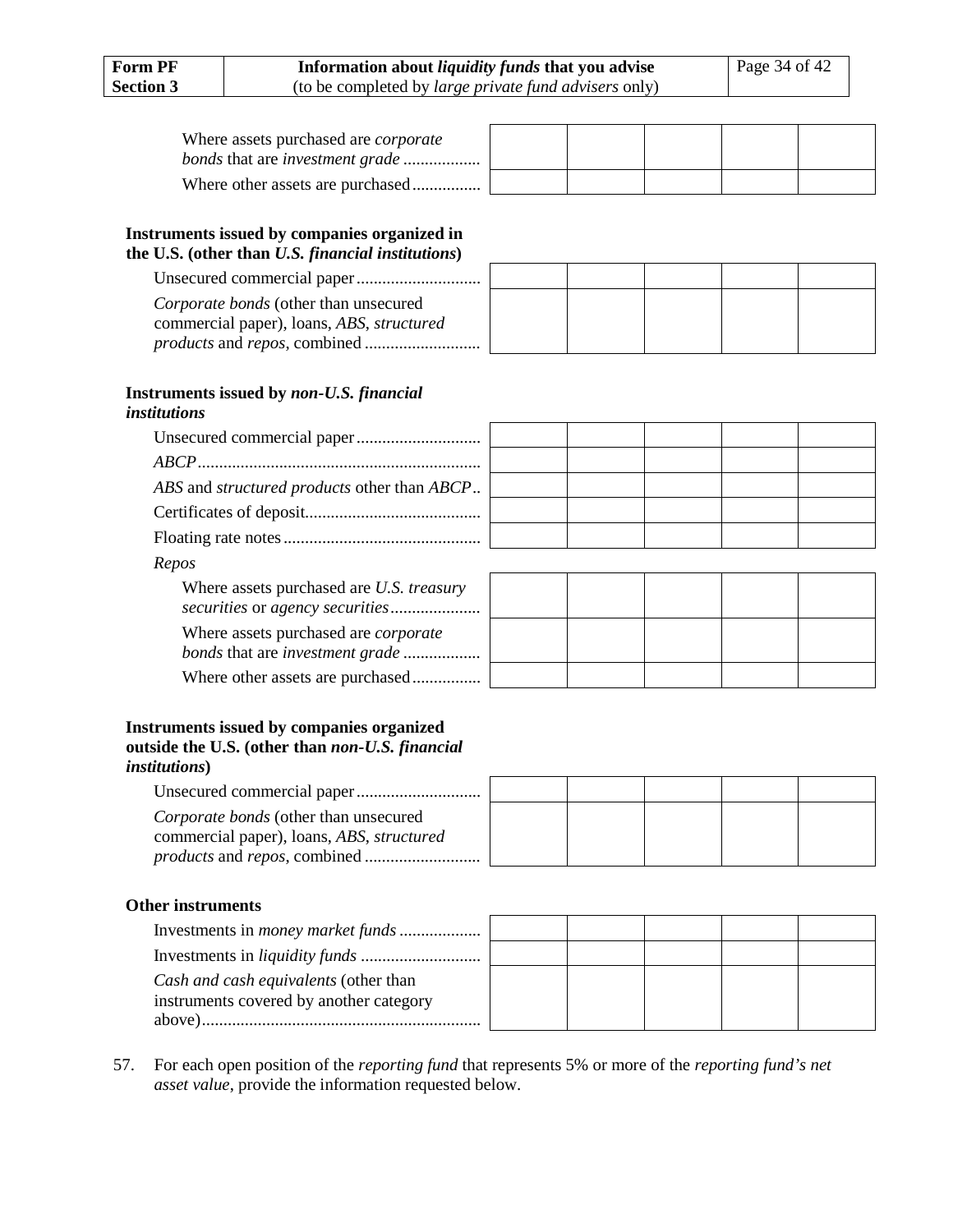| <b>Form PF</b><br>Information about <i>liquidity funds</i> that you advise<br><b>Section 3</b><br>(to be completed by <i>large private fund advisers</i> only) |      |                                             | Page 35 of 42        |                              |
|----------------------------------------------------------------------------------------------------------------------------------------------------------------|------|---------------------------------------------|----------------------|------------------------------|
|                                                                                                                                                                |      |                                             | % of net asset value | <b>Sub-asset class</b>       |
| (a)                                                                                                                                                            |      | First month of the <i>reporting period</i>  |                      |                              |
|                                                                                                                                                                | (i)  |                                             |                      | [drop-down of asset classes] |
|                                                                                                                                                                | (ii) |                                             |                      | [drop-down of asset classes] |
| (b)                                                                                                                                                            |      | Second month of the <i>reporting period</i> |                      |                              |
|                                                                                                                                                                | (i)  |                                             |                      | [drop-down of asset classes] |
|                                                                                                                                                                | (i)  |                                             |                      | [drop-down of asset classes] |
| (c)                                                                                                                                                            |      | Third month of the <i>reporting period</i>  |                      |                              |
|                                                                                                                                                                | (i)  |                                             |                      | [drop-down of asset classes] |
|                                                                                                                                                                | (i)  |                                             |                      | [drop-down of asset classes] |

#### **Item C. Financing information**

<span id="page-45-0"></span>58. (a) Is the amount of total *borrowing* reported in response to Question [12](#page-15-3) equal to or greater than 5% of the *reporting fund's net asset value*?

| $\sim$<br>es | <b>N</b> T<br>No |
|--------------|------------------|
| $\tilde{}$   |                  |

(b) If you responded "yes" to Question [58\(](#page-45-0)a) above, divide the dollar amount of total *borrowing* reported in response to Question [12](#page-15-3) among the periods specified below depending on the type of *borrowing*, the type of creditor and the latest date on which the reporting fund may repay the principal amount of the *borrowing* without defaulting or incurring penalties or additional fees.

*(If a creditor (or syndicate or administrative/collateral agent) is permitted to vary unilaterally the economic terms of the financing or to revalue posted collateral in its own discretion and demand additional collateral, then the* borrowing *should be deemed to have a maturity of 1 day or less for purposes of this question. For amortizing loans, each amortization payment should be treated separately and grouped with other* borrowings *based on its payment date.)*

*(The total amount of* borrowings *reported below should equal approximately the total amount of* borrowing *reported in response to Question [12.](#page-15-3))*

**31 days** 

**Greater** 

|     |                     | 1 day or<br><b>less</b> | 2 days to<br>7 days | 8 days to<br>30 days | JI uavs<br>to<br>397 days | <b>SI</b> Catcl<br>than 397<br>days |
|-----|---------------------|-------------------------|---------------------|----------------------|---------------------------|-------------------------------------|
| (1) | Unsecured borrowing |                         |                     |                      |                           |                                     |
|     |                     |                         |                     |                      |                           |                                     |
|     |                     |                         |                     |                      |                           |                                     |
|     |                     |                         |                     |                      |                           |                                     |
|     |                     |                         |                     |                      |                           |                                     |
|     |                     |                         |                     |                      |                           |                                     |

### (ii) *Secured borrowing*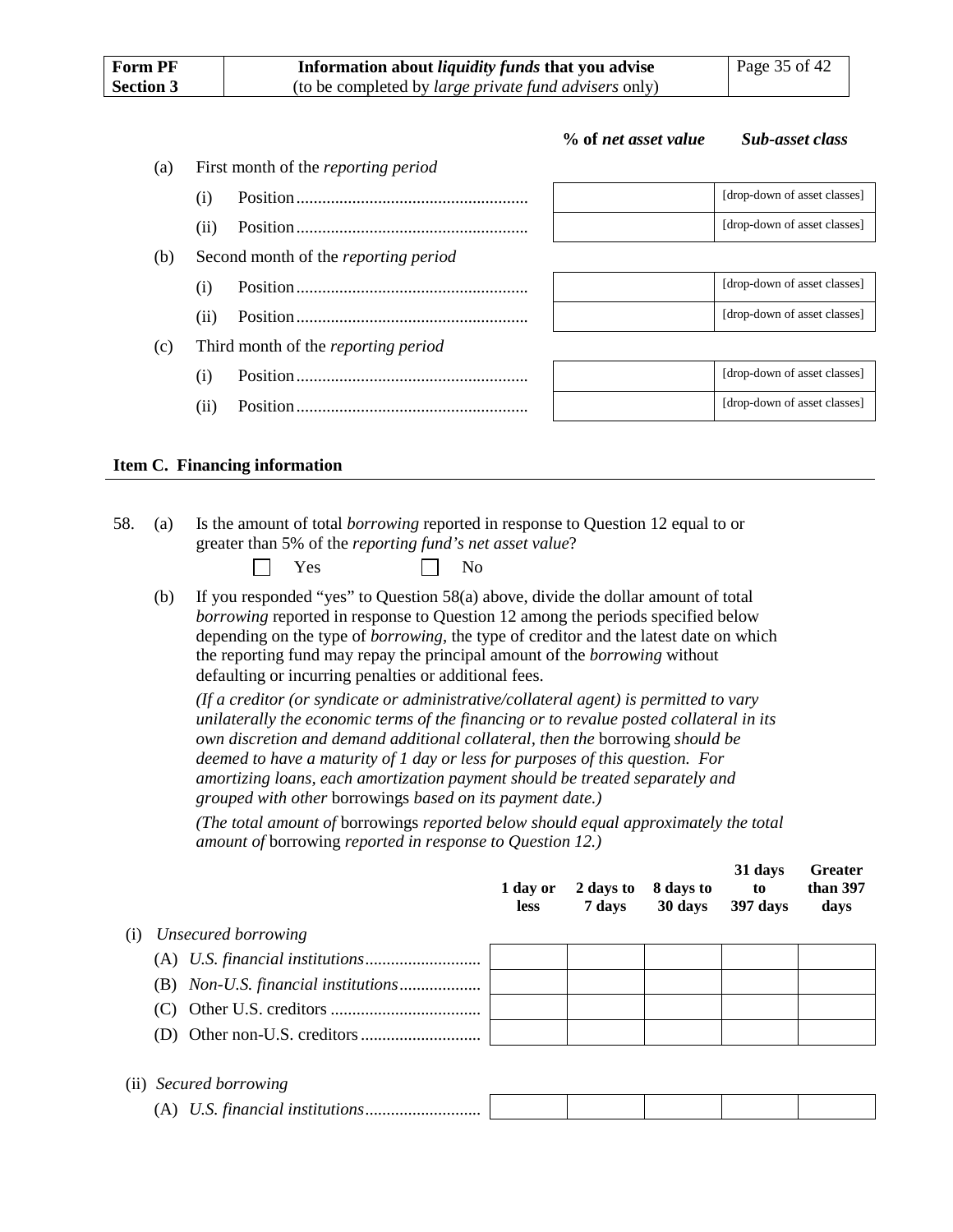| <b>Form PF</b><br><b>Section 3</b> | Information about <i>liquidity funds</i> that you advise<br>Page 36 of 42<br>(to be completed by <i>large private fund advisers</i> only) |  |  |  |  |  |
|------------------------------------|-------------------------------------------------------------------------------------------------------------------------------------------|--|--|--|--|--|
|                                    |                                                                                                                                           |  |  |  |  |  |
|                                    |                                                                                                                                           |  |  |  |  |  |
|                                    |                                                                                                                                           |  |  |  |  |  |

<span id="page-46-0"></span>

|  | 59. (a) Does the <i>reporting fund</i> have in place one or more committed liquidity facilities? |
|--|--------------------------------------------------------------------------------------------------|

| (b) | If you responded "yes" to Question 59(a), provide the aggregate dollar |  |
|-----|------------------------------------------------------------------------|--|
|     |                                                                        |  |

#### **Item D. Investor information**

| 60. | Specify the number of outstanding shares or units of the <i>reporting fund's</i> stock |
|-----|----------------------------------------------------------------------------------------|
|     |                                                                                        |

 $Yes \t\t \Box No$ 

61. Provide the following information regarding investor concentration.

(D) Other non-U.S. creditors............................

*(For purposes of this question, if you know that two or more beneficial owners of the* reporting fund *are* affiliated *with each other, you should treat them as a single beneficial owner*.*)*

- (a) Specify the percentage of the *reporting fund's* equity that is beneficially owned by the beneficial owner having the largest equity interest in the *reporting fund*...............................................................................................
- (b) How many investors beneficially own 5% or more of the *reporting fund's* equity*?*
- 62. Provide a good faith estimate, as of the *data reporting date*, of the percentage of the *reporting fund's* outstanding equity that was purchased using *securities lending collateral* ..................................................................................................
- <span id="page-46-1"></span>63. Provide the following information regarding the restrictions on withdrawals and redemptions by investors in the *reporting fund*.

*(For Questions [63](#page-46-1) an[d 64,](#page-47-0) please note that the standards for imposing suspensions and restrictions on withdrawals/redemptions may vary among funds. Make a good faith determination of the provisions that would likely be triggered during conditions that you view as significant market stress.)*

As of the *data reporting date*, what percentage of the *reporting fund's net asset value*, if any:

- (a) May be subjected to a suspension of investor withdrawals/redemptions by an adviser or fund governing body *(this question relates to an adviser's or governing body's right to suspend and not just whether a suspension is currently effective)*........................................................................................
- (b) May be subjected to material restrictions on investor withdrawals/ redemptions (e.g., "gates") by an adviser or fund governing body *(this question relates to an adviser's or governing body's right to impose a restriction and not just whether a restriction has been imposed)* ................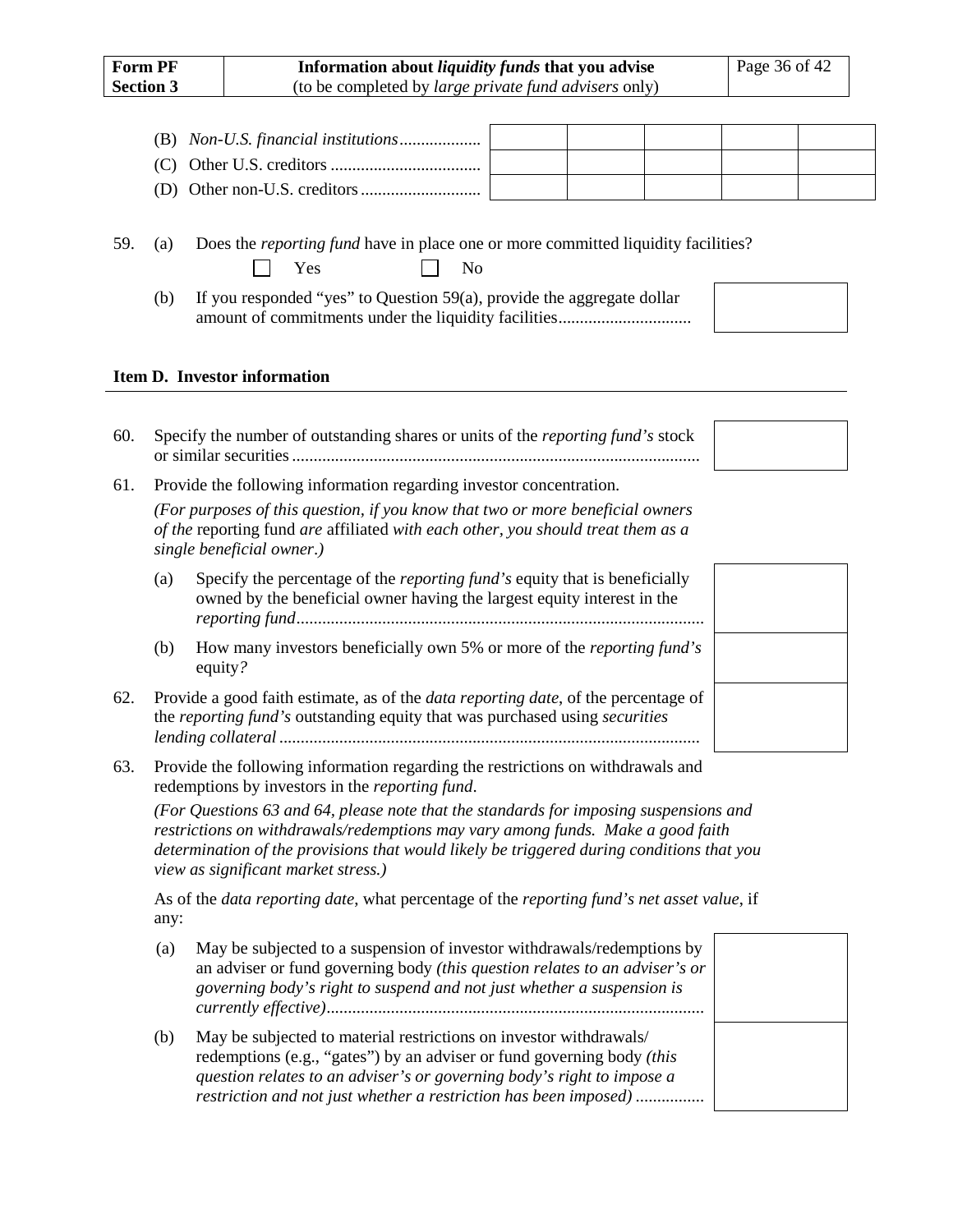| <b>Form PF</b><br><b>Section 3</b> | Information about <i>liquidity funds</i> that you advise<br>(to be completed by <i>large private fund advisers</i> only)                                                                                                                                 | Page 37 of 42 |
|------------------------------------|----------------------------------------------------------------------------------------------------------------------------------------------------------------------------------------------------------------------------------------------------------|---------------|
| (c)                                | Is subject to a suspension of investor withdrawals/redemptions <i>(this</i> )<br>question relates to whether a suspension is currently effective and not just                                                                                            |               |
| (d)                                | Is subject to a material restriction on investor withdrawals/redemptions<br>(e.g., a "gate") (this question relates to whether a restriction has been<br>imposed and not just an adviser's or governing body's right to impose a<br><i>restriction</i> ) |               |

#### <span id="page-47-0"></span>64. Investor liquidity (as a % of *net asset value*):

*(Divide the* reporting fund's net asset value *among the periods specified below depending on the shortest period within which investors are entitled, under the fund documents, to withdraw invested funds or receive redemption payments, as applicable. Assume that you would impose gates where applicable but that you would not completely suspend withdrawals/redemptions and that there are no redemption fees. Please base on the notice period before the valuation date rather than the date proceeds would be paid to investors. The total should add up to 100%.)*

#### **% of** *NAV* **locked for**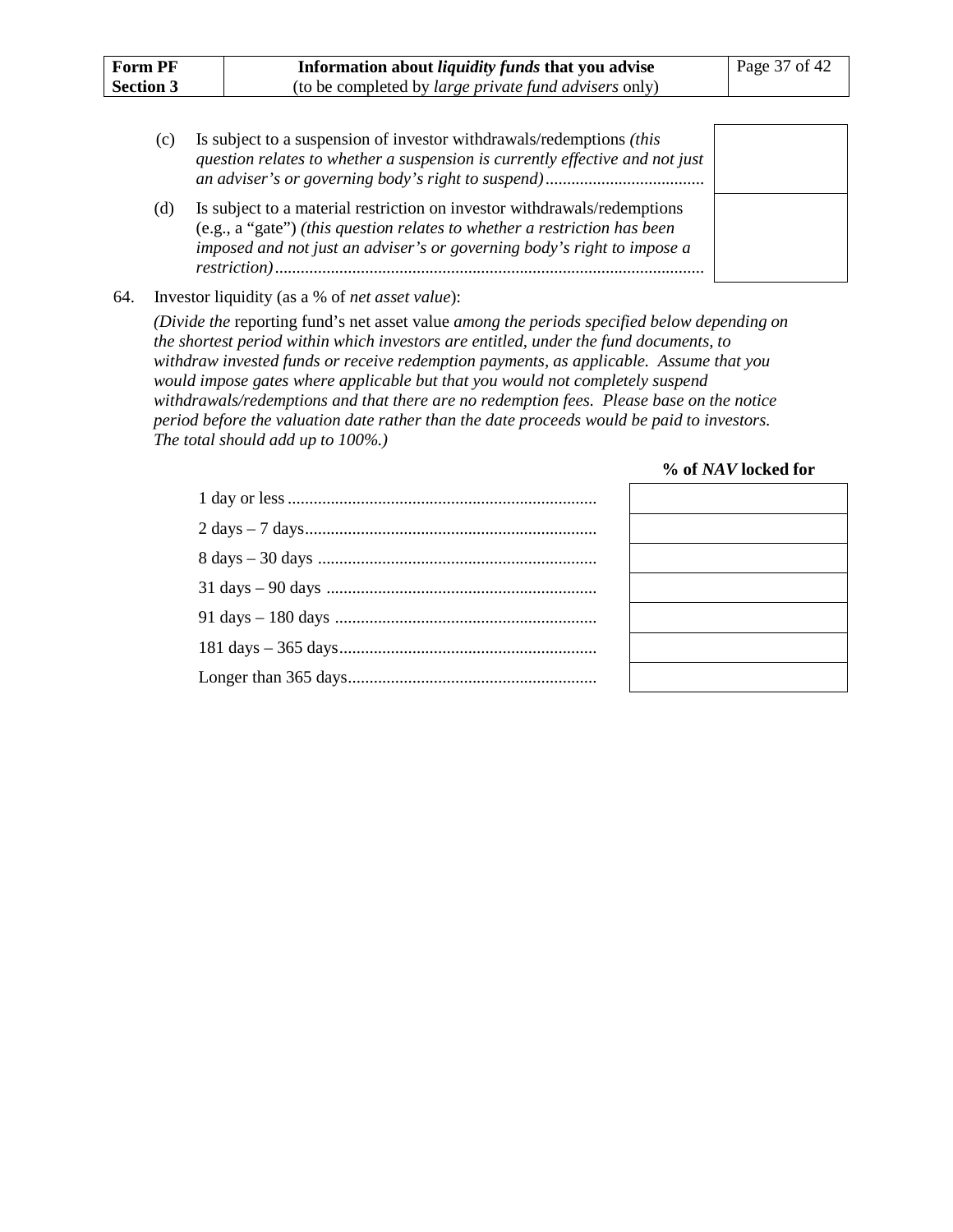#### **Section 4: Information about** *private equity fund***s that you advise.**

You must complete a separate Section 4 for each *private equity fund* that you advise. However, with respect to *master-feeder arrangements* and *parallel fund structures*, you may report collectively or separately about the component funds as provided in the General Instructions.

#### **Item A.** *Reporting fund* **identifying information**

#### **Item B.** *Reporting fund* **financing and investments**

<span id="page-48-0"></span>

| 66. | (a) | Do you or any of your <i>related persons</i> guarantee, or are you or any of your <i>related</i><br>persons otherwise obligated to satisfy, the obligations of any portfolio company in<br>which the <i>reporting fund</i> invests? |  |  |  |  |
|-----|-----|-------------------------------------------------------------------------------------------------------------------------------------------------------------------------------------------------------------------------------------|--|--|--|--|
|     |     | (You are not required to respond "yes" simply because a portfolio company is a<br>primary obligor and is also your related person.)<br>Yes<br>N <sub>o</sub>                                                                        |  |  |  |  |
|     | (b) | If you responded "yes" to Question 66(a) above, report the total dollar value                                                                                                                                                       |  |  |  |  |
| 67. |     | What is the weighted average debt-to-equity ratio of the controlled portfolio<br>companies in which the reporting fund invests (expressed as a decimal to the<br>tenths place)?                                                     |  |  |  |  |
|     |     | (Weighting should be based on gross assets of each controlled portfolio company as a<br>percentage of the aggregate gross assets of the reporting fund's controlled portfolio<br>companies.)                                        |  |  |  |  |
| 68. |     | What is the highest debt-to-equity ratio of any controlled portfolio company in<br>which the reporting fund invests (expressed as a decimal to the tenths place)?                                                                   |  |  |  |  |
| 69. |     | What is the lowest debt-to-equity ratio of any controlled portfolio company in<br>which the reporting fund invests (expressed as a decimal to the tenths place)?                                                                    |  |  |  |  |
| 70. |     | What is the aggregate gross asset value of the reporting fund's controlled<br>portfolio companies?                                                                                                                                  |  |  |  |  |
| 71. |     | What is the aggregate principal amount of <i>borrowings</i> categorized as current<br>liabilities on the most recent balance sheets of the reporting fund's controlled<br>portfolio companies?                                      |  |  |  |  |
| 72. |     | What is the aggregate principal amount of <i>borrowings</i> categorized as long-term<br>liabilities on the most recent balance sheets of the reporting fund's controlled<br>portfolio companies?                                    |  |  |  |  |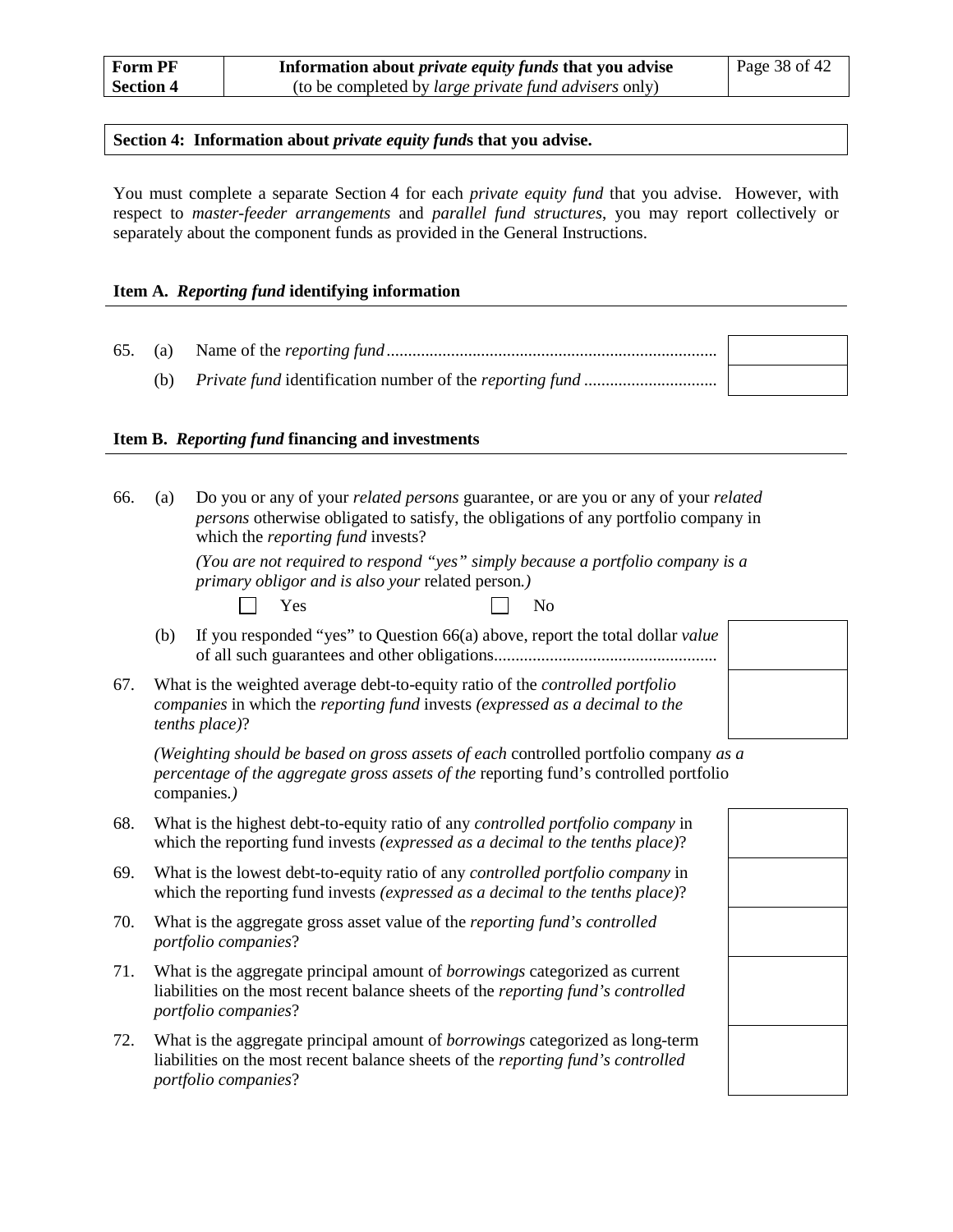| <b>Form PF</b>   | Information about <i>private equity funds</i> that you advise | Page 39 of 42 |
|------------------|---------------------------------------------------------------|---------------|
| <b>Section 4</b> | (to be completed by <i>large private fund advisers</i> only)  |               |

- 73. What percentage of the aggregate *borrowings* of the *reporting fund's controlled portfolio companies* is payment-in-kind (PIK) or zero-coupon debt?
- 74. During the *reporting period*, did the *reporting fund* or any of its *controlled portfolio companies* experience an event of default under any of its indentures, loan agreements or other instruments evidencing obligations for borrowed money?

*(Do not include a potential event of default (i.e., an event that would constitute an event of default with the giving of notice, the passage of time or otherwise) unless it has become an event of default.)*

| $\Box$ Yes |  | $\vert \vert$ No |  |
|------------|--|------------------|--|
|------------|--|------------------|--|

<span id="page-49-0"></span>75. (a) Does any *controlled portfolio company* of the *reporting fund* have in place one or more bridge loans or commitments (subject to customary conditions) for a bridge loan?

П

| Yes |  | No |
|-----|--|----|
|     |  |    |

(b) If you responded "yes" to Question [75\(](#page-49-0)a), identify each *person* that has provided all or part of any bridge loan or commitment to the relevant *controlled portfolio company*. For each such *person*, provide the applicable outstanding amount or commitment amount.

| <b>Name</b>                                                                      | Outstanding<br>amount of<br>financing, if drawn | Amount of<br>commitment, if<br>undrawn |
|----------------------------------------------------------------------------------|-------------------------------------------------|----------------------------------------|
| [repeat drop-down list of creditor/counterparty names]<br>Other:                 |                                                 |                                        |
| [repeat drop-down list of creditor/counterparty names]<br>Other: $\qquad \qquad$ |                                                 |                                        |
| [repeat drop-down list of creditor/counterparty names]<br>Other:                 |                                                 |                                        |

<span id="page-49-1"></span>76. (a) Is any of the *reporting fund's controlled portfolio companies* a *financial industry portfolio company*?

| المنابع<br>Yes | No |
|----------------|----|
|----------------|----|

 $\sqrt{ }$ 

(b) If you responded "yes" to Question [76\(](#page-49-1)a), then for each of the *reporting fund's controlled portfolio companies* that constitutes a *financial industry portfolio company*, provide the following information.

| Legal<br><b>Name</b> | <b>Address of</b><br>principal<br>office<br>(include city,<br>state and<br>country) | <b>NAICS</b><br>code | LEI, if<br>any | Debt-to-<br>equity<br>ratio of<br>portfolio<br>company | <b>Gross</b><br>asset<br>value of<br>portfolio<br>company | $%$ of<br>reporting<br><i>fund's</i> gross<br>assets<br>invested in<br>this portfolio<br>company | $%$ of<br>portfolio<br>company<br>beneficially<br>owned by the<br>reporting<br>fund |
|----------------------|-------------------------------------------------------------------------------------|----------------------|----------------|--------------------------------------------------------|-----------------------------------------------------------|--------------------------------------------------------------------------------------------------|-------------------------------------------------------------------------------------|
|                      |                                                                                     |                      |                |                                                        |                                                           |                                                                                                  |                                                                                     |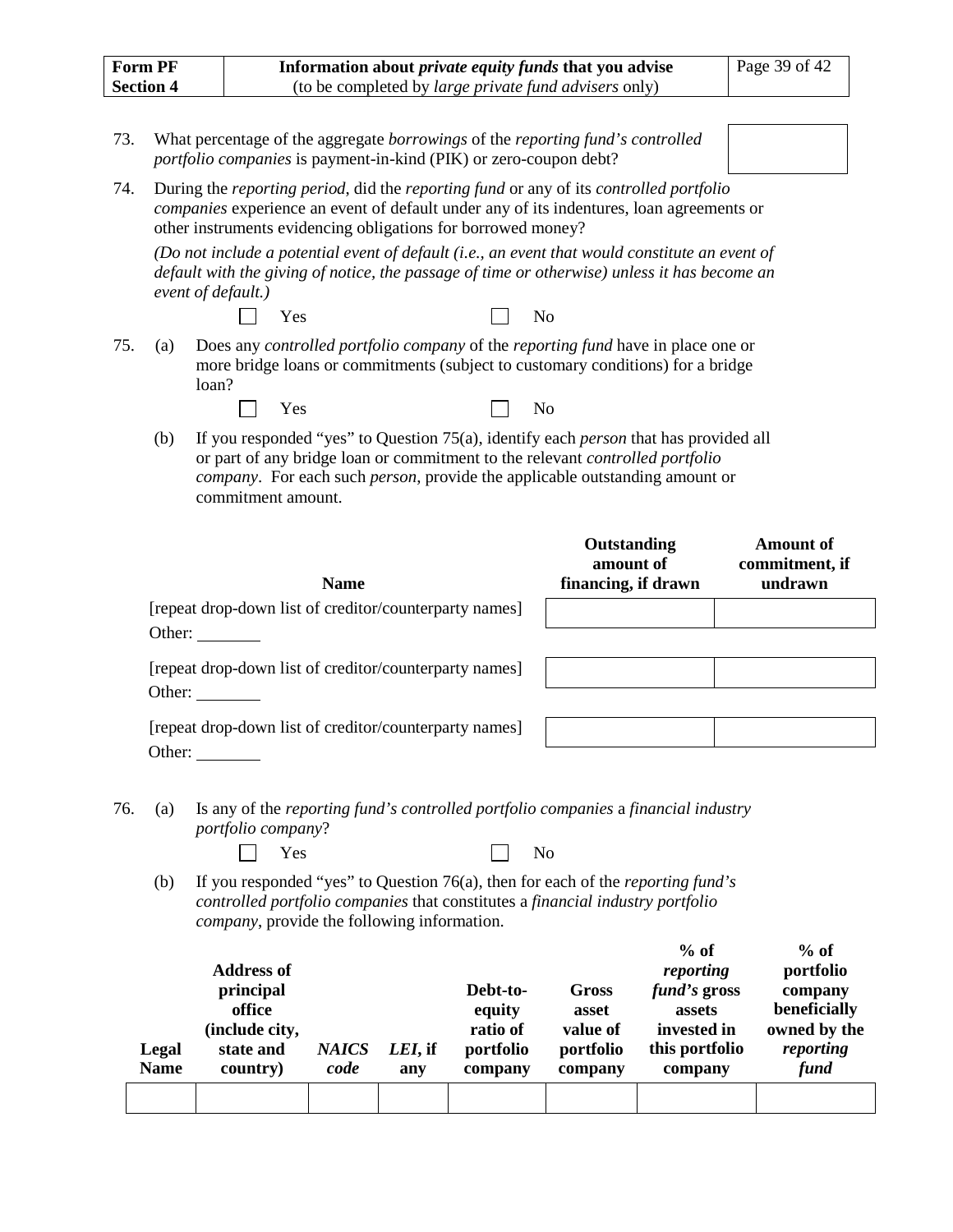77. Provide a breakdown of the *reporting fund's* investments in portfolio companies by industry, based on the *NAICS codes* of the companies. *(The total should add up to 100%.)*

#### **% of** *reporting fund's* **total portfolio company investments**

78. (a) Provide a geographical breakdown of the gross value of the *reporting fund's* investments in portfolio companies (by percentage of the total gross value of the *reporting fund's* investments in portfolio companies).

*(The total should add up to approximately 100%.)*

*NAICS code*

|       | <b>Region</b> |  |
|-------|---------------|--|
| (i)   |               |  |
| (ii)  |               |  |
| (iii) |               |  |
| (iv)  |               |  |
| (v)   |               |  |
| (vi)  |               |  |
|       |               |  |
|       |               |  |

(b) Provide the gross value of the *reporting fund's* investments in portfolio companies in the following countries (by percentage of the total gross value of the *reporting fund's* investments in portfolio companies).

*(The total may not add up to 100%.)*

# **Country %** (i) Brazil..................................................................................................................... (ii) China (including Hong Kong) .............................................................................. (iii) India ...................................................................................................................... (iv) Japan ..................................................................................................................... (v) Russia.................................................................................................................... (vi) United States.........................................................................................................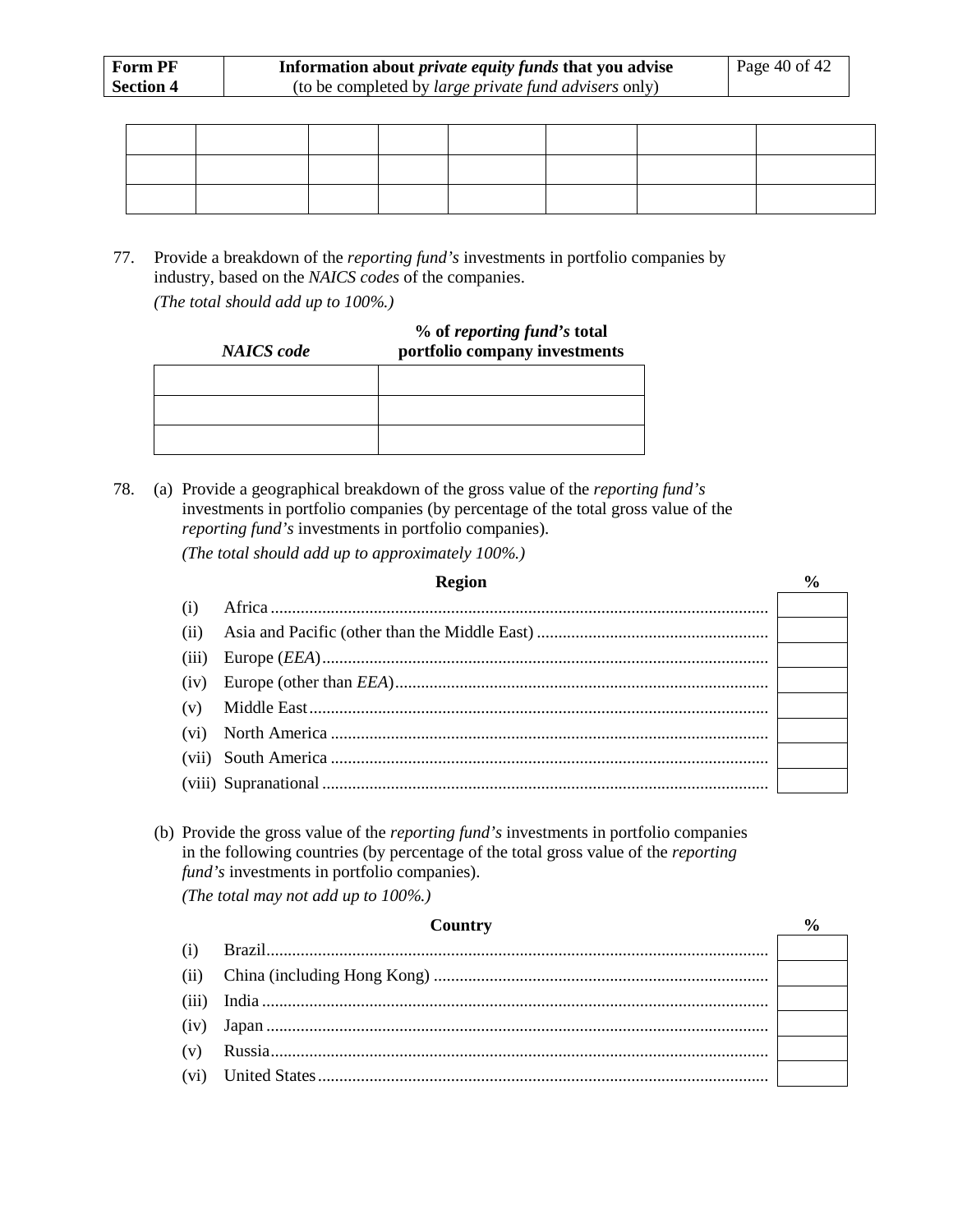| <b>Form PF</b>   | Information about <i>private equity funds</i> that you advise | l Page 41 of 42 |
|------------------|---------------------------------------------------------------|-----------------|
| <b>Section 4</b> | (to be completed by <i>large private fund advisers</i> only)  |                 |

79. If you or any of your *related persons* (other than the *reporting fund*) invest in any companies that are portfolio companies of the *reporting fund*, provide the aggregate dollar amount of these investments.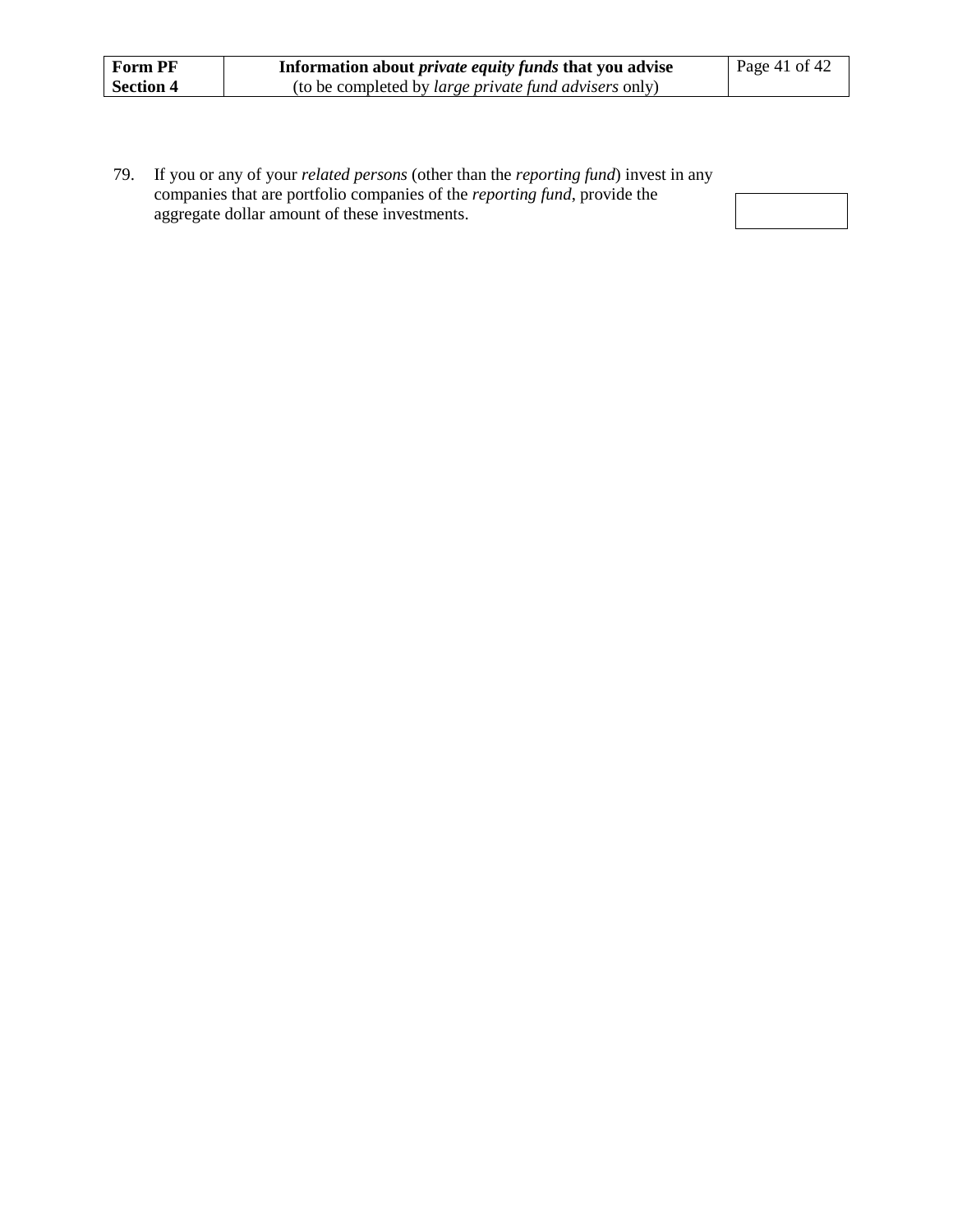#### **Section 5: Request for temporary hardship exemption.**

You must complete Section 5 if you are requesting a temporary hardship exemption pursuant to *SEC* rule 204(b)-1(f).

- A. For which type of Form PF filing are you requesting a temporary hardship exemption?
	- 1. If you are not a *large hedge fund adviser* or *large liquidity fund adviser*:
		- $\Box$ Initial filing
		- $\Box$ *Annual update*
		- Final filing  $\Box$
	- 2. If you are a *large hedge fund adviser* or *large liquidity fund adviser*:
		- $\Box$ Initial filing
		- *Quarterly update*  $\Box$
		- $\Box$ Filing to transition to annual reporting
		- $\Box$ Final filing
- B. Provide the following information regarding your request for a temporary hardship exemption (attach a separate page if additional space is needed).
	- 1. Describe the nature and extent of the temporary technical difficulties when you attempt to submit the filing to the Form PF filing system on the IARD:
	- 2. Describe the extent to which you previously have submitted documents in electronic format with the same hardware and software that you are unable to use to submit this filing:
	- 3. Describe the burden and expense of employing alternative means (e.g., a service provider) to submit the filing in electronic format in a timely manner:
	- 4. Provide any other reasons that a temporary hardship exemption is warranted: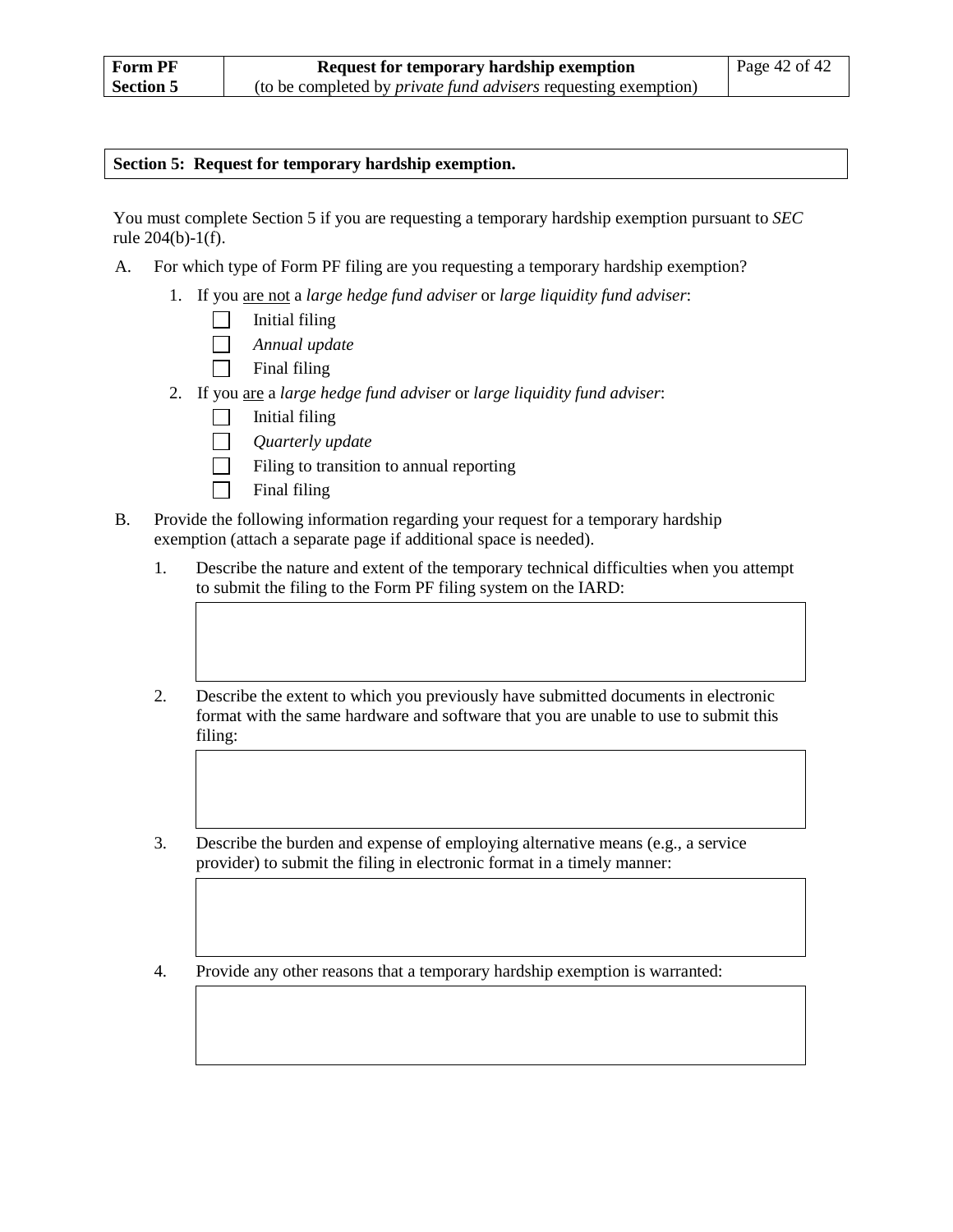### **GLOSSARY OF TERMS**

| <b>ABCP</b>                                                               | Asset backed commercial paper, including (but not limited to) structured<br>investment vehicles, single-seller conduits and multi-seller conduit programs.                                                                                                                                                                                                                                                                         |
|---------------------------------------------------------------------------|------------------------------------------------------------------------------------------------------------------------------------------------------------------------------------------------------------------------------------------------------------------------------------------------------------------------------------------------------------------------------------------------------------------------------------|
|                                                                           | Do not include any positions held via CDS (these should be recorded in the CDS<br>category).                                                                                                                                                                                                                                                                                                                                       |
| <b>ABS</b>                                                                | Securities derived from the pooling and repackaging of cash flow producing<br>financial assets.                                                                                                                                                                                                                                                                                                                                    |
| Advisers Act                                                              | U.S. Investment Advisers Act of 1940, as amended.                                                                                                                                                                                                                                                                                                                                                                                  |
| Affiliate                                                                 | With respect to any <i>person</i> , any other <i>person</i> that directly or indirectly <i>controls</i> , is<br>controlled by or is under common control with such person. The term affiliated<br>means that two or more <i>persons</i> are <i>affiliates</i> .                                                                                                                                                                    |
| Agency securities                                                         | Any security issued by a <i>person</i> controlled or supervised by and acting as an<br>instrumentality of the government of the United States pursuant to authority<br>granted by the Congress of the United States and guaranteed as to principal or<br>interest by the United States.                                                                                                                                            |
|                                                                           | Include bond derivatives.                                                                                                                                                                                                                                                                                                                                                                                                          |
| Annual update                                                             | An update of this Form PF with respect to any fiscal year.                                                                                                                                                                                                                                                                                                                                                                         |
| <b>Borrowings</b>                                                         | Secured borrowings and unsecured borrowings, collectively.                                                                                                                                                                                                                                                                                                                                                                         |
| bp                                                                        | Basis points.                                                                                                                                                                                                                                                                                                                                                                                                                      |
| Cash and cash<br>equivalents                                              | Cash (including U.S. and non-U.S. currencies), cash equivalents and government<br>securities. For purposes of this definition:                                                                                                                                                                                                                                                                                                     |
|                                                                           | cash equivalents are: (i) bank deposits, certificates of deposit, bankers<br>acceptances and similar bank instruments held for investment purposes;<br>(ii) the net cash surrender value of an insurance policy; and (iii) investments<br>in <i>money market funds</i> ; and<br>government securities are: (i) U.S. treasury securities; (ii) agency securities;<br>and (iii) any certificate of deposit for any of the foregoing. |
| CCP                                                                       | Central clearing counterparties (or central clearing houses) (for example, CME<br>Clearing, The Depository Trust & Clearing Corporation, Fedwire and LCH<br>Clearnet Limited).                                                                                                                                                                                                                                                     |
| CDO/CLO                                                                   | Collateralized debt obligations and collateralized loan obligations (including, in<br>each case, cash flow and synthetic) other than MBS.<br>Do not include any positions held via CDS (these should be recorded in the CDS<br>category).                                                                                                                                                                                          |
| <b>CDS</b>                                                                | Credit default swaps, including any LCDS.                                                                                                                                                                                                                                                                                                                                                                                          |
| <b>CEA</b>                                                                | U.S. Commodity Exchange Act, as amended.                                                                                                                                                                                                                                                                                                                                                                                           |
| <b>CFTC</b>                                                               | U.S. Commodity Futures Trading Commission.                                                                                                                                                                                                                                                                                                                                                                                         |
| Combined money<br>market and liquidity<br>fund assets under<br>management | With respect to any adviser, the sum of: (i) such adviser's <i>liquidity fund assets</i><br>under management; and (ii) such adviser's regulatory assets under management<br>that are attributable to <i>money market funds</i> that it advises.                                                                                                                                                                                    |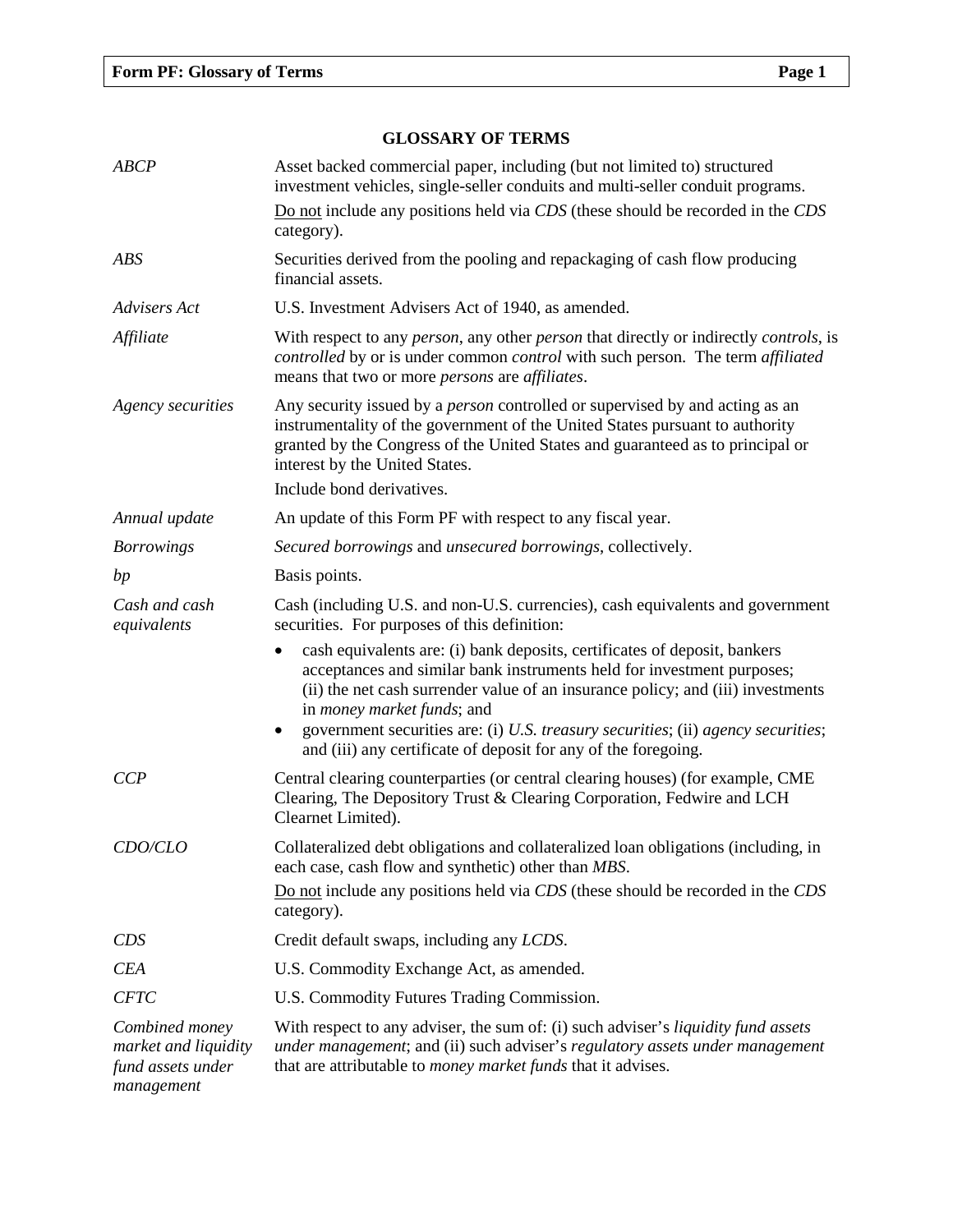| Committed capital                     | Any commitment pursuant to which a <i>person</i> is obligated to acquire an interest in,<br>or make capital contributions to, the <i>private fund</i> .                                                                                                                                                                                                                                                                                                                                                                                         |
|---------------------------------------|-------------------------------------------------------------------------------------------------------------------------------------------------------------------------------------------------------------------------------------------------------------------------------------------------------------------------------------------------------------------------------------------------------------------------------------------------------------------------------------------------------------------------------------------------|
| Commodities                           | Has the meaning provided in the CEA. Include ETFs that hold commodities.                                                                                                                                                                                                                                                                                                                                                                                                                                                                        |
|                                       | For questions regarding <i>commodity</i> derivatives, provide the <i>value</i> of all exposure<br>to <i>commodities</i> that you do not hold physically, whether held synthetically or<br>through derivatives (whether cash or physically settled).                                                                                                                                                                                                                                                                                             |
| Commodity pool                        | A "commodity pool," as defined in section $1a(10)$ of the <i>CEA</i> .                                                                                                                                                                                                                                                                                                                                                                                                                                                                          |
| Control                               | Has the meaning provided in Form ADV. The term controlled has a<br>corresponding meaning.                                                                                                                                                                                                                                                                                                                                                                                                                                                       |
| Controlled portfolio<br>company       | With respect to any <i>private equity fund</i> , a portfolio company that is <i>controlled</i> by<br>the private equity fund, either alone or together with the private equity fund's<br>affiliates or other persons that are, as of the data reporting date, part of a club or<br>consortium including the <i>private equity fund</i> .                                                                                                                                                                                                        |
| Convertible bonds                     | Convertible <i>corporate bonds</i> (not yet converted into shares or cash).                                                                                                                                                                                                                                                                                                                                                                                                                                                                     |
|                                       | Include bond derivatives, but do not include any positions held via CDS (these<br>should be recorded in the CDS category).                                                                                                                                                                                                                                                                                                                                                                                                                      |
| Corporate bonds                       | Bonds, debentures and notes, including commercial paper, issued by corporations<br>and other non-governmental entities.                                                                                                                                                                                                                                                                                                                                                                                                                         |
|                                       | Do not include preferred equities. Include bond derivatives, but do not include<br>any positions held via CDS (these should be recorded in the CDS category).                                                                                                                                                                                                                                                                                                                                                                                   |
| CPO                                   | A "commodity pool operator," as defined in section $1a(11)$ of the CEA.                                                                                                                                                                                                                                                                                                                                                                                                                                                                         |
| Credit derivatives                    | Single name CDS, index CDS and exotic CDS.                                                                                                                                                                                                                                                                                                                                                                                                                                                                                                      |
| Crude oil                             | For questions regarding crude oil derivatives, provide the <i>value</i> of all exposure to<br>crude oil that you do not hold physically, whether held synthetically or through<br>derivatives (whether cash or physically settled).                                                                                                                                                                                                                                                                                                             |
| <b>CTA</b>                            | A "commodity trading advisor," as defined in section $1a(12)$ of the CEA.                                                                                                                                                                                                                                                                                                                                                                                                                                                                       |
| Daily liquid assets                   | Has the meaning provided in <i>rule 2a-7</i> .                                                                                                                                                                                                                                                                                                                                                                                                                                                                                                  |
| Data reporting date                   | In the case of an initial filing, the <i>data reporting date</i> is the last calendar day of<br>your most recently completed fiscal year (or, if you are a large hedge fund adviser<br>or large liquidity fund adviser, your most recently completed fiscal quarter).                                                                                                                                                                                                                                                                           |
|                                       | In the case of an <i>annual update</i> , the <i>data reporting date</i> is the last calendar day of<br>your most recently completed fiscal year.                                                                                                                                                                                                                                                                                                                                                                                                |
|                                       | In the case of a <i>quarterly update</i> , the <i>data reporting date</i> is the last calendar day<br>of your most recently completed fiscal quarter.                                                                                                                                                                                                                                                                                                                                                                                           |
| Dependent parallel<br>managed account | With respect to any private fund, any related parallel managed account other than<br>a parallel managed account that individually (or together with other parallel<br>managed accounts that pursue substantially the same investment objective and<br>strategy and invest side by side in substantially the same positions) has a gross<br>asset value greater than the gross asset value of such private fund (or, if such<br>private fund is a parallel fund, the gross asset value of the parallel fund structure<br>of which it is a part). |
| Derivative                            | All synthetic or derivative exposures to equities, including preferred equities, that                                                                                                                                                                                                                                                                                                                                                                                                                                                           |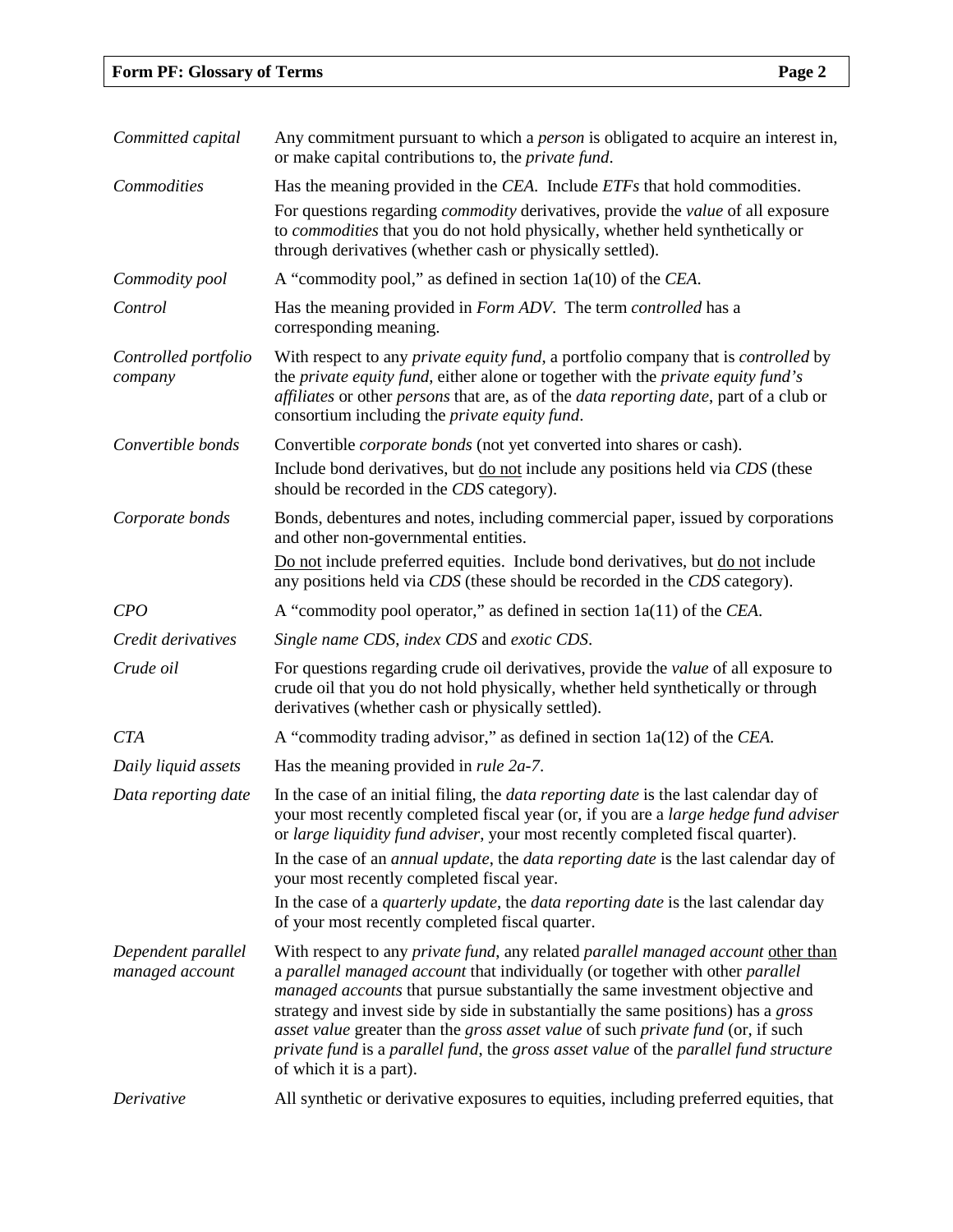| exposures to<br>unlisted equities       | are not listed on a regulated exchange. Include single stock futures, equity index<br>futures, dividend swaps, total return swaps (contracts for difference), warrants and<br>rights.                                                                                                                                                                                                                                                                                                                                                                                                            |
|-----------------------------------------|--------------------------------------------------------------------------------------------------------------------------------------------------------------------------------------------------------------------------------------------------------------------------------------------------------------------------------------------------------------------------------------------------------------------------------------------------------------------------------------------------------------------------------------------------------------------------------------------------|
| <b>EEA</b>                              | The European Economic Area. As of the effective date of this Form PF, the EEA<br>is comprised of: (i) the European Union member states, which are Austria,<br>Belgium, Bulgaria, Cyprus, the Czech Republic, Denmark, Estonia, Finland,<br>France, Germany, Greece, Hungary, Ireland, Italy, Latvia, Lithuania,<br>Luxembourg, Malta, the Netherlands, Poland, Portugal, Romania, Slovakia,<br>Slovenia, Spain, Sweden and the United Kingdom; and (ii) Iceland, Liechtenstein<br>and Norway.                                                                                                    |
| <b>ETF</b>                              | Exchange-traded fund.                                                                                                                                                                                                                                                                                                                                                                                                                                                                                                                                                                            |
| Exempt reporting<br>adviser             | Has the meaning provided in <i>Form ADV</i> .                                                                                                                                                                                                                                                                                                                                                                                                                                                                                                                                                    |
| <b>Exotic CDS</b>                       | CDSs referencing bespoke baskets or tranches of CDOs, CLOs and other<br>structured investment vehicles, including credit default tranches.                                                                                                                                                                                                                                                                                                                                                                                                                                                       |
| Feeder fund                             | See master-feeder arrangement.                                                                                                                                                                                                                                                                                                                                                                                                                                                                                                                                                                   |
| Financial industry<br>portfolio company | Any of the following: (i) a nonbank financial company, as defined in the<br>Financial Stability Act of 2010; or (ii) any bank, savings association, bank<br>holding company, financial holding company, savings and loan holding company,<br>credit union or other similar company regulated by a federal, state or foreign<br>banking regulator, including the Federal Deposit Insurance Corporation, the<br>Board of Governors of the Federal Reserve System, the Office of the Comptroller<br>of the Currency, the National Credit Union Administration or the Farm Credit<br>Administration. |
| Firm                                    | The <i>private fund adviser</i> completing or amending this Form PF.                                                                                                                                                                                                                                                                                                                                                                                                                                                                                                                             |
| Foreign exchange<br>derivative          | Any derivative whose underlying asset is a currency other than U.S. dollars or is<br>an exchange rate. Cross-currency interest rate swaps should be included in<br>foreign exchange derivatives and excluded from interest rate derivatives.                                                                                                                                                                                                                                                                                                                                                     |
|                                         | Only one currency side of every transaction should be counted.                                                                                                                                                                                                                                                                                                                                                                                                                                                                                                                                   |
| Form ADV                                | Form ADV, as promulgated and amended by the SEC.                                                                                                                                                                                                                                                                                                                                                                                                                                                                                                                                                 |
| Form ADV Section<br>7.B.1               | Section 7.B.1 of Schedule D to Form ADV.                                                                                                                                                                                                                                                                                                                                                                                                                                                                                                                                                         |
| G10                                     | The Group of Ten. As of the effective date of this Form PF, the G10 is comprised<br>of: Belgium, Canada, France, Germany, Italy, Japan, the Netherlands, Sweden,<br>Switzerland, the United Kingdom and the United States.                                                                                                                                                                                                                                                                                                                                                                       |
| Gold                                    | For questions regarding gold derivatives, provide the value of all exposure to gold<br>that you do not hold physically, whether held synthetically or through derivatives<br>(whether cash or physically settled).                                                                                                                                                                                                                                                                                                                                                                               |
| Government entity                       | Has the meaning provided in <i>Form ADV</i> .                                                                                                                                                                                                                                                                                                                                                                                                                                                                                                                                                    |
| Gross asset value                       | Value of gross assets, calculated in accordance with Part 1A, Instruction 6.e(3) of<br>Form ADV.                                                                                                                                                                                                                                                                                                                                                                                                                                                                                                 |
| Gross notional value                    | The gross nominal or notional value of all transactions that have been entered into<br>but not yet settled as of the <i>data reporting date</i> . For contracts with variable                                                                                                                                                                                                                                                                                                                                                                                                                    |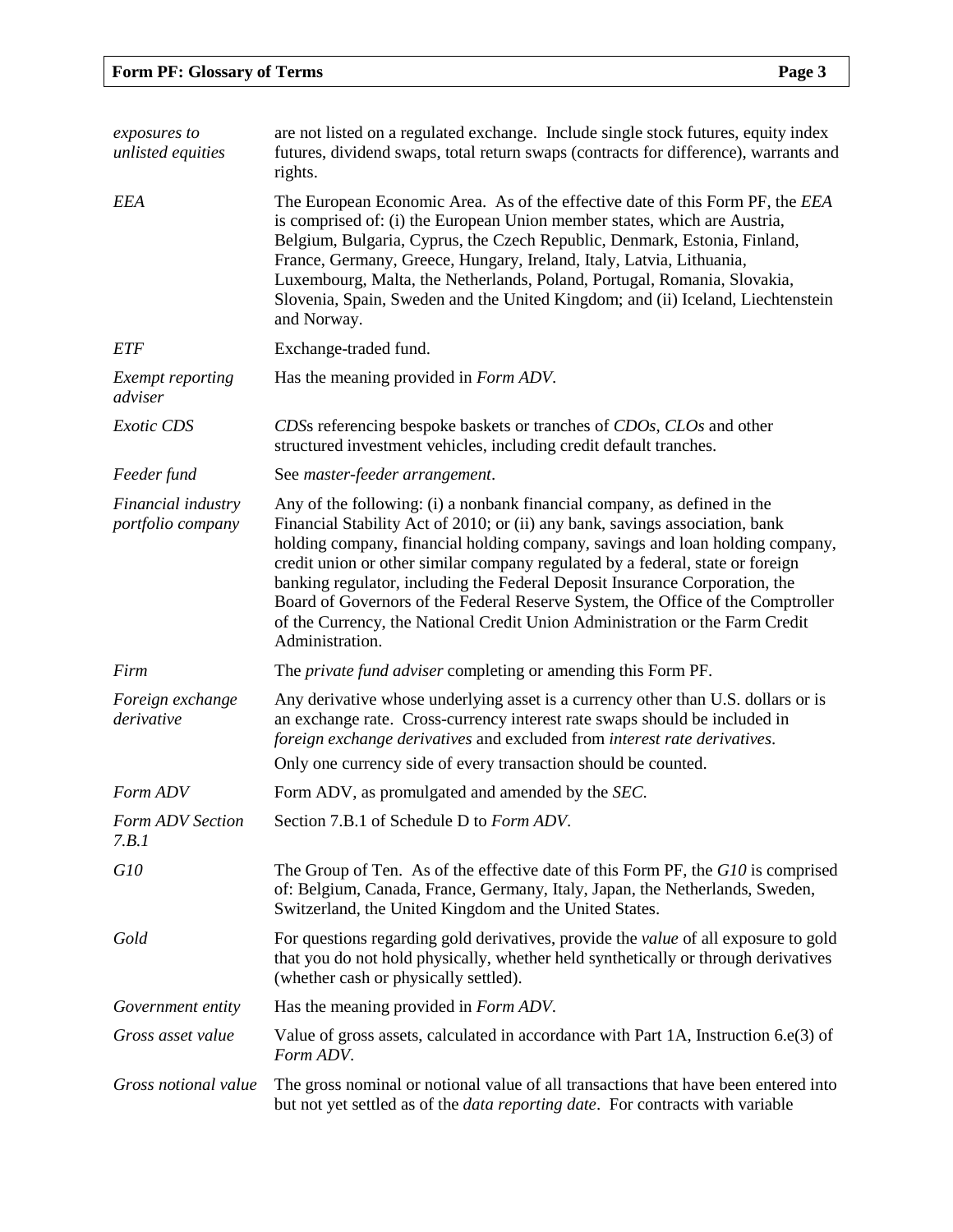|                                                           | nominal or notional principal amounts, the basis for reporting is the nominal or<br>notional principal amounts as of the <i>data reporting date</i> .                                                                                                                                                                                                                                                                   |
|-----------------------------------------------------------|-------------------------------------------------------------------------------------------------------------------------------------------------------------------------------------------------------------------------------------------------------------------------------------------------------------------------------------------------------------------------------------------------------------------------|
| <b>GSE</b> bonds                                          | Notes, bonds and debentures issued by private entities sponsored by the U.S.<br>federal government but not guaranteed as to principal and interest by the U.S.<br>federal government.                                                                                                                                                                                                                                   |
|                                                           | Include bond derivatives, but <u>do not</u> include any positions held via CDS (these<br>should be recorded in the CDS category).                                                                                                                                                                                                                                                                                       |
| Hedge fund                                                | Any private fund (other than a securitized asset fund):                                                                                                                                                                                                                                                                                                                                                                 |
|                                                           | with respect to which one or more investment advisers (or <i>related persons</i> of<br>(a)<br>investment advisers) may be paid a performance fee or allocation calculated<br>by taking into account unrealized gains (other than a fee or allocation the<br>calculation of which may take into account unrealized gains solely for the<br>purpose of reducing such fee or allocation to reflect net unrealized losses); |
|                                                           | that may borrow an amount in excess of one-half of its net asset value<br>(b)<br>(including any <i>committed capital</i> ) or may have gross notional exposure in<br>excess of twice its net asset value (including any committed capital); or                                                                                                                                                                          |
|                                                           | that may sell securities or other assets short or enter into similar transactions<br>(c)<br>(other than for the purpose of hedging currency exposure or managing<br>duration).                                                                                                                                                                                                                                          |
|                                                           | Solely for purposes of this Form PF, any <i>commodity pool</i> about which you are<br>reporting or required to report on Form PF is categorized as a hedge fund.                                                                                                                                                                                                                                                        |
|                                                           | For purposes of this definition, do not net long and short positions. Include any<br>borrowings or notional exposure of another person that are guaranteed by the<br>private fund or that the private fund may otherwise be obligated to satisfy.                                                                                                                                                                       |
| Hedge fund assets<br>under management                     | With respect to any adviser, hedge fund assets under management are the portion<br>of such adviser's regulatory assets under management that are attributable to<br>hedge funds that it advises.                                                                                                                                                                                                                        |
| <b>Index CDS</b>                                          | CDSs referencing a standardized basket of credit entities, including CDS indices<br>and indices referencing leveraged loans.                                                                                                                                                                                                                                                                                            |
| Investment grade                                          | A security is <i>investment grade</i> if it is sufficiently liquid that it can be sold at or<br>near its carrying value within a reasonably short period of time and is subject to<br>no greater than moderate credit risk.                                                                                                                                                                                             |
| Interest rate<br>derivative                               | Any derivative whose underlying asset is the obligation to pay or the right to<br>receive a given amount of money accruing interest at a given rate. Cross-<br>currency interest rate swaps should be included in foreign exchange derivatives<br>and excluded from interest rate derivatives.                                                                                                                          |
|                                                           | This information must be presented in terms of 10-year bond-equivalents.                                                                                                                                                                                                                                                                                                                                                |
| Investments in<br>external private<br>funds               | Investments in <i>private funds</i> that neither you nor your <i>related persons</i> advise<br>(other than cash management funds).                                                                                                                                                                                                                                                                                      |
| <i>Investments in</i><br><i>internal private</i><br>funds | Investments in <i>private funds</i> that you or any of your <i>related persons</i> advise (other<br>than cash management funds).                                                                                                                                                                                                                                                                                        |
| Investments in other                                      | Any investment not included in another sub-asset class.                                                                                                                                                                                                                                                                                                                                                                 |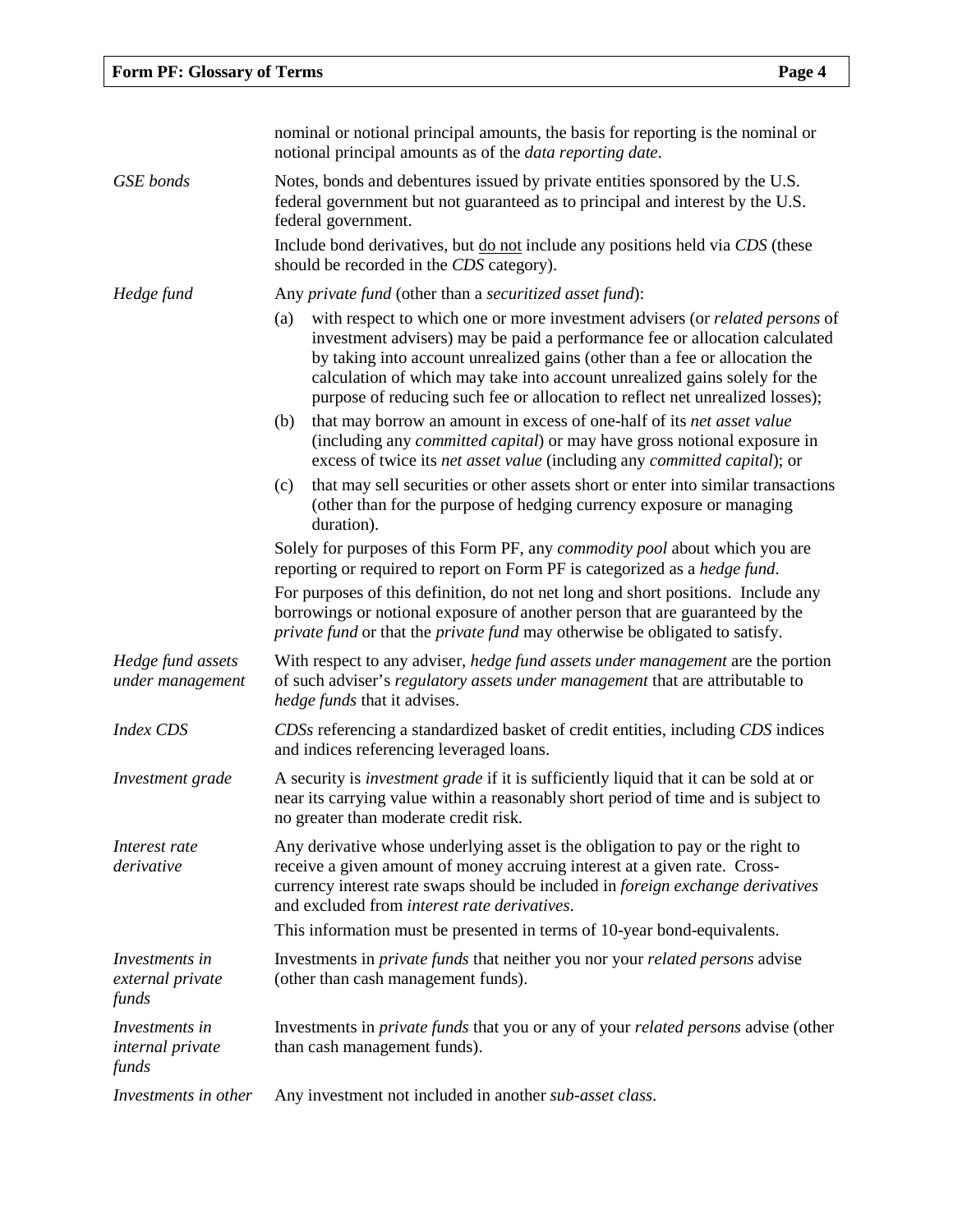# **Form PF: Glossary of Terms Page 5**

*sub-asset classes*

| Investments in<br>registered              | Investments in registered investment companies (other than cash management<br>funds, such as money market funds, and <i>ETFs</i> ).                                                                                                                                                                                                                                                                                                                                                                                                   |
|-------------------------------------------|---------------------------------------------------------------------------------------------------------------------------------------------------------------------------------------------------------------------------------------------------------------------------------------------------------------------------------------------------------------------------------------------------------------------------------------------------------------------------------------------------------------------------------------|
| investment<br>companies                   | ETFs should be categorized based on the assets that the fund holds and should not<br>be included in this category.                                                                                                                                                                                                                                                                                                                                                                                                                    |
| Large hedge fund                          | Any private fund adviser that is required to file Section 2a of Form PF.                                                                                                                                                                                                                                                                                                                                                                                                                                                              |
| adviser                                   | See Instruction 3 to determine whether you are required to file this section.                                                                                                                                                                                                                                                                                                                                                                                                                                                         |
| Large liquidity fund<br>adviser           | Any <i>private fund adviser</i> that is required to file Section 3 of Form PF.<br>See Instruction 3 to determine whether you are required to file this section.                                                                                                                                                                                                                                                                                                                                                                       |
| Large private equity                      | Any <i>private fund adviser</i> that is required to file Section 4 of Form PF.                                                                                                                                                                                                                                                                                                                                                                                                                                                        |
| adviser                                   | See Instruction 3 to determine whether you are required to file this section.                                                                                                                                                                                                                                                                                                                                                                                                                                                         |
| Large private fund<br>adviser             | Any large hedge fund adviser, large liquidity fund adviser or large private equity<br>adviser.                                                                                                                                                                                                                                                                                                                                                                                                                                        |
| <b>LEI</b>                                | With respect to any company, the "legal entity identifier" assigned by or on<br>behalf of an internationally recognized standards setting body and required for<br>reporting purposes by the U.S. Department of the Treasury's Office of Financial<br>Research or a financial regulator. In the case of a financial institution, if a "legal<br>entity identifier" has not been assigned, then provide the RSSD ID assigned by<br>the National Information Center of the Board of Governors of the Federal Reserve<br>System, if any. |
| <b>LCDS</b>                               | Loan credit default swaps.                                                                                                                                                                                                                                                                                                                                                                                                                                                                                                            |
| Leveraged loans                           | Loans that are made to entities whose senior unsecured long term indebtedness is<br>non-investment grade. This may include loans made in connection with the<br>financing structure of a leveraged buyout.                                                                                                                                                                                                                                                                                                                            |
|                                           | Do not include any positions held via LCDS (these should be recorded in the CDS<br>category).                                                                                                                                                                                                                                                                                                                                                                                                                                         |
| Liquidity fund                            | Any <i>private fund</i> that seeks to generate income by investing in a portfolio of short<br>term obligations in order to maintain a stable net asset value per unit or minimize<br>principal volatility for investors.                                                                                                                                                                                                                                                                                                              |
| Liquidity fund assets<br>under management | With respect to any adviser, liquidity fund assets under management are the<br>portion of such adviser's regulatory assets under management that are<br>attributable to <i>liquidity funds</i> it advises (including <i>liquidity funds</i> that are also<br>hedge funds).                                                                                                                                                                                                                                                            |
| Listed equity                             | Direct beneficial ownership of equities, including preferred equities, listed on a<br>regulated exchange.                                                                                                                                                                                                                                                                                                                                                                                                                             |
|                                           | Do not include synthetic or derivative exposures to equities. <i>ETFs</i> should be<br>categorized based on the assets that the fund holds and should only be included in<br>listed equities if the fund holds listed equities (e.g., a commodities ETF should be<br>categorized based on the commodities it holds).                                                                                                                                                                                                                  |
| Listed equity<br>derivatives              | All synthetic or derivative exposures to equities, including preferred equities,<br>listed on a regulated exchange.                                                                                                                                                                                                                                                                                                                                                                                                                   |
|                                           | Include single stock futures, equity index futures, dividend swaps, total return<br>swaps (contracts for difference), warrants and rights.                                                                                                                                                                                                                                                                                                                                                                                            |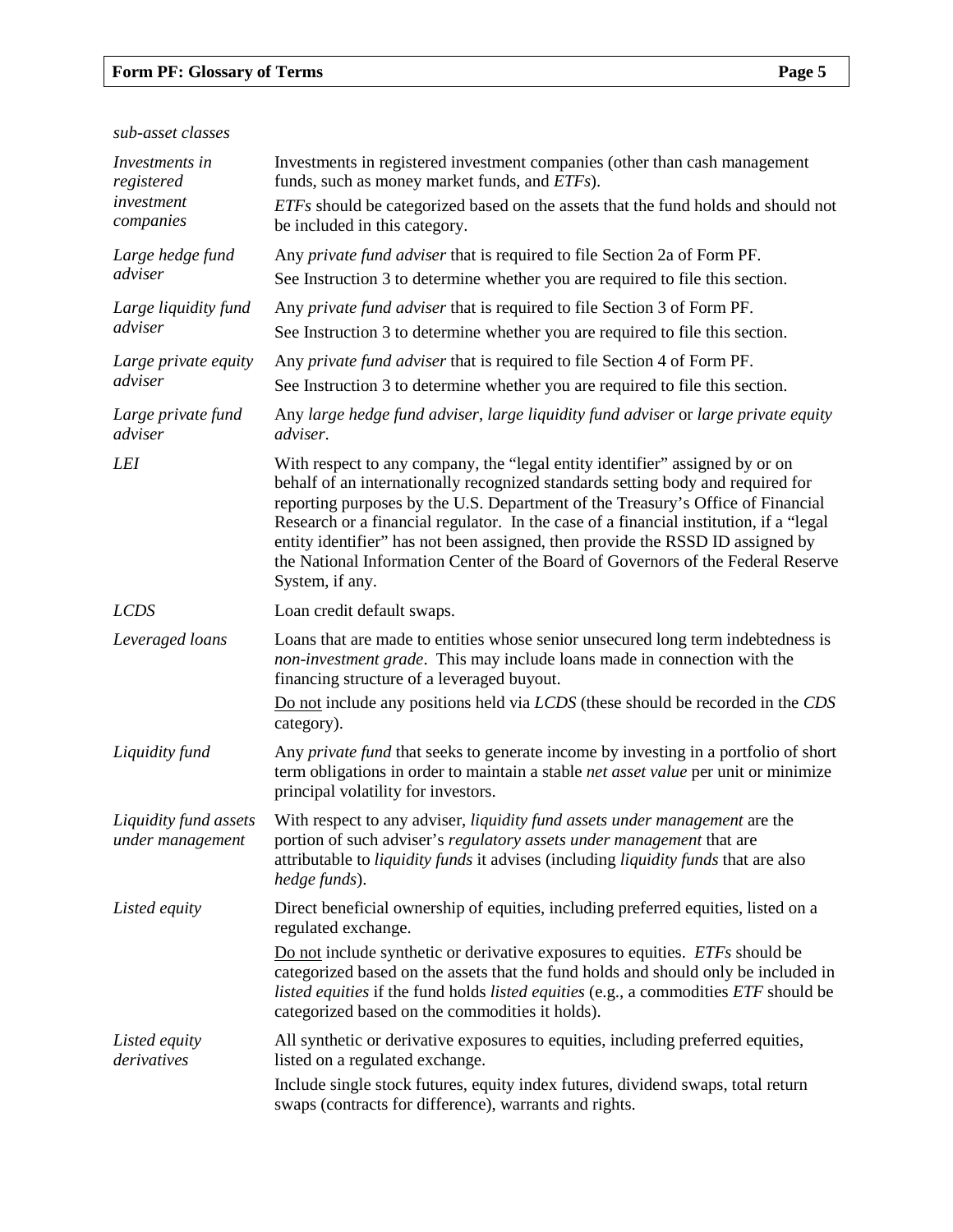| LV                                | Value of long positions, measured as specified in Instruction 15.                                                                                                                                                                                                                                                                                                                                                                                                 |
|-----------------------------------|-------------------------------------------------------------------------------------------------------------------------------------------------------------------------------------------------------------------------------------------------------------------------------------------------------------------------------------------------------------------------------------------------------------------------------------------------------------------|
| Master fund                       | See master-feeder arrangement.                                                                                                                                                                                                                                                                                                                                                                                                                                    |
| Master-feeder<br>arrangement      | An arrangement in which one or more funds ("feeder funds") invest all or<br>substantially all of their assets in a single <i>private fund</i> (" <i>master fund</i> "). A fund<br>would also be a <i>feeder fund</i> investing in a <i>master fund</i> for purposes of this<br>definition if it issued multiple classes (or series) of shares or interests and each<br>class (or series) invests substantially all of its assets in a single <i>master fund</i> . |
| <i>Maturity</i>                   | The maturity of the relevant asset, determined without reference to the maturity<br>shortening provisions contained in paragraph (d) of <i>rule 2a-7</i> regarding interest<br>rate readjustments.                                                                                                                                                                                                                                                                |
| <b>MBS</b>                        | Mortgage backed securities, including residential, commercial and agency.<br>Do not include any positions held via CDS (these should be recorded in the CDS<br>category).                                                                                                                                                                                                                                                                                         |
| Money market fund                 | Has the meaning provided in <i>rule 2a-7</i> .                                                                                                                                                                                                                                                                                                                                                                                                                    |
| <b>NAICS</b> code                 | With respect to any company, the six-digit North American Industry<br>Classification System code that best describes the company's primary business<br>activity and principal source of revenue. If the company reports a business<br>activity code to the U.S. Internal Revenue Service, you may rely on that code for<br>this purpose.                                                                                                                          |
| Natural gas                       | For questions regarding natural gas derivatives, provide the <i>value</i> of all exposure<br>to natural gas that you do not hold physically, whether held synthetically or<br>through derivatives (whether cash or physically settled).                                                                                                                                                                                                                           |
| Net assets under<br>management    | Net assets under management are your regulatory assets under management<br>minus any outstanding indebtedness or other accrued but unpaid liabilities.                                                                                                                                                                                                                                                                                                            |
| Net asset value or<br><b>NAV</b>  | With respect to any <i>reporting fund</i> , the gross assets reported in response to<br>Question 8 minus any outstanding indebtedness or other accrued but unpaid<br>liabilities.                                                                                                                                                                                                                                                                                 |
| NFA                               | The National Futures Association.                                                                                                                                                                                                                                                                                                                                                                                                                                 |
| Non-investment<br>grade           | A security is non-investment grade if it is not an investment grade security.                                                                                                                                                                                                                                                                                                                                                                                     |
| Non-U.S. financial<br>institution | Any of the following: (i) a financial institution chartered outside the United<br>States; (ii) a financial institution that is separately incorporated or otherwise<br>organized outside the United States but has a parent that is a financial institution<br>chartered in the United States; or (iii) a branch or agency that resides in the<br>United States but has a parent that is a financial institution chartered outside the<br><b>United States.</b>   |
| <b>OTC</b>                        | With respect to any instrument, the trading of that instrument over the counter.                                                                                                                                                                                                                                                                                                                                                                                  |
| Other ABS                         | ABS products that are not covered by another sub-asset class.                                                                                                                                                                                                                                                                                                                                                                                                     |
|                                   | Do not include any positions held via CDS (these should be recorded in the CDS<br>category).                                                                                                                                                                                                                                                                                                                                                                      |
| Other commodities                 | Commodities other than crude oil, natural gas, gold and power. All types of oil<br>and energy products (aside from <i>crude oil</i> and <i>natural gas</i> ), including (but not                                                                                                                                                                                                                                                                                  |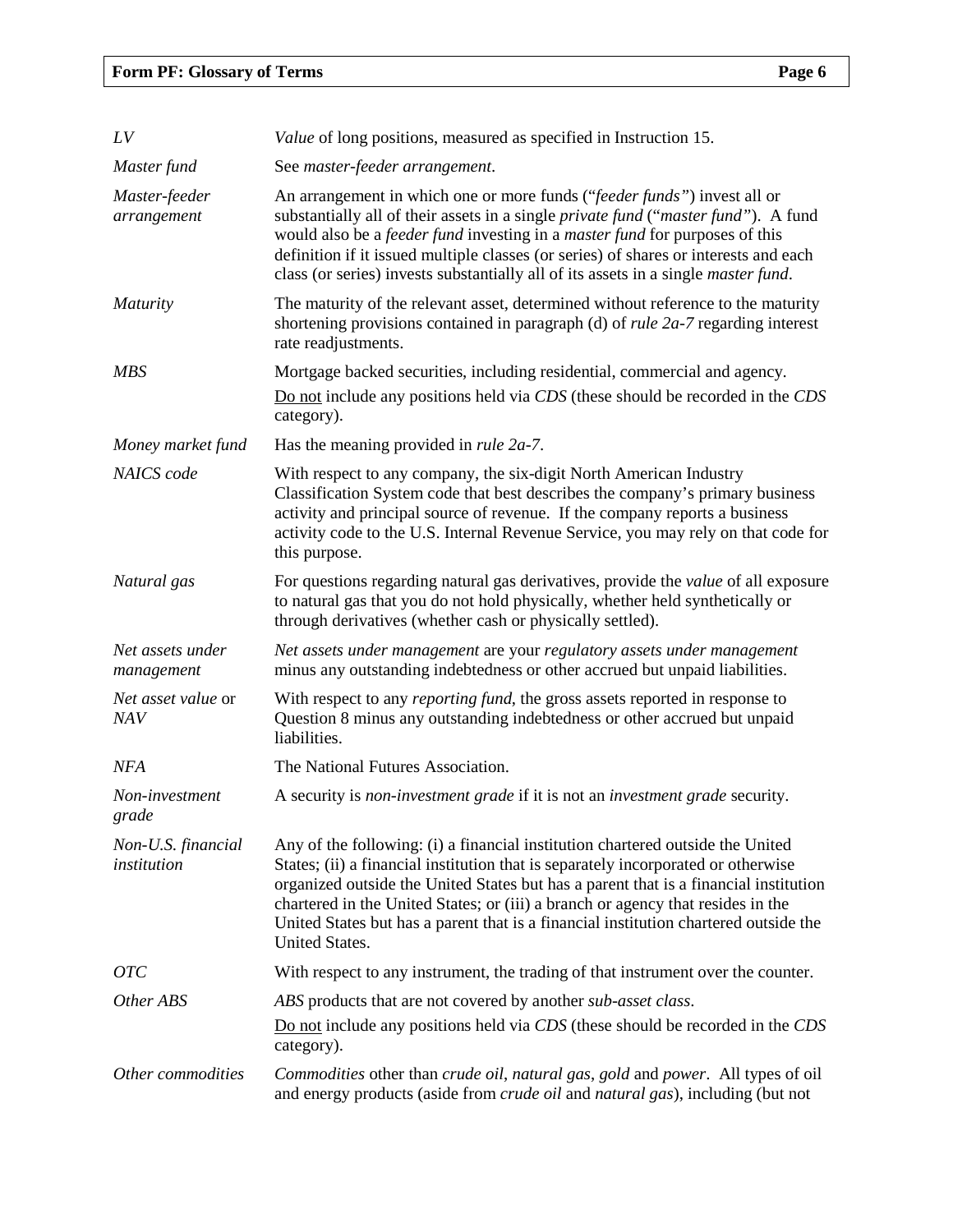|                                                   | limited to) ethanol, heating oil propane and gasoline, should be included in this<br>category.                                                                                                                                                                                                                                                                                                                                                       |
|---------------------------------------------------|------------------------------------------------------------------------------------------------------------------------------------------------------------------------------------------------------------------------------------------------------------------------------------------------------------------------------------------------------------------------------------------------------------------------------------------------------|
|                                                   | For questions regarding other commodity derivatives, provide the value of all<br>exposure to other commodities that you do not hold physically, whether held<br>synthetically or through derivatives (whether cash or physically settled).                                                                                                                                                                                                           |
| Other derivatives                                 | Any derivative not included in another <i>sub-asset class</i> .                                                                                                                                                                                                                                                                                                                                                                                      |
| Other loans                                       | All loans other than leveraged loans. Other loans includes (but is not limited to)<br>bilateral or syndicated loans to corporate entities.<br>Do not include any positions held via LCDS (these should be recorded in the CDS                                                                                                                                                                                                                        |
|                                                   | category) or certificates of deposit.                                                                                                                                                                                                                                                                                                                                                                                                                |
| Other private fund                                | Any private fund that is not a hedge fund, liquidity fund, private equity fund, real<br>estate fund, securitized asset fund or venture capital fund.                                                                                                                                                                                                                                                                                                 |
| Other structured                                  | Any structured products not included in another sub-asset class.                                                                                                                                                                                                                                                                                                                                                                                     |
| products                                          | Do not include any positions held via CDS (these should be recorded in the CDS<br>category).                                                                                                                                                                                                                                                                                                                                                         |
| Parallel fund                                     | See parallel fund structure.                                                                                                                                                                                                                                                                                                                                                                                                                         |
| Parallel fund<br>structure                        | A structure in which one or more <i>private funds</i> (each, a " <i>parallel fund</i> ") pursues<br>substantially the same investment objective and strategy and invests side by side<br>in substantially the same positions as another <i>private fund</i> .                                                                                                                                                                                        |
| Parallel managed<br>account                       | With respect to any <i>private fund</i> , a <i>parallel managed account</i> is any managed<br>account or other pool of assets that you advise and that pursues substantially the<br>same investment objective and strategy and invests side by side in substantially<br>the same positions as the identified <i>private fund</i> .                                                                                                                   |
| Person                                            | Has the meaning provided in <i>Form ADV</i> .                                                                                                                                                                                                                                                                                                                                                                                                        |
| Power                                             | For questions regarding power derivatives, provide the value of all exposure to<br>power that you do not hold physically, whether held synthetically or through<br>derivatives (whether cash or physically settled).                                                                                                                                                                                                                                 |
| Principal office and<br>place of business         | Has the meaning provided in <i>Form ADV</i> .                                                                                                                                                                                                                                                                                                                                                                                                        |
| Private equity fund                               | Any private fund that is not a hedge fund, liquidity fund, real estate fund,<br>securitized asset fund or venture capital fund and does not provide investors with<br>redemption rights in the ordinary course.                                                                                                                                                                                                                                      |
| Private equity fund<br>assets under<br>management | With respect to any adviser, private equity fund assets under management are the<br>portion of such adviser's regulatory assets under management that are<br>attributable to <i>private equity funds</i> it advises.                                                                                                                                                                                                                                 |
| Private fund                                      | Any issuer that would be an investment company as defined in section 3 of the<br>Investment Company Act of 1940 but for section $3(c)(1)$ or $3(c)(7)$ of that Act.                                                                                                                                                                                                                                                                                  |
|                                                   | If any <i>private fund</i> has issued two or more series (or classes) of equity interests<br>whose values are determined with respect to separate portfolios of securities and<br>other assets, then each such series (or class) should be regarded as a separate<br>private fund. This only applies with respect to series (or classes) that you manage<br>as if they were separate funds and not a fund's side pockets or similar<br>arrangements. |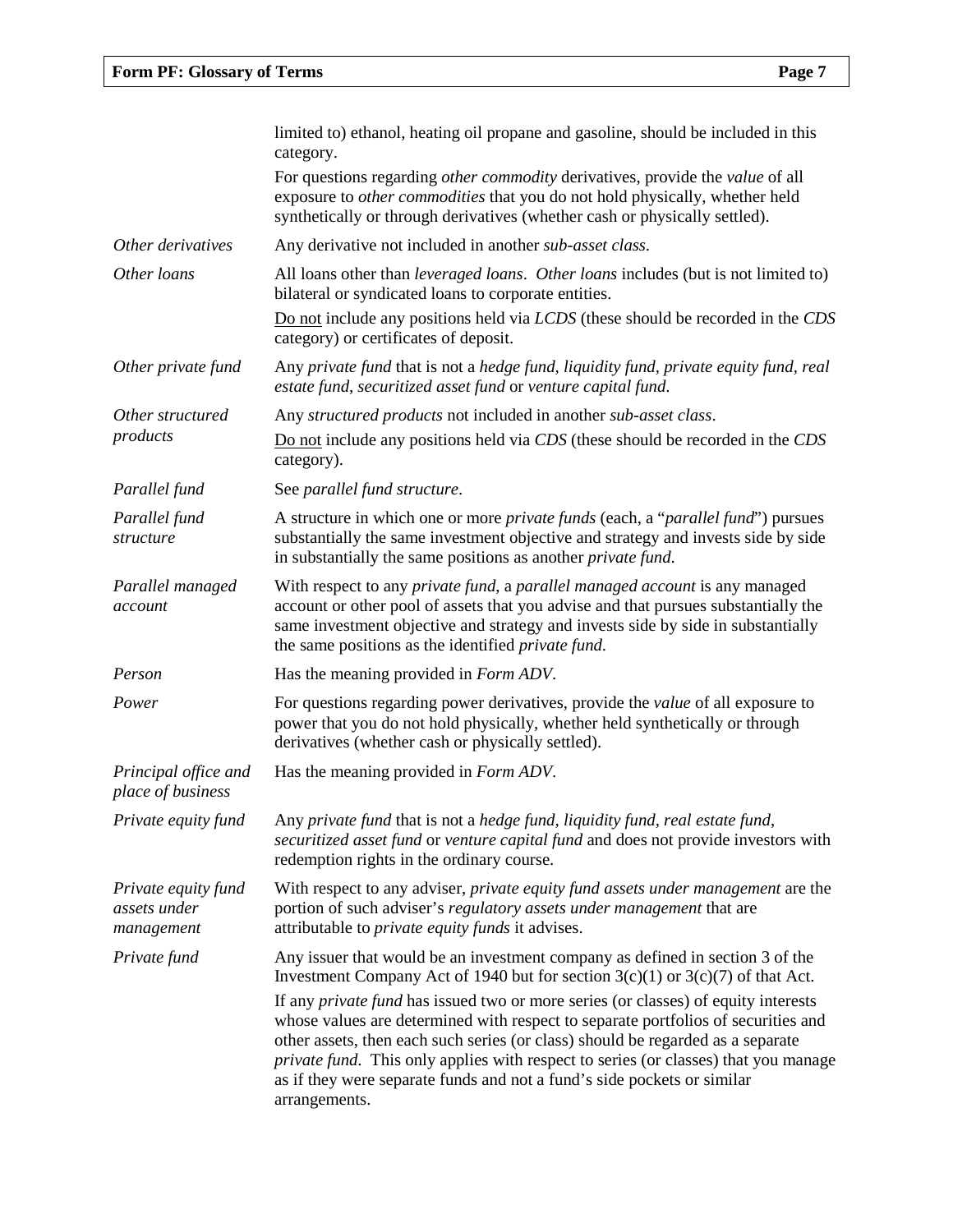# **Form PF: Glossary of Terms Page 8**

| Private fund adviser                    | Any investment adviser that (i) is registered or required to register with the SEC<br>(including any investment adviser that is also registered or required to register<br>with the CFTC as a CPO or CTA) and (ii) advises one or more <i>private funds</i> .                                                                                              |
|-----------------------------------------|------------------------------------------------------------------------------------------------------------------------------------------------------------------------------------------------------------------------------------------------------------------------------------------------------------------------------------------------------------|
| Private fund assets<br>under management | With respect to any adviser, private fund assets under management are the portion<br>of such adviser's regulatory assets under management that are attributable to<br><i>private funds</i> it advises.                                                                                                                                                     |
| Qualifying hedge<br>fund                | Any hedge fund that has a net asset value (individually or in combination with<br>any feeder funds, parallel funds and/or dependent parallel managed accounts) of<br>at least \$500 million as of the last day of any month in the fiscal quarter<br>immediately preceding your most recently completed fiscal quarter.                                    |
| Quarterly update                        | An update of this Form PF with respect to any fiscal quarter.                                                                                                                                                                                                                                                                                              |
| Real estate fund                        | Any private fund that is not a hedge fund, that does not provide investors with<br>redemption rights in the ordinary course and that invests primarily in real estate<br>and real estate related assets.                                                                                                                                                   |
| Regulatory assets<br>under management   | Regulatory assets under management, calculated in accordance with Part 1A,<br>Instruction 5.b of Form ADV.                                                                                                                                                                                                                                                 |
| Related person                          | Has the meaning provided in <i>Form ADV</i> .                                                                                                                                                                                                                                                                                                              |
| Repo                                    | Any purchase of securities coupled with an agreement to sell the same (or similar)<br>securities at a later date at an agreed upon price.                                                                                                                                                                                                                  |
|                                         | Do not include any positions held via CDS (these should be recorded in the CDS<br>category).                                                                                                                                                                                                                                                               |
| Reporting period                        | With respect to an <i>annual update</i> , the twelve month period ending on the <i>data</i><br>reporting date.                                                                                                                                                                                                                                             |
|                                         | With respect to a <i>quarterly update</i> , the three month period ending on the <i>data</i><br>reporting date.                                                                                                                                                                                                                                            |
| Reporting fund                          | A private fund as to which you must report information on Form PF.                                                                                                                                                                                                                                                                                         |
|                                         | Typically, each <i>private fund</i> is a <i>reporting fund</i> . However, if you are reporting<br>aggregate information for any master-feeder arrangement or parallel fund<br>structure, only the master fund or the largest parallel fund in the structure (as<br>applicable) should be identified as a <i>reporting fund</i> . See Instructions 3 and 5. |
| Reverse repo                            | Any sale of securities coupled with an agreement to repurchase the same (or<br>similar) securities at a later date at an agreed upon price.                                                                                                                                                                                                                |
| Risk limiting<br>conditions             | The conditions specified in paragraphs $(c)(2)$ (maturity), $(c)(3)$ (quality), $(c)(4)$<br>(diversification), and $(c)(5)$ (liquidity) of <i>rule 2a-7</i> .                                                                                                                                                                                              |
| Rule 2a-7                               | Rule 2a-7 promulgated by the <i>SEC</i> under the Investment Company Act of 1940.                                                                                                                                                                                                                                                                          |
| <b>SEC</b>                              | U.S. Securities and Exchange Commission.                                                                                                                                                                                                                                                                                                                   |
| Secured borrowing                       | Obligations for borrowed money in respect of which the borrower has posted                                                                                                                                                                                                                                                                                 |
|                                         | collateral or other credit support. For purposes of this definition, reverse repos<br>are secured borrowings.                                                                                                                                                                                                                                              |
| Securities lending<br>collateral        | Cash pledged to the <i>reporting fund's</i> beneficial owners as collateral in respect of<br>securities lending arrangements.                                                                                                                                                                                                                              |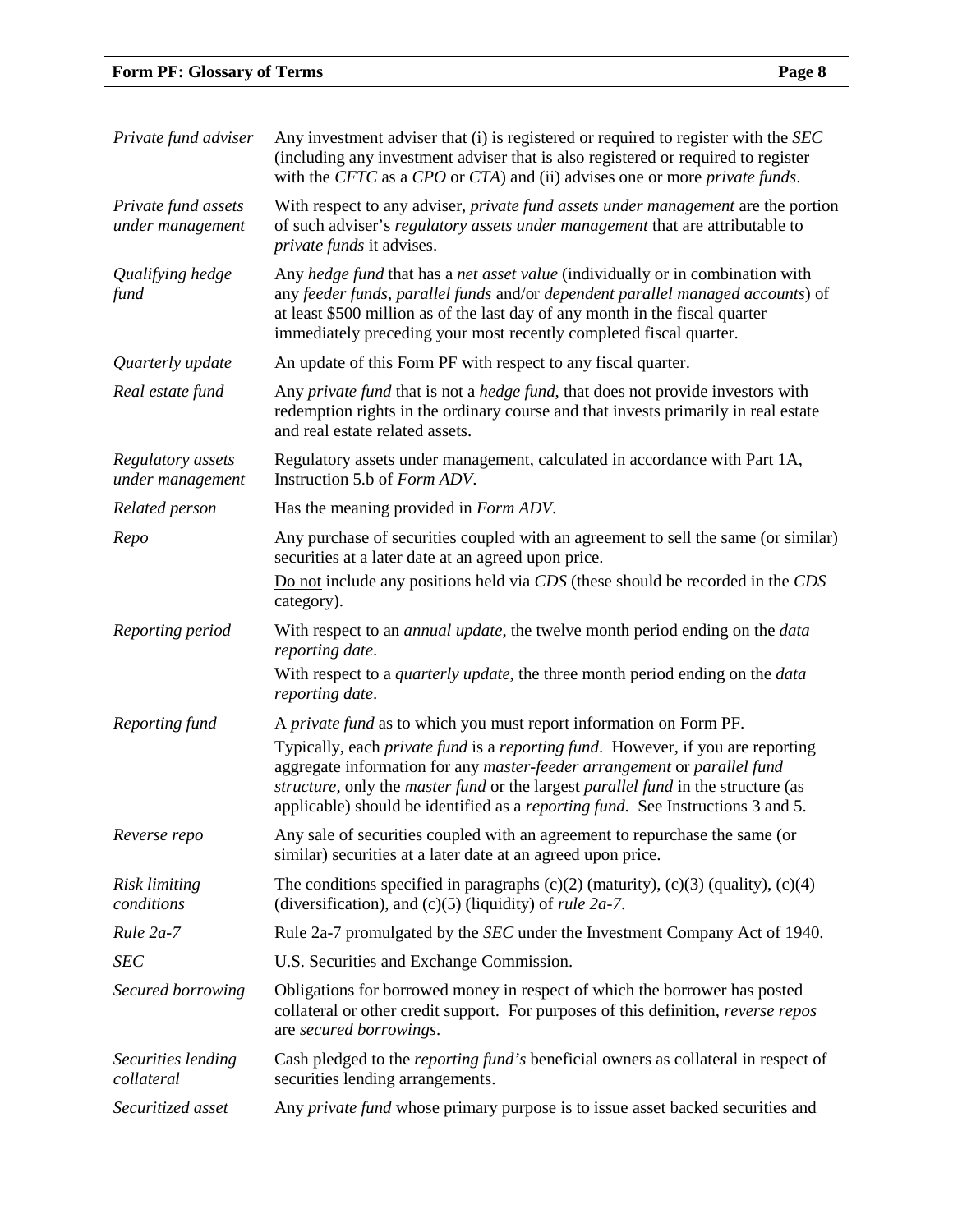| fund                           | whose investors are primarily debt-holders.                                                                                                                                                                                                                                                                                                                                                                                                                                                                                                                                                                                                                                                                                          |
|--------------------------------|--------------------------------------------------------------------------------------------------------------------------------------------------------------------------------------------------------------------------------------------------------------------------------------------------------------------------------------------------------------------------------------------------------------------------------------------------------------------------------------------------------------------------------------------------------------------------------------------------------------------------------------------------------------------------------------------------------------------------------------|
| Separately operated            | For purposes of this Form, a related person is separately operated if you are not<br>required to complete Section 7.A. of Schedule D to Form ADV with respect to<br>that related person.                                                                                                                                                                                                                                                                                                                                                                                                                                                                                                                                             |
| 7-day gross yield              | Based on the 7 days ended on the <i>data reporting date</i> , calculate the <i>liquidity</i><br>fund's yield by determining the net change, exclusive of capital changes and<br>income other than investment income, in the value of a hypothetical pre-existing<br>account having a balance of one share at the beginning of the period and dividing<br>the difference by the value of the account at the beginning of the base period to<br>obtain the base period return, and then multiplying the base period return by<br>(365/7) with the resulting yield figure carried to the nearest hundredth of one<br>percent. The 7-day gross yield should not reflect a deduction of shareholders fees<br>and fund operating expenses. |
| Single name CDS                | CDSs referencing a single entity.                                                                                                                                                                                                                                                                                                                                                                                                                                                                                                                                                                                                                                                                                                    |
| Sovereign bonds                | Any notes, bonds and debentures issued by a national government (including<br>central governments, other governments and central banks but excluding U.S.<br>state and local governments), whether denominated in a local or foreign currency.<br>Include bond derivatives, but <u>do not</u> include any positions held via CDS (these<br>should be recorded in the CDS category).                                                                                                                                                                                                                                                                                                                                                  |
| Structured products            | Pre-packaged investment products, typically based on derivatives and including<br>structured notes.                                                                                                                                                                                                                                                                                                                                                                                                                                                                                                                                                                                                                                  |
| Sub-asset class                | Each sub-asset class identified in Questions 26 and 30.                                                                                                                                                                                                                                                                                                                                                                                                                                                                                                                                                                                                                                                                              |
| SV                             | Value of short positions, measured as specified in Instruction 15.                                                                                                                                                                                                                                                                                                                                                                                                                                                                                                                                                                                                                                                                   |
| Unlisted equity                | Direct beneficial ownership of equities, including preferred equities, that are not<br>listed on a regulated exchange.                                                                                                                                                                                                                                                                                                                                                                                                                                                                                                                                                                                                               |
|                                | Do not include synthetic or derivative exposures to equities.                                                                                                                                                                                                                                                                                                                                                                                                                                                                                                                                                                                                                                                                        |
| U.S. financial<br>institution  | Any of the following: (i) a financial institution chartered in the United States<br>(whether federally-chartered or state-chartered); (ii) a financial institution that is<br>separately incorporated or otherwise organized in the United States but has a<br>parent that is a financial institution chartered outside the United States; or (iii) a<br>branch or agency that resides outside the United States but has a parent that is a<br>financial institution chartered in the United States.                                                                                                                                                                                                                                 |
| U.S. treasury                  | Direct obligations of the U.S. Government.                                                                                                                                                                                                                                                                                                                                                                                                                                                                                                                                                                                                                                                                                           |
| securities                     | Include U.S. treasury security derivatives.                                                                                                                                                                                                                                                                                                                                                                                                                                                                                                                                                                                                                                                                                          |
| Unencumbered cash              | The fund's cash and cash equivalents plus the value of overnight repos used for<br>liquidity management where the assets purchased are U.S. treasury securities or<br>agency securities minus the sum of the following (without duplication): (i) cash<br>and cash equivalents transferred to a collateral taker pursuant to a title transfer<br>arrangement; and (ii) cash and cash equivalents subject to a security interest, lien<br>or other encumbrance (this could include <i>cash and cash equivalents</i> in an account<br>subject to a control agreement).                                                                                                                                                                 |
| <b>Unfunded</b><br>commitments | Committed capital that has not yet been contributed to the private equity fund by<br>investors.                                                                                                                                                                                                                                                                                                                                                                                                                                                                                                                                                                                                                                      |